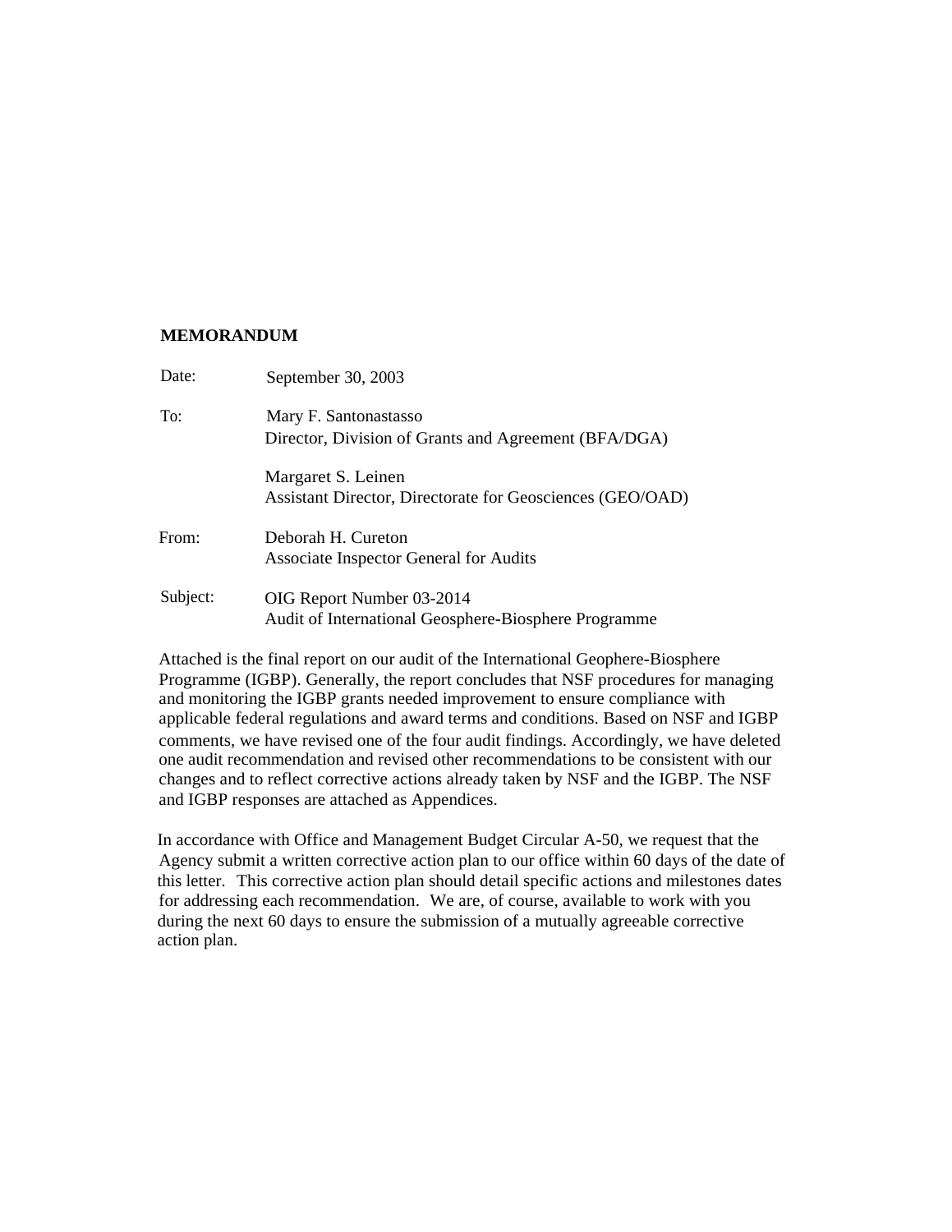We appreciate the cooperation that was extended to us during our review. If you have any questions, please direct your inquiries to me at extension 4985 or James Noeth at extension 5005.

Attachment

cc: Donna Fortunat, Director, Division of Acquisition and Cost Support (BFA/DACS) Kerri-Ann Jones, Director, Office of International Science and Engineering (SBE/INT) Jarvis L. Moyers, Director, Division of Atmospheric Sciences (GEO/ATM) Lawrence Rudolph, General Counsel, Office of the General Counsel (OGC/OD)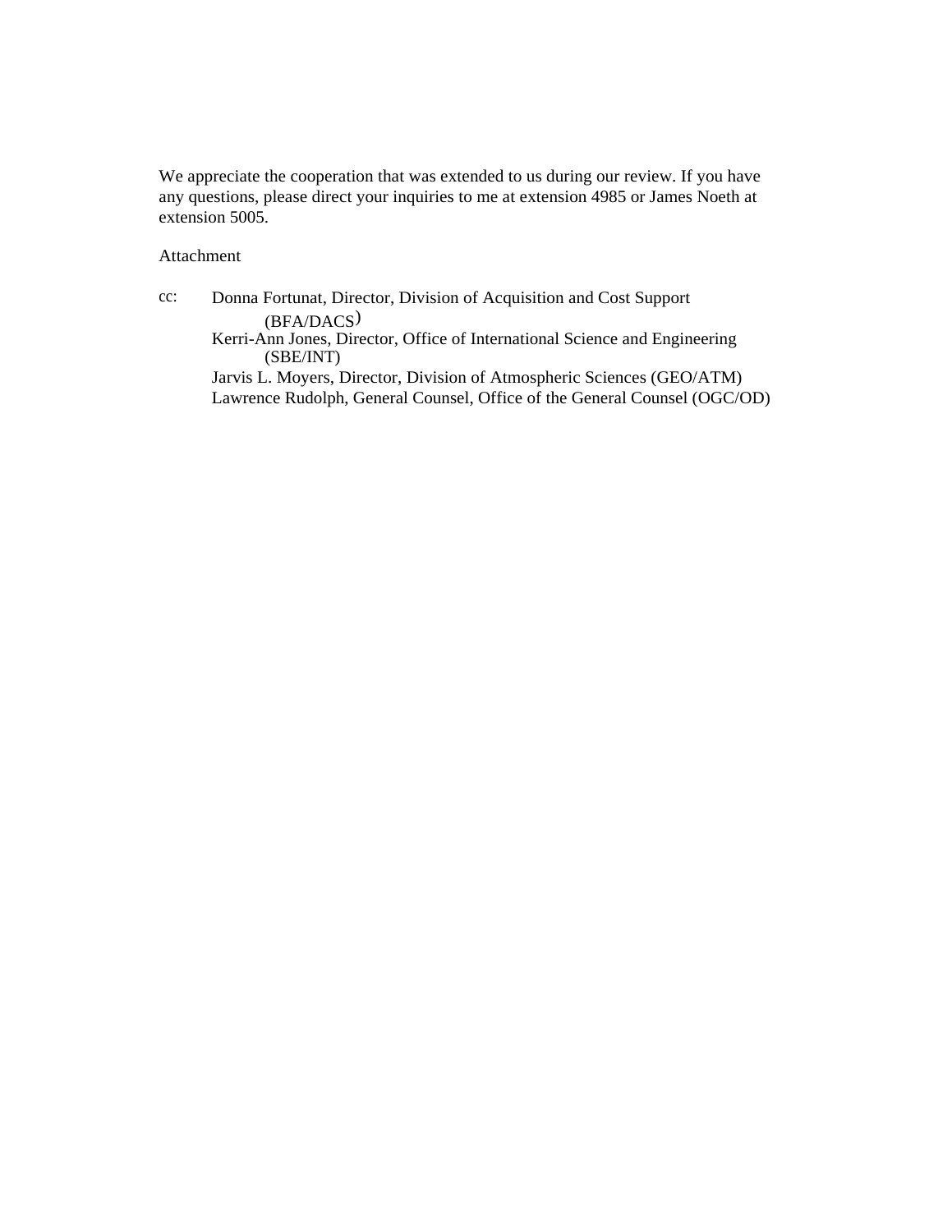**Audit of International Geosphere-Biosphere Program Stockholm, Sweden**

> **National Science Foundation Office of Inspector General**

> > **September 30, 2003 OIG 03-2-014**

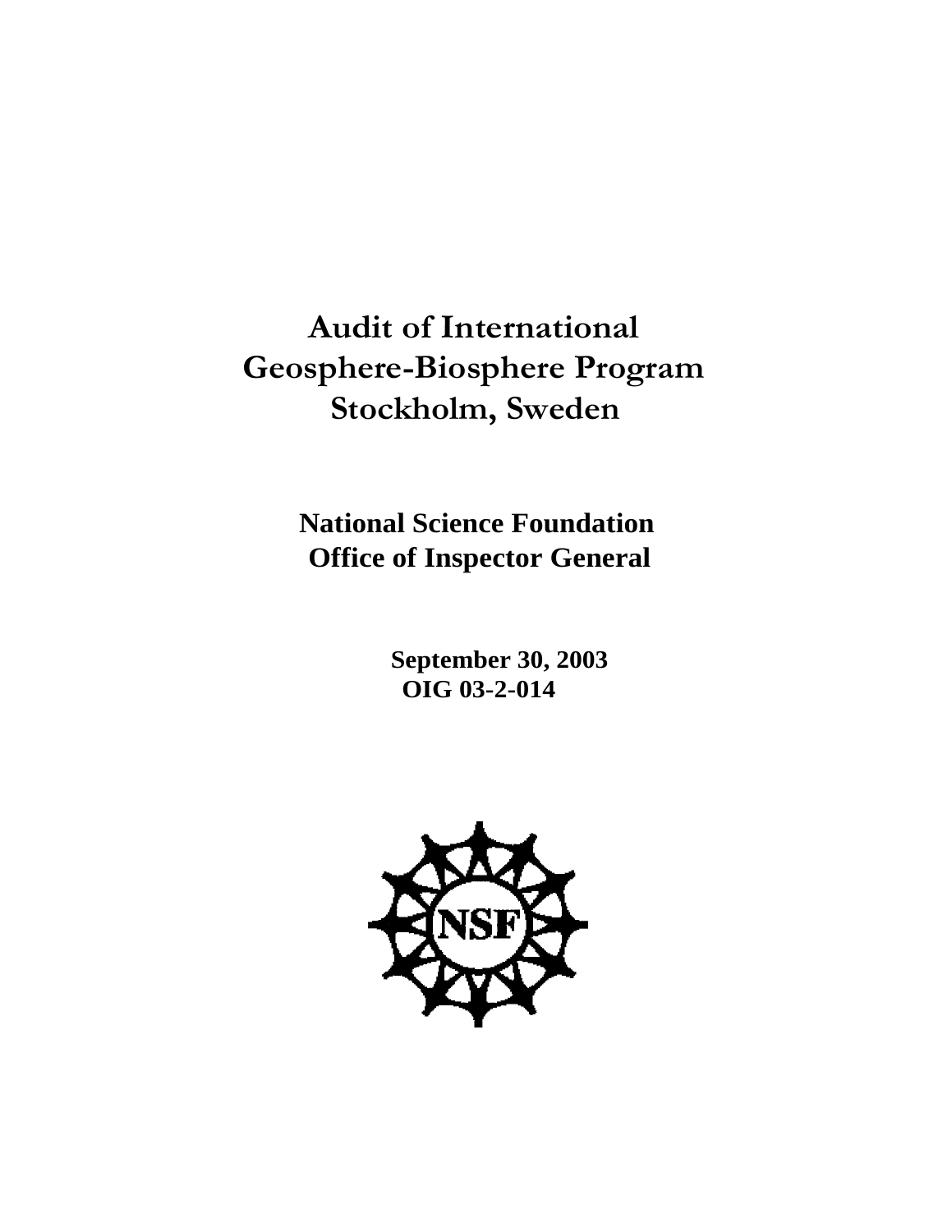# **Audit of International Geosphere-Biosphere Programme**

# **Stockholm, Sweden**

**September 30, 2003 OIG 03-2-014**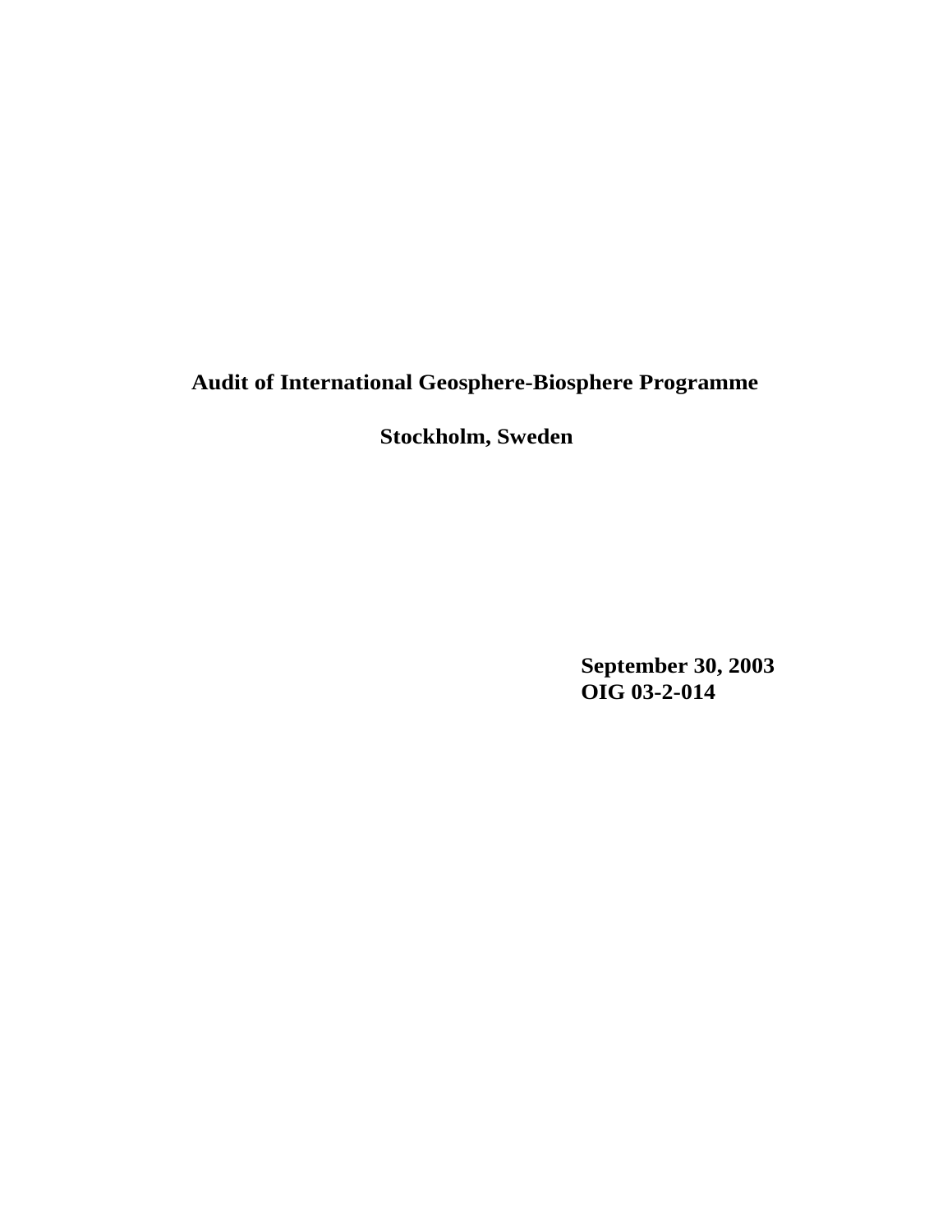### **EXECUTIVE SUMMARY**

This report provides the results of the Office of Inspector General's (OIG) audit of National Science Foundation (NSF) grants awarded to the International Geosphere-Biosphere Programme (IGBP). The purpose of the audit was to evaluate (1) the adequacy of NSF policies and procedures for managing and monitoring IGBP awards to ensure compliance with applicable federal regulations and award terms and conditions and (2) whether IGBP was administering NSF grant funds in accordance with award terms and conditions.

The primary role of the IGBP is to provide international coordination and leadership for global environmental change research. The IGBP Secretariat, hosted by the Royal Swedish Academy of Sciences (Academy), is located in Stockholm, Sweden and its operations are funded by the United States and 50 other countries. NSF has awarded five grants to the IGBP; three providing the U.S. contribution for supporting the IGBP Secretariat's program costs and two providing support for one of the IGBP's core projects, the Past Global Changes (PAGES) office, located in Bern, Switzerland. NSF funding for the IGBP grants has totaled \$6,499,449 since the first award in 1993.

We found that NSF procedures for managing and monitoring the IGBP grants needed improvement to ensure compliance with applicable federal regulations and award terms and conditions. NSF grant files did not contain documentation verifying the legal status of the Academy or the IGBP; grant award letters inadvertently cited the IGBP, which is not a legal entity, as the grantee institution; and the award agreements were unenforceable as cost reimbursable grants and did not clearly establish oversight responsibilities for pass-through funds. Therefore, NSF placed itself in a vulnerable and undesirable position of not having a legal basis to seek recourse, if necessary, for possible misuse or mismanagement of NSF grant funds. Further, NSF was precluded from fulfilling its oversight responsibilities for financially monitoring IGBP expenditures to ensure funds were used for grant purposes and in compliance with federal and NSF policy and procedures.

Our review of all IGBP program costs disclosed that expenditures were generally used for purposes within the overall scope of the NSF grant objectives and were for expenditures typically allowable under federal cost principles. However, we noted several areas where IGBP needs to make improvements to strengthen oversight over program funds and to ensure the most cost effective use of resources. The areas addressed include: core project office travel, publications, earned interest, and procurement practices. Our suggested improvements in 2 of the 4 areas identified approximately \$246,000 that could be saved over a five-year period and better used for other scientific program purposes.

The primary factor contributing to the weak NSF procedures for awarding and administering the IGBP grants was the lack of a process for critically and thoroughly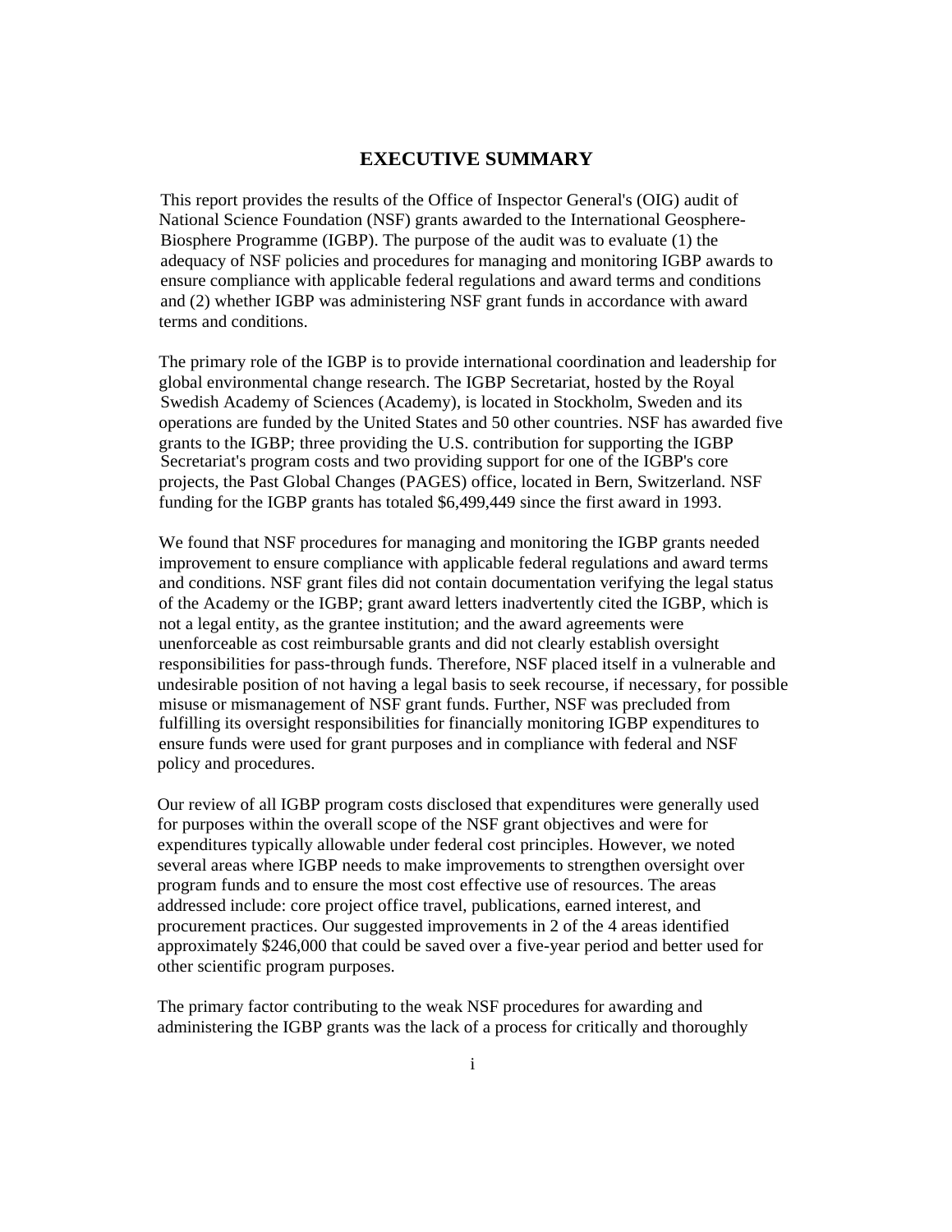evaluating the atypical nature of these foreign funding arrangements. As a result, NSF did not have a complete understanding of the unique and unusual nature of the proposed funding arrangements and the relationship and responsibilities reached between the Academy, the IGBP, and PAGES. NSF could not demonstrate what documentation it requested and reviewed to verify the legal standing of the parties involved in these funding arrangements. Additionally, because NSF did not have an award instrument for providing a contribution type award to a foreign organization, NSF modified its standard award agreement, used for a typical cost reimbursable grant, without addressing cost accountability issues resulting from its modifications. By eliminating the requirement for IGBP to separately track costs incurred under NSF awards, stewardship over NSF funds was compromised because neither IGBP nor NSF could determine how grant funds were expended. Lastly, NSF improperly utilized the IGBP grants to pass-through funds to core project offices without establishing clear accountability requirements. Thus, core project office grant expenditures were not subject to the NSF award terms and conditions.

Since the completion of our audit, NSF, the IGBP, and the Academy have taken actions to correct some of the concerns raised during our review. The IGBP has established a written agreement with both the Academy, its host organization, and the International Council of Science, its founding organization, defining the relationship and associated responsibilities between the three groups. Also, NSF has developed and issued new terms and conditions for contribution type awards to foreign organizations that would be more suitable for these awards. Further, NSF has added the name of the Academy as the awardee institution in the grant award letters and amended the award terms and conditions.

We commend the IGBP and NSF for these corrective actions. However, further NSF efforts are needed to ensure compliance with federal grant regulations and award terms and conditions. Specifically, NSF needs to (1) ensure that Grant Officers are verifying the legal status of new foreign awardees as required by NSF procedures; (2) officially notify the Academy that it is the grantee institution and assess whether the Academy understands federal grant accountability requirements; and (3) use a fixed amount award for the IGBP and PAGES grants and perform a rigorous preaward analysis of proposed grant costs to assure the expenditures are necessary and reasonable and are for the types of costs typically allowable under federal cost principles. Further, for the NSF grant providing PAGES funding, NSF needs to coordinate with the Academy, the IGBP, and PAGES, to identify an organization having legal status that is willing and able to accept the grant. Based on these efforts, NSF needs to establish an award agreement with terms and conditions that will provide for clear financial accountability over grant funds and contractually obligate the PAGES core project office to comply with those terms and conditions.

A draft audit report, requesting comments, was issued to the IGBP and NSF's Division of Grants and Agreements, the Office of General Counsel, the Directorate for Geosciences, and the Division of Atmospheric Sciences. In general, IGBP agreed with the audit findings and recommendations, with the exception of the recommendation regarding the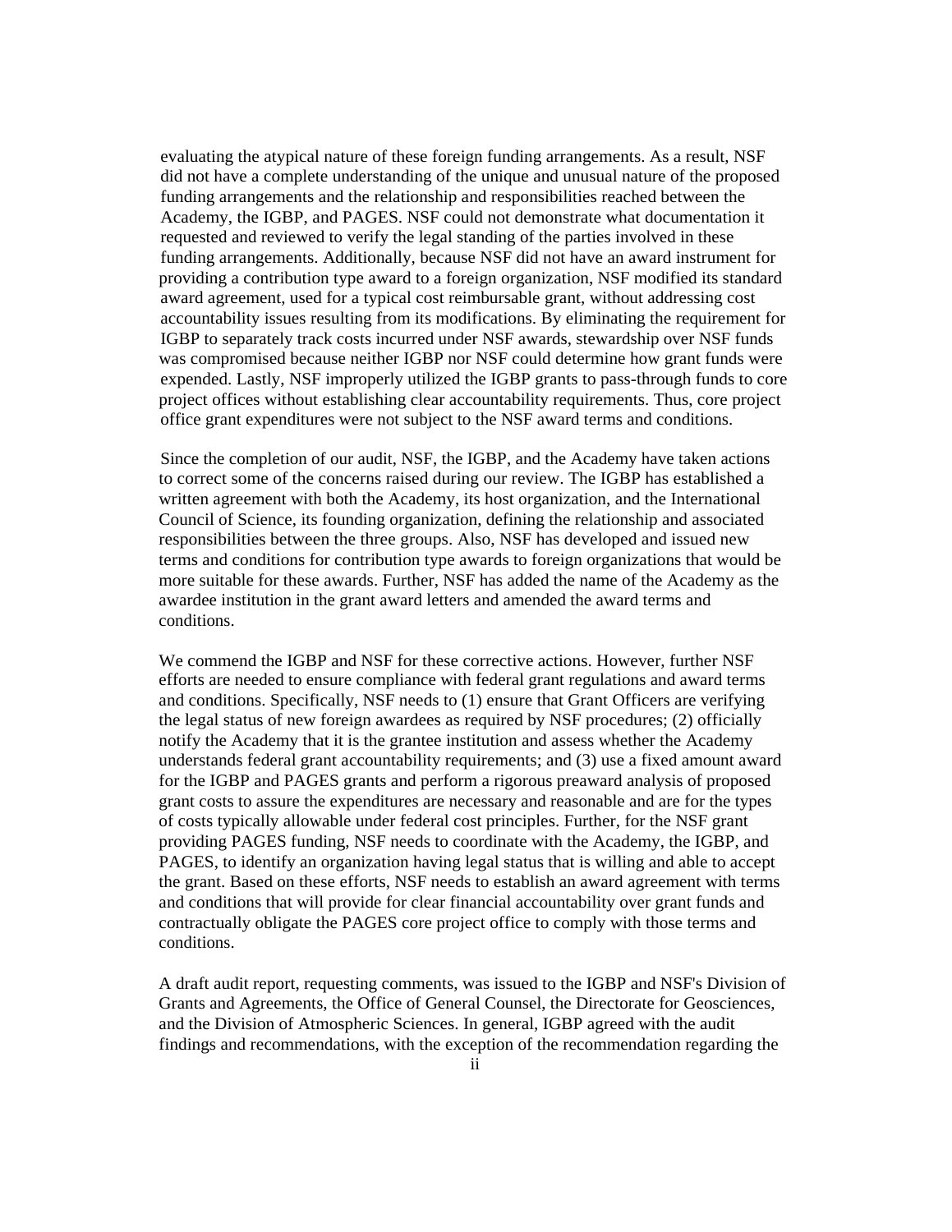handling of interest earned on IGBP funds. However, NSF disagreed with the audit finding concluding that the agency had made awards to a non-legal entity. NSF did not specify its agreement or disagreement with any of the remaining audit recommendations.

We have revised the one audit finding giving consideration to NSF's position that the grants were made to the Academy and not just IGBP, as was cited in the NSF grant award letters. Also, we have revised the audit report to reflect corrective actions already taken by NSF, the Academy, and IGBP. Accordingly, we have modified the audit recommendations based on these changes to better specify and/or clarify the additional corrective actions needed.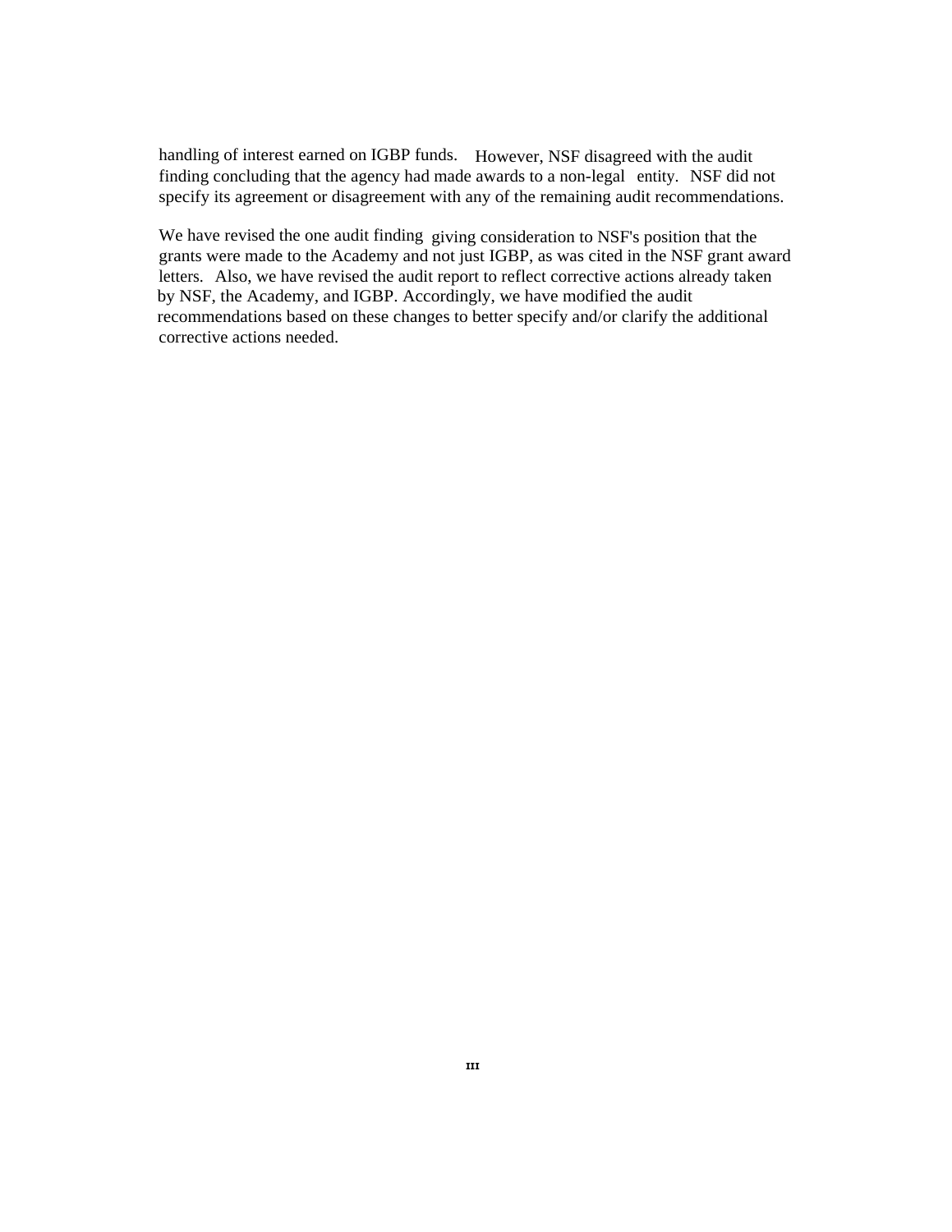# TABLE OF CONTENTS

Page

| <b>EXECUTIVE SUMMARY</b>                                                                              |                |
|-------------------------------------------------------------------------------------------------------|----------------|
| <b>INTRODUCTION</b>                                                                                   |                |
| Background                                                                                            | $\mathbf{I}$   |
| Objective, Scope, and Methodology                                                                     | $\overline{2}$ |
| FINDINGS AND RECOMMENDATIONS                                                                          |                |
| A. NSF Lacks Documentation Verifying Legal Status<br>of Foreign Grantee                               | 4              |
| B. NSF Grant Agreements Lack Adequate Provisions For Ensuring<br><b>Financial Cost Accountability</b> | 10             |
| C. NSF Needs To Improve Administration of Pass-through Funding                                        | 17             |
| D. IGBP Has Opportunities To Strengthen Management of<br>Program Funds                                | 24             |
| <b>APPENDICES</b>                                                                                     |                |
| Appendix A: NSF Comments                                                                              | 31             |
| Appendix B: IGBP Comments                                                                             | 33             |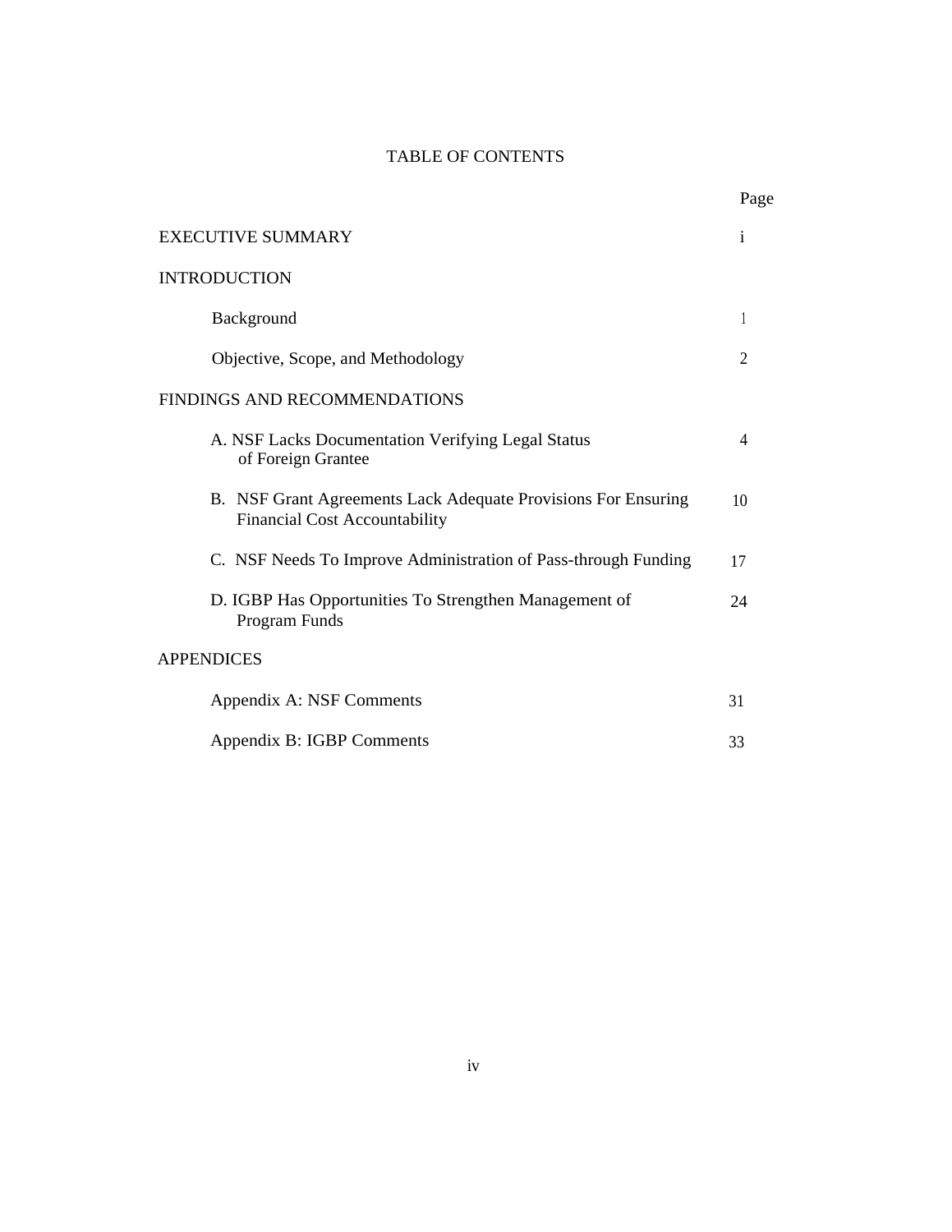## **ACRONYMS**

| <b>Academy</b> | Royal Swedish Academy of Sciences                  |
|----------------|----------------------------------------------------|
| <b>DGA</b>     | NSF Division of Grants and Agreements              |
| <b>DIS</b>     | Data and Information System                        |
| <b>GAIM</b>    | Global Analysis, Integration and Modeling          |
| <b>GEO</b>     | NSF Directorate for Geosciences                    |
| <b>IGBP</b>    | <b>International Geosphere-Biosphere Programme</b> |
| <b>ICSU</b>    | International Council of Science                   |
| <b>NASA</b>    | U. S. National Aeronautical Space Agency           |
| <b>NSF</b>     | U. S. National Science Foundation                  |
| <b>OGC</b>     | NSF Office of General Counsel                      |
| <b>OMB</b>     | U.S. Office of Management and Budget               |
| <b>PAGES</b>   | Past Global Changes                                |
| <b>SSC</b>     | Scientific Steering Committee                      |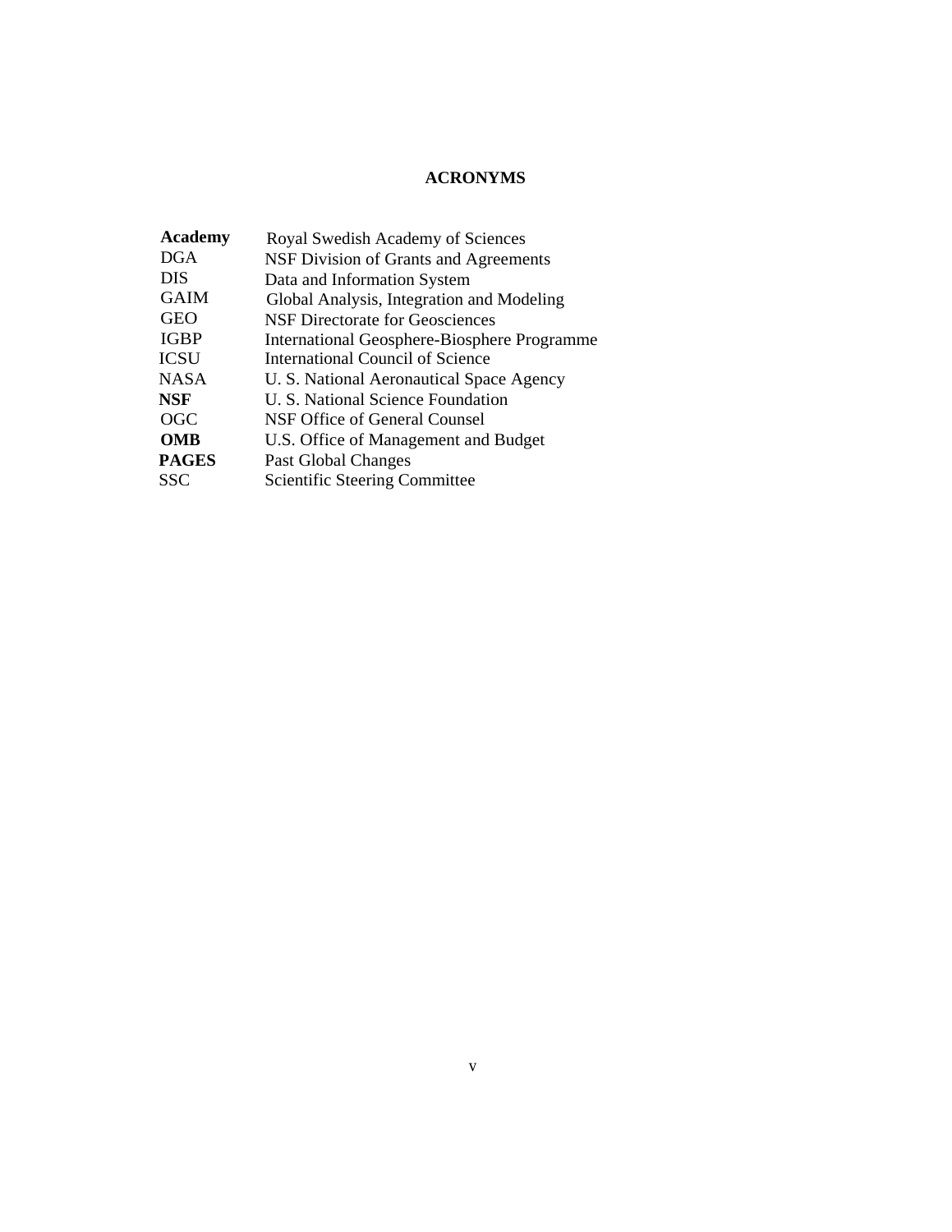## **INTRODUCTION**

### **BACKGROUND**

### International Geosphere-Biosphere Programme

The International Geosphere-Biosphere Programme (IGBP) is an international, interdisciplinary framework for the conduct of global change research. IGBP's goal is to improve the understanding of the interactive physical, chemical, and biological processes that regulate the Earth system. The role of the IGBP is to provide international coordination and leadership in global change research through setting common international agendas to avoid wasteful duplication of effort, foster data and measurement protocols, standardize and share data, integrate and synthesize the scientific research into a coherent and comprehensive global picture, and communicate the work worldwide.

The IGBP was established in 1986 under the auspices of the International Council for Science (ICSU) and is one of four international global environmental change research programs sponsored by ICSU. As the founding organization, the ICSU Executive Board appoints the IGBP Executive Director and the Officers and members of the IGBP Scientific Committee. The Scientific Committee and its Officers are the principal decision-making bodies guiding the science of the IGBP program. The full Scientific Committee and the Officers meet once a year.

The IGBP Secretariat coordinates the central activities of the Program on a daily basis, under the leadership of the Executive Director with a current staff of nine persons. The Secretariat implements Scientific Committee decisions, works with its core projects to provide support for the overall research effort, raises funds for IGBP scientific activities, communicates IGBP research, liaises with other partner organizations and international non-governmental and intergovernmental scientific organizations, and administers the IGBP central budget. The IGBP Secretariat is hosted by the Royal Swedish Academy of Sciences (Academy) in Stockholm, Sweden.

The IGBP research effort is organized into 8 broadly disciplined core projects, each guided by a Scientific Steering Committee, which undertakes the detailed scientific planning and implementation of each project. The IGBP's Scientific Committee Officers appoint the members of the Scientific Steering Committee for each core project. The staff of each core project office coordinates and facilitates their respective project's work on a daily basis. The core project offices are located around the world and the host country or institution primarily provides funding.

The IGBP Secretariat's 2001 central budget was approximately \$1.9 million, of which \$1.4 million comes from national contributions from about 50 countries around the world. The IGBP country contributions were assessed based on the United Nations guidelines for ascribing dues for member countries. The United Nations scale established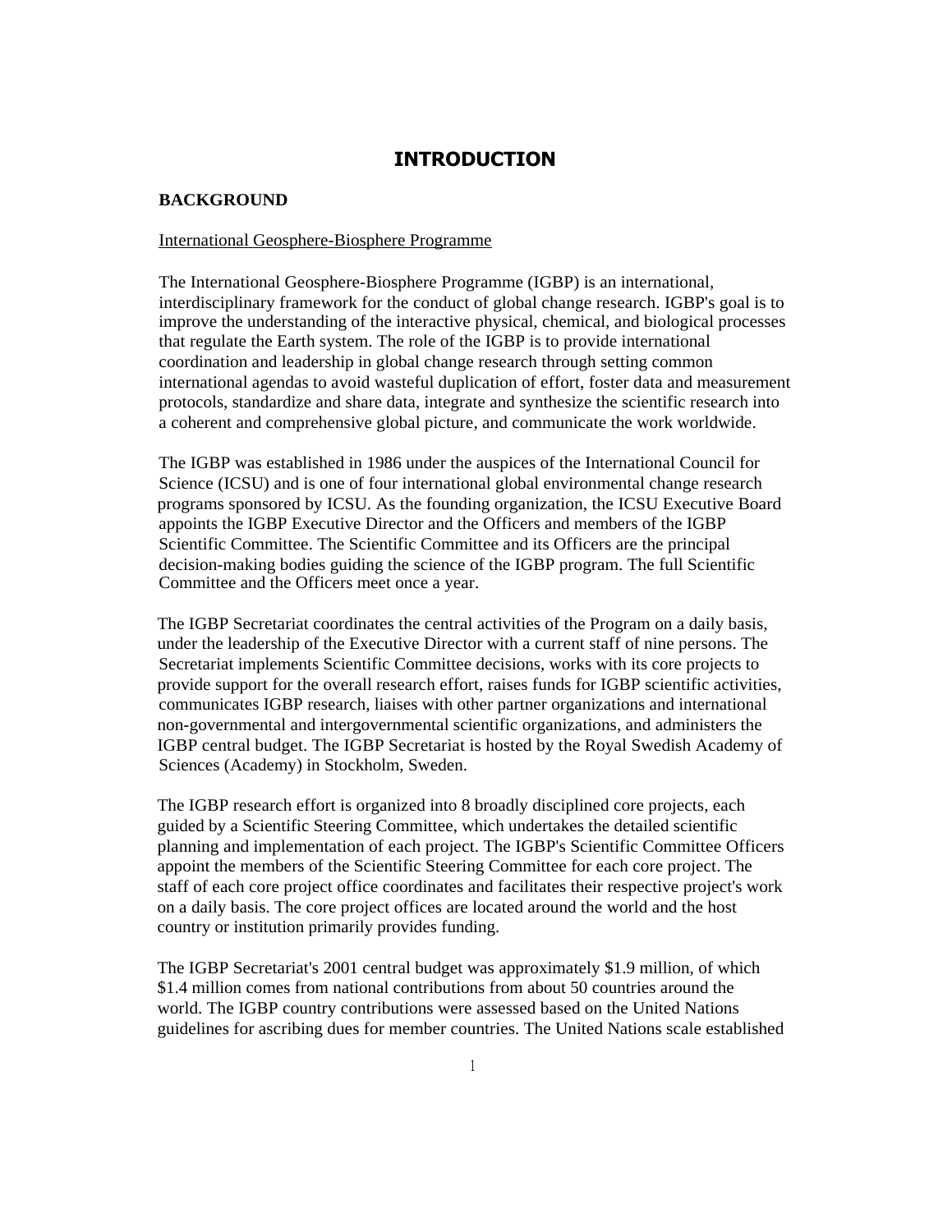the United States contribution at 25 percent. The remainder of IGBP's income is derived from grants obtained and earmarked for specific activities. The central funds were used primarily for scientific integration activities at the program level, communication, and publication of IGBP research results.

### U. S. Government Funding

U.S. Government funding of the IGBP has been continuous since the founding of the IGBP in 1986. From 1988 to 1992, NSF funding of \$600,000 was provided to the IGBP through the National Academy of Sciences. Since 1993, NSF has awarded funds directly to the IGBP through continuing grants with annual increments. The funds have been awarded through separate grants to the IGBP Secretariat for its operations and to one of its 8 core projects, the Past Global Changes (PAGES).

NSF funding for the IGBP Secretariat has totaled \$5,342,305' since 1993 and the current grant has future funding commitments of \$1,385,000. Thus, over the past 10 years, NSF funding has averaged approximately \$534,200 annually. The funding to the IGBP Secretariat is provided by a total of 10 federal agencies pursuant to the U. S. Global Change Research Program. During FY 2002, NSF's share of IGBP funding was 13 percent, with the National Aeronautical Space Agency (NASA) providing the largest share at 61 percent. Other contributing agencies include Departments of Energy and Agriculture; Department of Interior/U. S. Geological Survey; the Environmental Protection Agency, Department of Health and Human Services/National Institutes of Health, Department of Commerce/National Oceanic and Atmospheric Administration (NOAA), and the Smithsonian Institute.

NSF funding for PAGES has totaled \$1,157,144  $\frac{1}{2}$  since 1998 and the current award has future funding commitments of \$200,000 annually for fiscal years 2003 and 2004. NOAA has provided approximately 50 percent of the total funding awarded for PAGES.

#### **OBJECTIVES, SCOPE, AND METHODOLOGY**

The audit objectives were to evaluate (1) the adequacy of NSF policies and procedures for managing and monitoring awards to the IGBP to ensure compliance with applicable federal regulations and award terms and conditions and (2) whether IGBP was administering NSF grant funds in accordance with award terms and conditions. This report addresses NSF administration of IGBP awards for funding both the IGBP Secretariat and the PAGES core project office from 1993 to 2003, with primary emphasis

Awards to the IGBP Secretariat: OCE 9320648 for \$2,437,305; OCE 9619897 for \$1,595,000; and GEO 0112185 for \$1,310,000 awarded through 2003.

 $2$  Awards to IGBP for PAGES: ATM 9803960 for \$957,144 and ATM 0123150 for \$200,000 through 2003.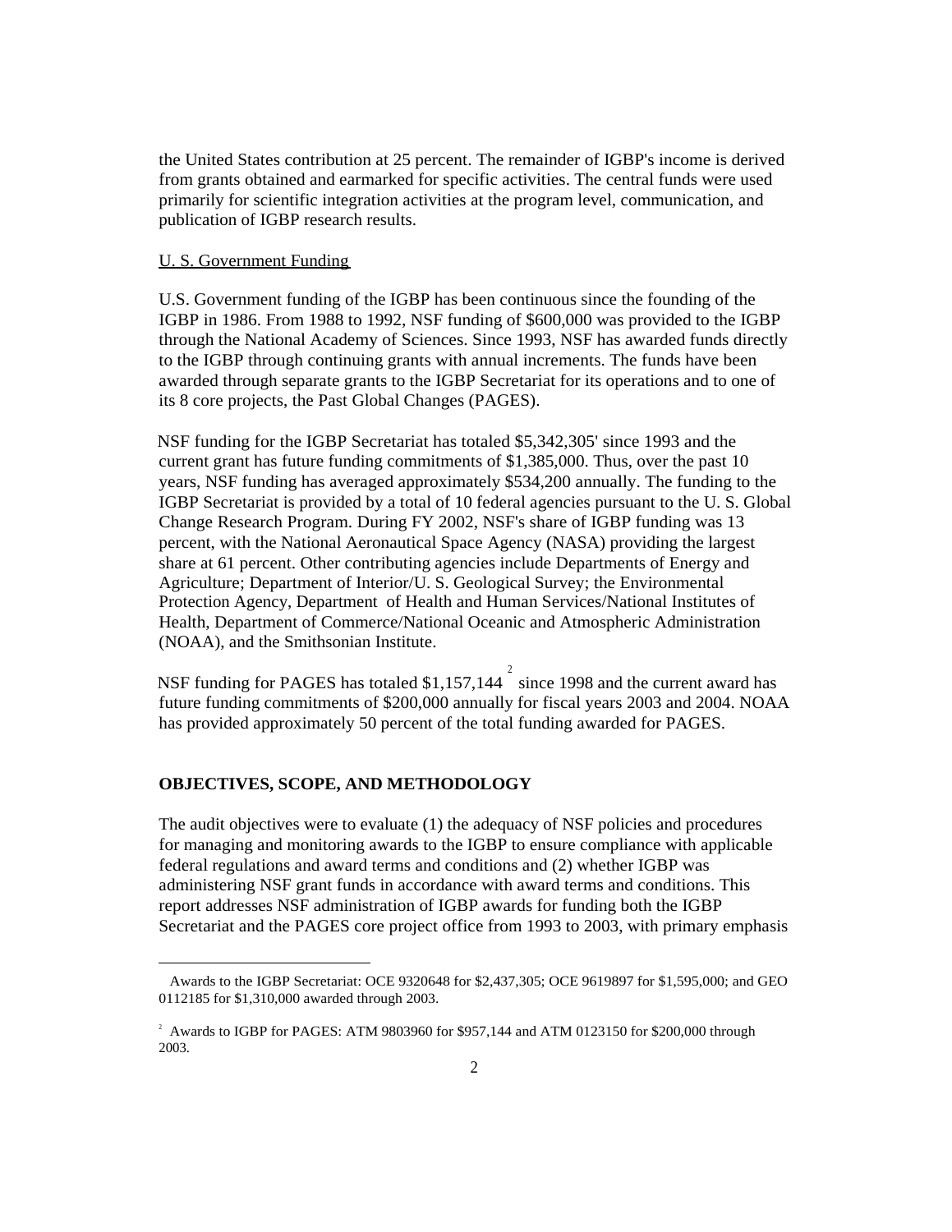on the most current years. We reviewed applicable federal and NSF policy and procedures, NSF award jackets, and interviewed cognizant NSF officials to gain an understanding of the steps taken to award and monitor the IGBP grants.

In evaluating the adequacy of IGBP's administration of the NSF grants, we reviewed the organization's internal financial and management controls to safeguard NSF funds. We reviewed the IGBP Secretariat expenditures reflected in its accounting records and financial reports and performed detailed testing and review of expenditures incurred from January 1, 2001 to June 30, 2002. The review of financial transactions was extended to other periods as deemed necessary. We toured the IGBP offices and interviewed key IGBP and Academy personnel to gain an understanding of management controls in place. Additionally, we interviewed ICSU and PAGES officials concerning their relationships with the IGBP. However, we did not perform a detailed review of the financial transactions associated with the NSF awards to the IGBP for support of PAGES.

We conducted our audit in accordance with the Comptroller General's *Government Audit Standards* and included such test of accounting records and other auditing procedures, as we considered necessary, to fully address the audit objectives.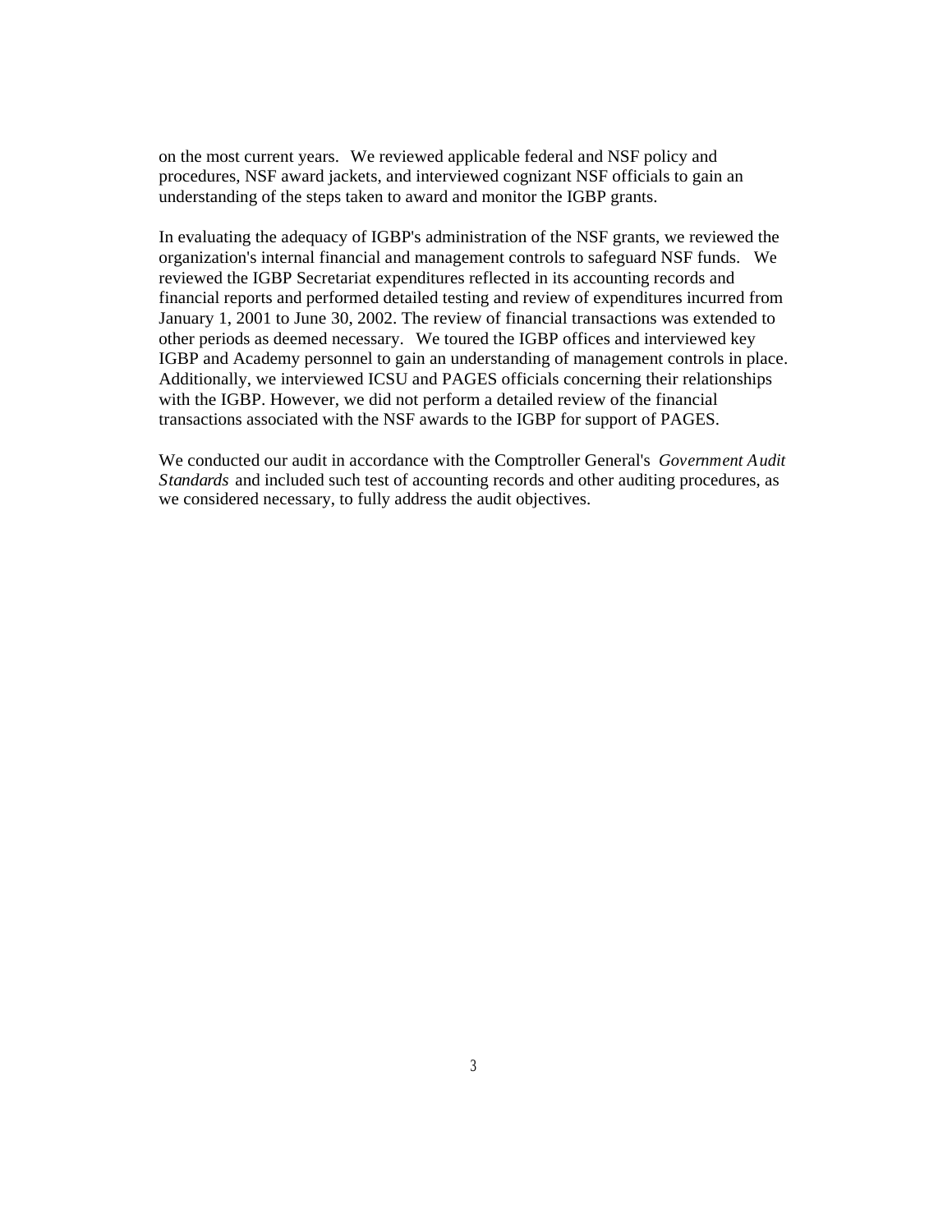### **FINDINGS AND RECOMMENDATIONS**

### **A. NSF Lacks Documentation Verifying Legal Status of Foreign Grantee**

Contrary to established NSF procedures for new awardees, grant files did not contain documentation verifying the legal status of IGBP or its host organization, the Royal Swedish Academy of Science (Academy). Yet, NSF awarded \$6.5 million to fund IGBP, which is not a legal entity, and PAGES, one of its core projects. Similarly, we also found that the PAGES core project office has not established itself as a legal organization. Further, NSF grant award letters were confusing as to which organization was the grantee because the award letters cite the IGBP as the awardee instead of the Academy, which NSF says was the intended awardee. In so doing, NSF has placed itself in a vulnerable and undesirable position of having limited legal recourse, if necessary, to seek remedies against the IGBP for improper use of NSF grant funds. This undesirable position occurred because NSF was unable to demonstrate what documentation was requested and used to evaluate the legal standing of the Academy or the IGBP to receive NSF awards. It is especially important to document NSF's determination given the differences and complexities of the organizational laws in various foreign countries. Further, according to NSF officials, their automated grant letter system inadvertently shortened and did not include the name of the Academy as the awardee institution in the grant award letters.

### NSF Requires Documentation Reflecting Awardee Legal Status

NSF's Prospective New Awardee Guide (Guide) provides information assisting new awardees in preparing documents NSF uses to evaluate the viability of an organization and its capability for administering and accounting for grant funds. The awardee information required is specified in the *Checklist,* of the Guide. Item 2 of the *Checklist* specifically requires submission of "Documents showing the legal establishment and structure of [the] organization (see Section B.2 of Guide)." Section B.2 of the Guide, *Organizational Establishment and Structure,* states that the grantee must **"provide an official or published statement of purpose of your organization and of the powers, which have been granted to it to enter into contractual relationships and/or accept awards (e.g. articles of incorporation, by-laws) . . ."** (emphasis added).

This is particularly important for foreign awardees because their legal standing and organizational structure can be very different from domestic grantees typically funded by NSF. Our audit revealed that determining the legal status of awardee institutions can be a very complex process. The information required to evaluate the legal status of a foreign awardee depends on the organizational laws of the country where the grantee is located. The applicable laws would have to be reviewed to determine the types of documentation required by a country to establish and evidence an organization's legal status. As such, determining the legality of a foreign grantee can be a rather complicated endeavor.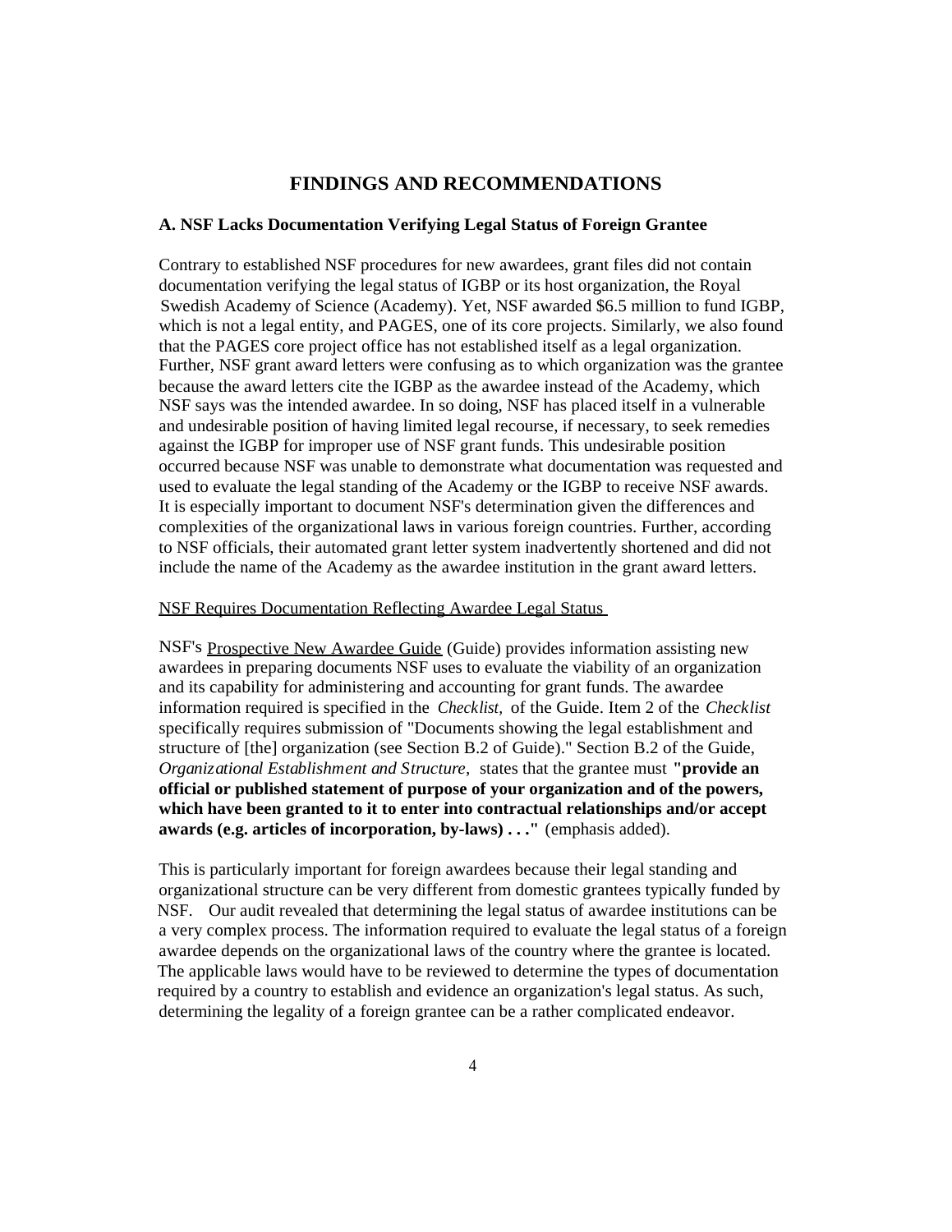For example, our review identified that Sweden has four main forms of legal organizations: companies limited by shares, partnerships, associations, and foundations. Within each of these four main groups, statutes regulate the various types of legal corporations with one exception, the non-profit association which is regulated by case law. If the IGBP were to establish itself as a legal entity, it would most likely be considered a non-profit association in Sweden, thus be regulated by case law. Consequently, research of applicable case laws would be required to identify the various requirements necessary to establish the IGBP as a legal Swedish organization. Because organizational laws vary between countries, NSF would have to handle such legal determinations on an individual grantee basis and would require technical legal assistance in making such evaluations. Also, discussions with the responsible NSF program office would be imperative in obtaining a full understanding of the organizational structure of the awardee.

#### Lack of NSF Documentation Verifying Grantee Legal Status

Contrary to established NSF grant procedures, there was no documentation available in NSF files verifying either the legal status of the Academy or the IGBP or defining their respective relationships and responsibilities for administering the NSF awards. Also, we found that PAGES had not taken steps to establish itself as a legal organization. Yet, from 1993 through 2003, NSF awarded approximately \$5.3 million for support of the s IGBP Secretariat as well as \$1.2 million to the IGBP for support of PAGES.<sup>4</sup>

Pursuant to our request for such documentation, NSF provided us a copy of a Memorandum of Understanding regarding IGBP support for the International Global Change System for Analysis, Research, and Training (START). While useful in describing IGBP's role in sponsoring this activity in conjunction with several other international global research organizations, the document did not provide any information pertaining to the legality of the IGBP or the Academy. Thus, NSF was unable to demonstrate what documentation was requested and used to evaluate and verify the legal status of either the Academy or the IGBP as institutions capable of receiving NSF awards.

Further, the NSF grant award letters were confusing in identifying who the awardee institution was for the IGBP and PAGES funds. The IGBP is shown as the awardee on the grant letters, but NSF stated that the Academy was the intended awardee. NSF stated that this error occurred because of limitations in its automated Award Management and Award Letter System. According to NSF's Division of Grants and Agreement (DGA) officials, the System automatically generates award letters and because of the field size

<sup>3</sup> Awards to the IGBP Secretariat total \$5,342,305 as follows: OCE 9320648 for \$2,437,305; OCE 9619897 for \$1,595,000; and GEO 0112185 for \$1,310,000.

 $^{\circ}$  Awards to IGBP for PAGES total \$1,157,144 as follows: ATM 9803960 for \$957,144 and ATM 0123150 for \$200,000.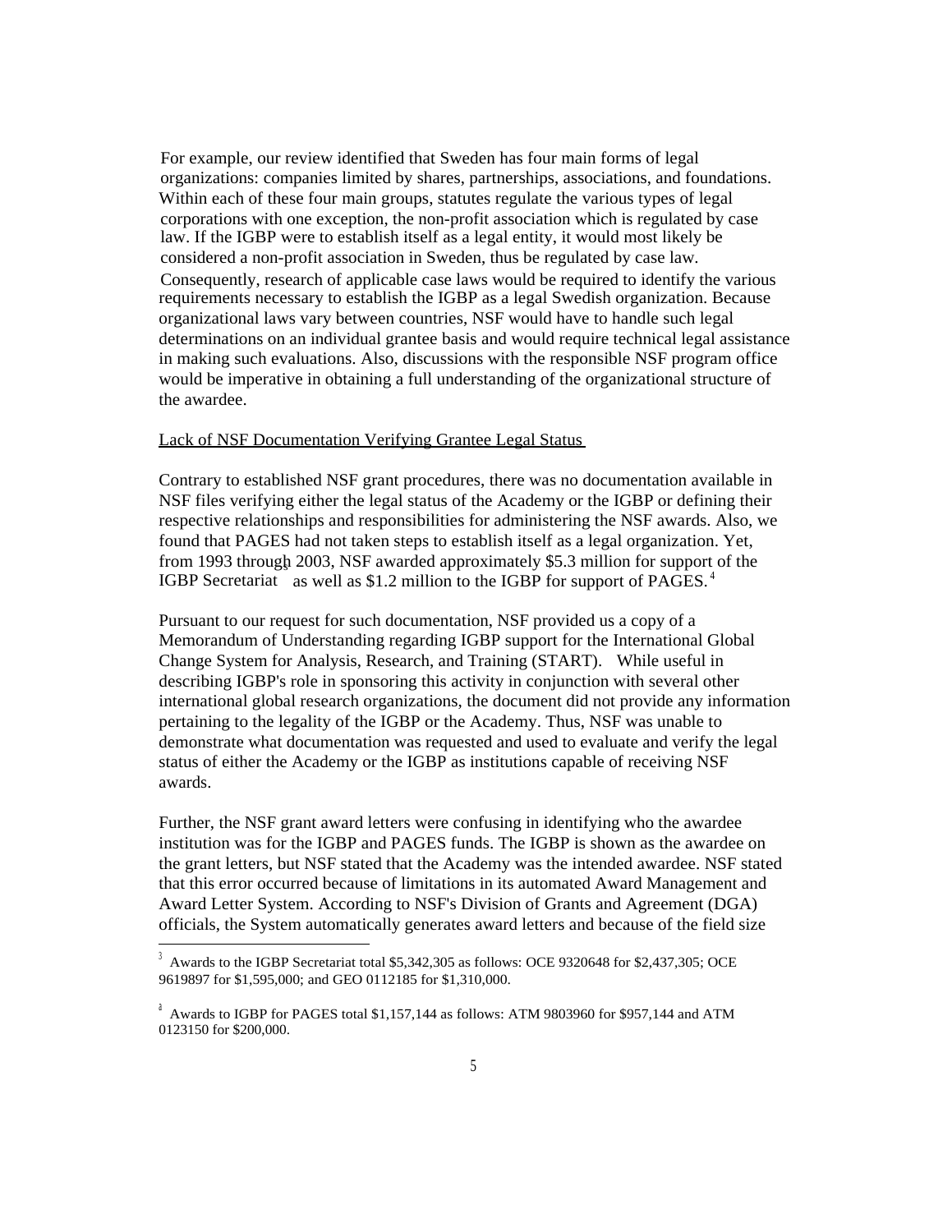limitation for institution name, the System inadvertently moved the name of the Academy into the field for the institution address. Thus, the grant letters mistakenly reflected only the name of the IGBP as the awardee institution; and the name of the Academy was only shown as the addressee.

### No Written Agreements Establishing Relationships Between the Organizations

Without clear documentation of the intended awardee and legal status, NSF risks making awards to institutions which may not be judicially enforceable. In the event that the organization misspends NSF's funds, NSF would not be able to take legal action because a non-legal organization cannot be held liable in a court of law. For example, the IGBP is associated with both the Academy and the International Council of Science (ICSU), its founding organization. The Academy <sup>5</sup> provides the office space and accounting and other administrative support services for the IGBP and employs the IGBP staff. As the founding organization, the ICSU <sup>6</sup> Executive Board appoints the IGBP Executive Director and the Officers and members of the IGBP Scientific Committee, which are the principal decision-making bodies guiding IGBP's scientific program.

However, during the time of our audit, neither the Academy or ICSU accepted legal responsibility for the IGBP. Further, there was no written agreement defining the relationship and the associated responsibilities between the three organizations. Similarly, there was no such agreement between the Academy, the IGBP, and the PAGES core project office. Specifically, the Academy legal advisor stated that the Academy would not be liable for any IGBP programmatic activities such as procurement contracts because the Academy was not involved in such matters and was not a party to any of the contracts. The Academy's Legal Advisor expressed the opinion that ICSU, as the founding organization, would have such responsibility because it was providing IGBP program direction. However, discussions with the ICSU Executive Director disclosed that ICSU also did not assume any legal responsibility for IGBP matters. He stated that ICSU assumed no legal responsibility for any of their sponsored international groups because such organizational arrangements were between the groups and their host country or institution. Additionally, both Academy and IGBP officials stated that the PAGES funding was strictly passed-through their bank accounts and neither had any responsibility for financial oversight or monitoring of the funds.

Pursuant to concerns raised during our audit, the IGBP, the Academy, and ICSU recently executed a written agreement in May 2003 defining the relationship and responsibilities of each organization. In the new agreement, the Academy has recognized the IGBP

 $5$  The Academy is an independent, non-governmental scientific society, founded in 1739, with the overall objective to foster the sciences. The Academy represents Sweden in a number of international organizations including ICSU and houses a large number of national committees belonging to the various ICSU discipline-oriented unions.

<sup>6</sup> ICSU is comprised of 98 National Science Members from around the world who are required to pay annual dues for their membership.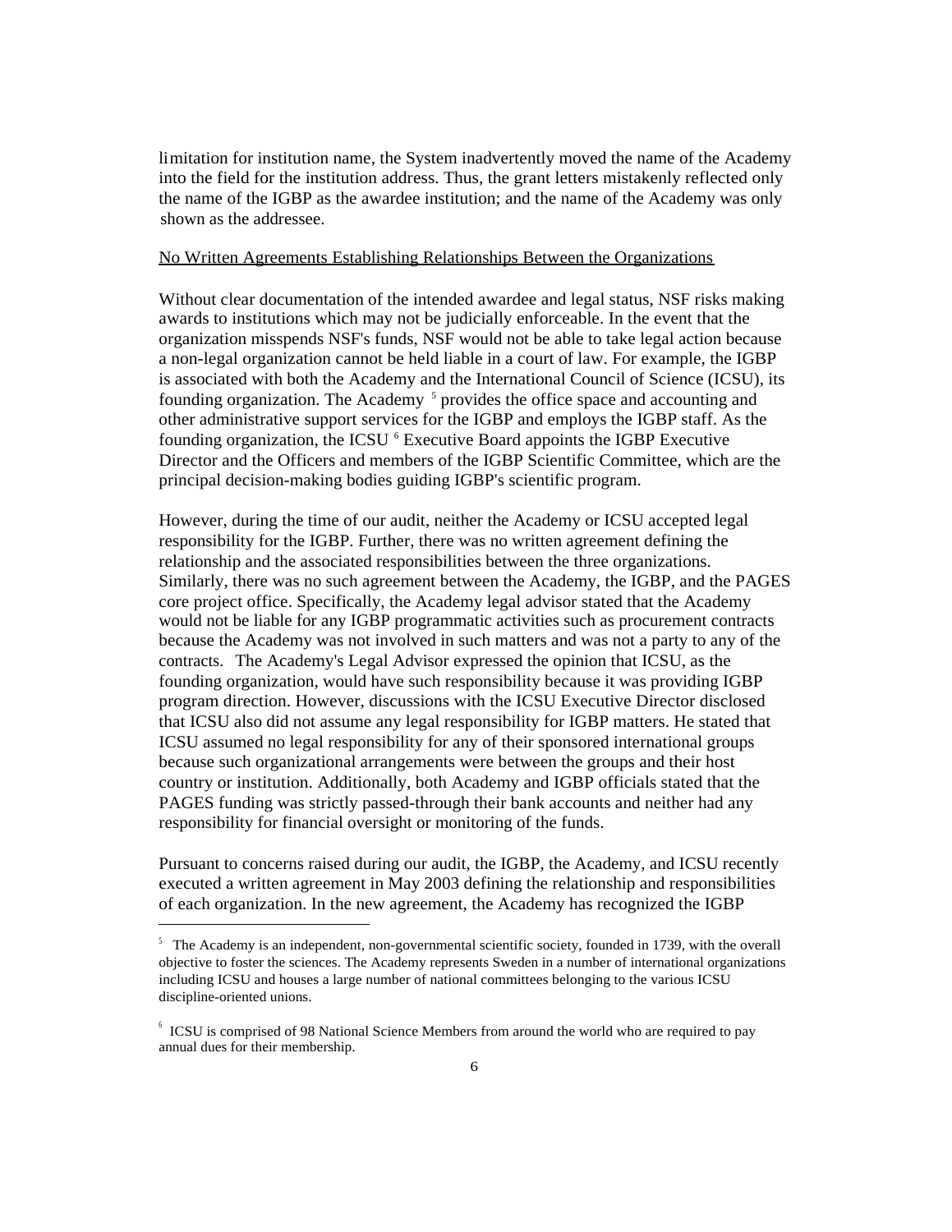Secretariat as part of its international outreach activities and contrary to its original position, has agreed to accept legal responsibility for the IGBP Secretariat's program activities. According to the Academy Legal Advisor, under the new agreement, the Academy has also agreed to be a party to the NSF grant with respect to future IGBP activities. As such, he stated that the Academy should establish new procedures to fulfill its responsibilities as the NSF grantee for the IGBP. However, the Legal Advisor stated that in the past, the Academy was not involved in the NSF grants awarded to the IGBP and accepted no legal responsibility for the IGBP activities prior to the May 2003 agreement.

While this new agreement clarifies our concerns about the legal responsibility of the IGBP, it does not state whether the Academy has accepted legal responsibility for the funds awarded to support the PAGES core project office. Similar to the IGBP, PAGES has not established itself as a legal organization. The Academy has agreed to be the host organization only for the IGBP Secretariat, not the PAGES core project office located in Switzerland. Although PAGES was one of IGBP's core projects and is governed by a Scientific Steering Committee appointed by the IGBP Scientific Committee, there is no contractual relationship between the Academy/IGBP and the PAGES core project office. Since the IGBP passed-through \$1.2 million of funds to PAGES without a written contractual agreement, it is not clear whether NSF would have legal recourse against PAGES in the event NSF funds are misspent. As a separate organization and a NSF subrecipient, the PAGES core project office should have legal standing in order to enter into a subaward agreement with the Academy/IGBP.

### **Conclusions**

To ensure appropriate stewardship over federal grant funds, it is essential for NSF to verify the legal status of awardees. Additionally, NSF awardees need to be clearly identified in grant award letters and be informed and knowledgeable of NSF accountability requirements for managing and administering NSF awards. Given the Academy's recent acceptance of legal responsibility for the IGBP and NSF's recent clarification of the Academy as the awardee institution, NSF needs to officially notify the Academy that they are the awardee institution. This is particularly important given the fact that the Academy was not involved in the NSF grants in the past and did not view itself as the NSF awardee. As a result, the Academy is unfamiliar with federal grant requirements; thus, NSF needs to provide assistance and guidance to the Academy to assure that they understand their responsibilities for adherence to the award conditions and monitoring the project's performance.

Further, NSF must identify a legal awardee for the PAGES funding. The Academy has not accepted legal responsibility for such funding in the May 2003 agreement and PAGES has not taken steps to establish itself as a separate legal organization.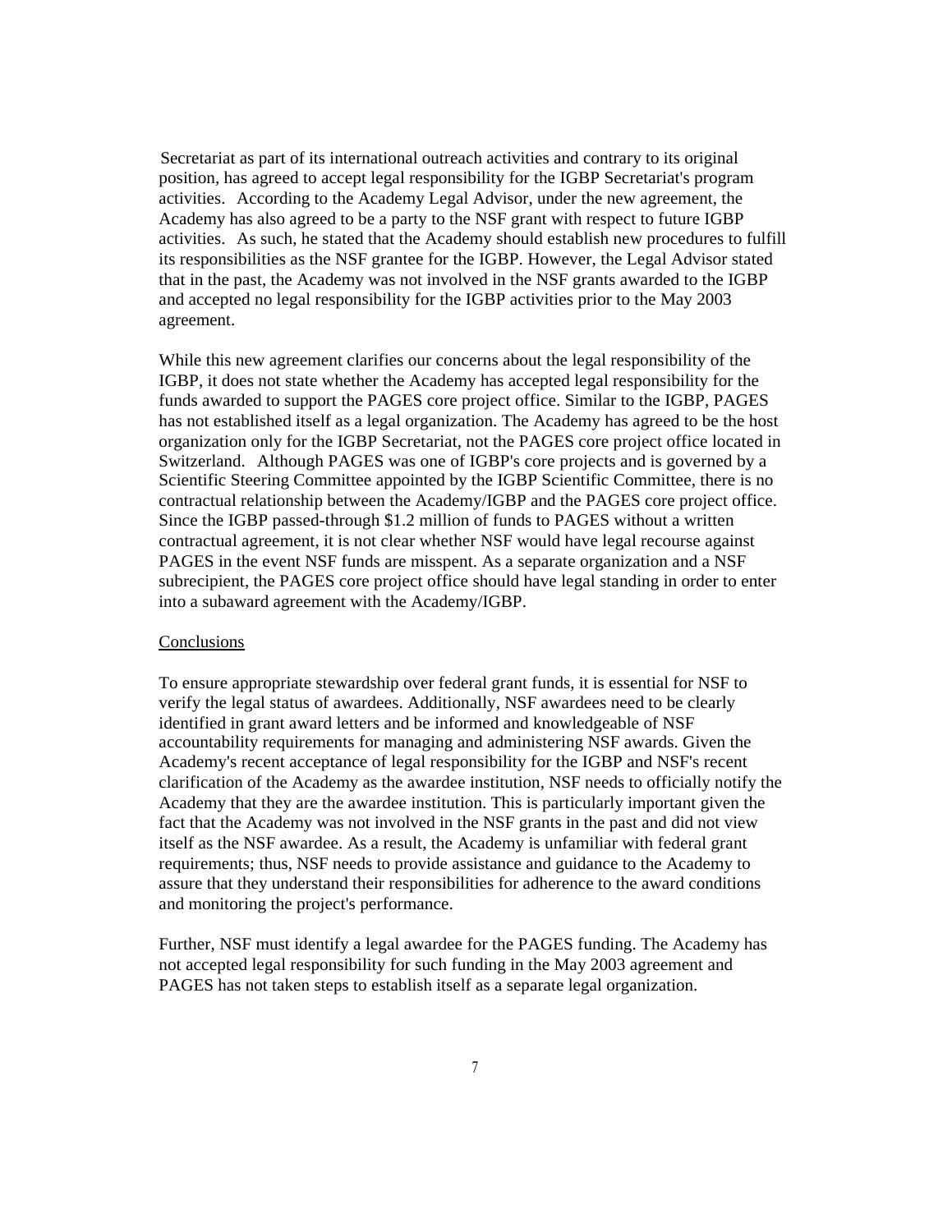### Recommendations:

We recommend that Director, DGA, in consultation with the NSF General Counsel:

I a. Ensure that Grant Officers are requesting and reviewing documentation verifying the legal status of new foreign awardees as required by current NSF procedures. Records of such determinations should be maintained in NSF files evidencing their evaluation and conclusion on the legality of the awardee. Assistance from the General Counsel should be requested, as needed, given the complexity of making such determinations for foreign organizations.

We recommend that the Director, DGA:

lb. Officially notify the Academy that they are the NSF awardee institution and assess whether it understands the accountability requirements associated with federal awards and its responsibilities for overseeing and monitoring the IGBP Secretariat's grant activities and its adherence to grant terms and conditions.

We recommend that Director, DGA, in consultation with the NSF General Counsel and the Division Director, Division of Atmospheric Sciences (ATM):

lc. Coordinate with the Academy, the IGBP, and PAGES to identify a legal organization to accept responsibility for NSF funding to support the PAGES core project office.

### NSF Comments

NSF's position is that the grants were awarded to a legal entity. During subsequent meetings, NSF stated that it always intended the awardee institution to be the Academy and not just the IGBP as inadvertently identified in the grant award letters. Additionally, NSF believes that the Academy has agreed to accept legal responsibility for the PAGES funding.

### IGBP Comments

The IGBP agrees that the Secretariat did not have a clear, written legal status when it was established. However, since our audit, a formal written agreement has been executed between the Academy, IGBP, and ICSU defining the relationship between the three organizations. The IGBP states that "the legal status of the PAGES core project office should be clarified and that grants should be made directly to the PAGES core project office and not through the IGBP Secretariat."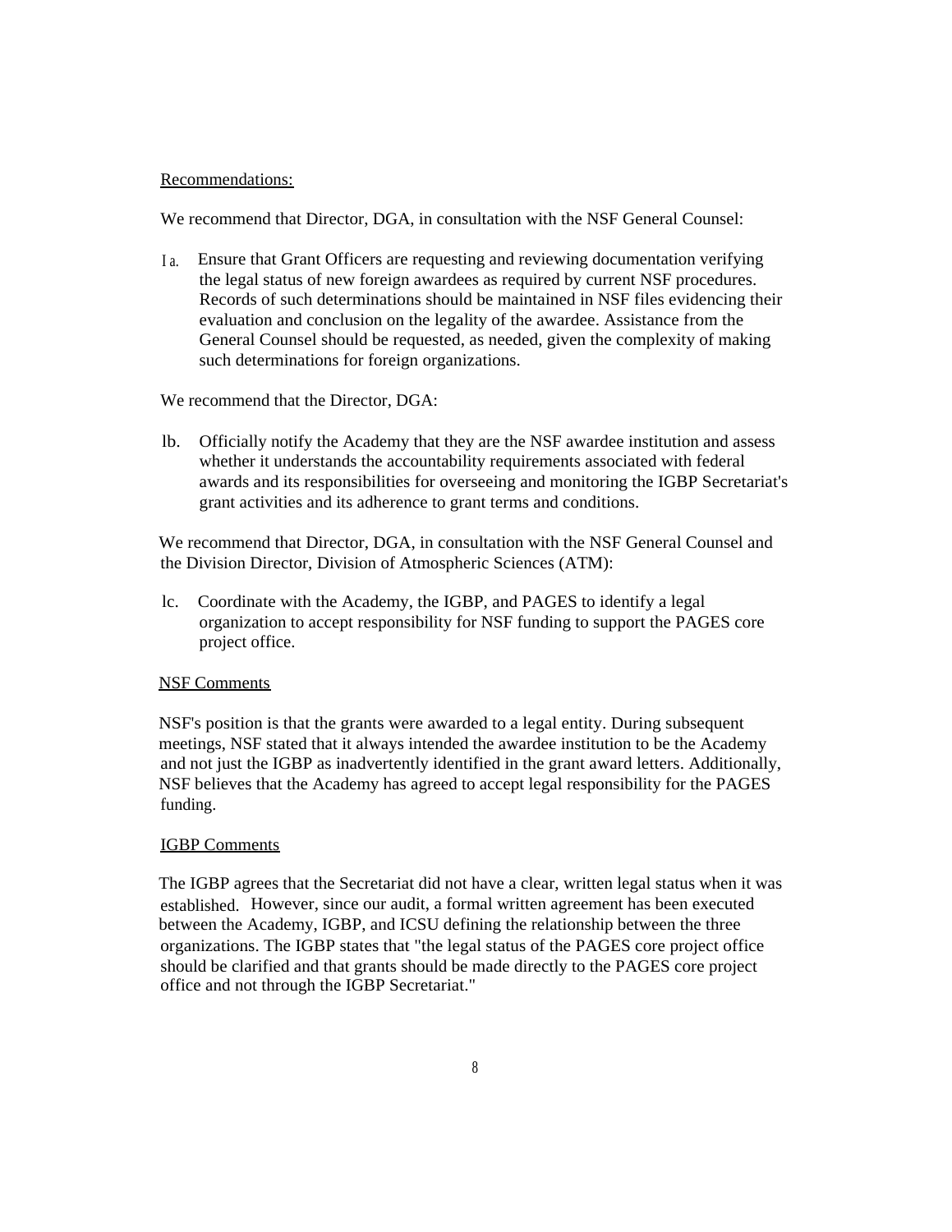#### OIG Response

Based on the disagreement between NSF and the OIG concerning whether the Academy or the IGBP was the awardee institution, we have revised the audit finding to reflect NSF's position. Accordingly, we have revised the audit recommendations based on these changes and also to reflect corrective actions already taken by NSF, IGBP, and the Academy.

To implement recommendation 1 a, Grants Officers should be reminded of the importance of verifying the legal status of new awardees to accept NSF awards, particularly in the case of foreign awardees where such a determination could be rather complicated. Records of such evaluations should be retained in grant files to demonstrate NSF's basis for making such determinations.

To implement recommendation Ib, we are recommending that NSF specifically notify the Academy that they are the grantee institution given the past confusion concerning the award letters and the fact that the current grant letter continues to be only addressed to the IGBP Executive Director. Also, because the Academy Legal Advisor expressed the need for the Academy to develop procedures to discharge their new duty for accepting legal responsibility for the IGBP, it is imperative that NSF assures that the Academy is notified of and understands accountability requirements associated with the NSF awards.

To implement recommendation 1c, NSF must coordinate with the Academy, the IGBP, and PAGES to identify a legal organization willing to accept responsibility for NSF funding. In its comments, the IGBP stated that "the legal status of the PAGES core project office should be clarified and that grants should be made directly to the PAGES core project office and not through the IGBP Secretariat." Based on these comments, we believe that it is clear that the Academy has not agreed to accept responsibility for the NSF funds currently passed-through to the PAGES core project office. The Academy is the host organization only for the IGBP Secretariat, not the PAGES core project office. Unlike the IGBP, the PAGES staff are not Academy employees and the Academy does not provide accounting for PAGES expenditures or include the PAGES funding in their financial statements. As discussed in Finding C (see page 17), the Academy/IGBP passes-through the funding to PAGES without any financial or administrative oversight. Therefore, since PAGES itself is not a legal organization, NSF must find an organization with appropriate legal status to accept responsibility for the grant funds.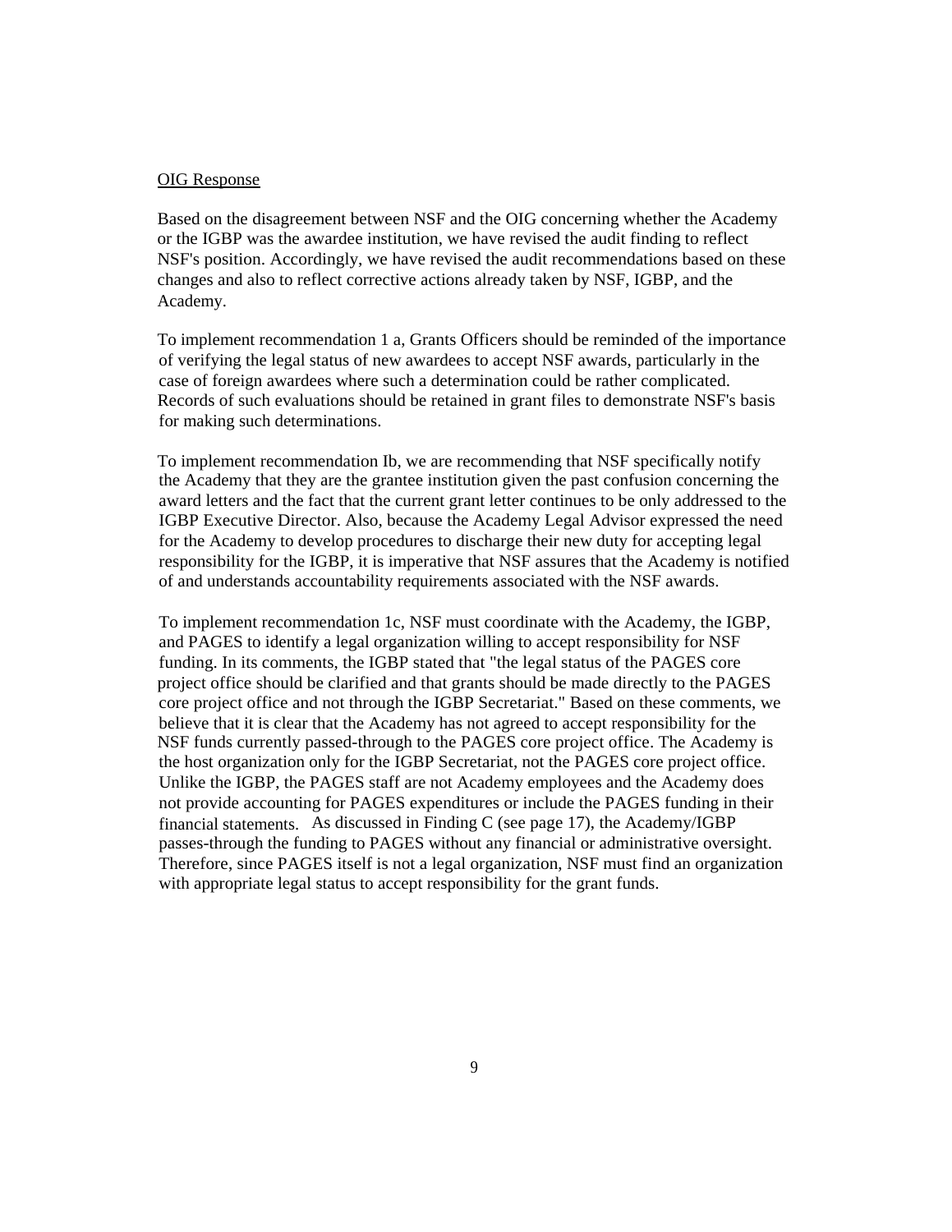### **B. IGBP Grant Agreements Lack Adequate Provisions For Ensuring Financial Cost Accountability**

NSF award agreements did not clearly identify the financial requirements for how the IGBP was to account for its NSF funds. Although the IGBP awards were cost reimbursable type grants, NSF removed from the award agreements the fundamental financial requirements essential for providing cost accountability for these types of awards. Specifically, IGBP was not required to separately identify and account for NSF grant costs claimed for reimbursement. As such, the Academy, which is responsible for accounting for IGBP funds, did not establish separate cost accounts for NSF funds received. Instead, its accounting system commingled NSF funds with monies that IGBP received from all other sources and could not segregate the NSF grant costs. As a result, stewardship over NSF grant funds was compromised because NSF could not identify how IGBP had spent its funds under these cost reimbursable type awards. This occurred because NSF did not have an award instrument suitable for the atypical nature of the IGBP awards, but modified their standard award conditions used for cost reimbursable type grants without addressing the implication of the changes on its stewardship responsibilities.

### Separate Accounting of Grant Funds Required

The requirement to separately account for costs incurred on each federal award is established by Office of Management and Budget (OMB) Circular A-110  $^{-7}$  standards for financial management systems. These OMB standards prescribe the elements of a recipient's financial management system necessary to provide adequate fiscal accountability over grant funds. Essentially, an awardee's accounting system is required to have the capability to adequately identify the source and application of funds for each federal award. Specifically, Paragraph 21(b) requires a recipient's financial management system provide for:

"Accurate, current, and complete disclosure of the financial results of **each** federally-sponsored projector program. .." (emphasis added).

NSF requires grantee compliance with this cost segregation requirement by incorporating OMB Circular A- 110 in its Grant General Conditions, which are included in all NSF cost reimbursable grant agreements. This segregation requirement is particularly important for cost reimbursable awards because:

" ... NSF agrees to reimburse the grantee for work performed and/or costs incurred by the grantee up to the total amount specified under the grant. Such

<sup>7</sup> OMB Circular A-110 is entitled Uniform Administrative Requirements for Grants and Agreements With Institutions of Higher Education, Hospitals, and Other Non-Profit Organizations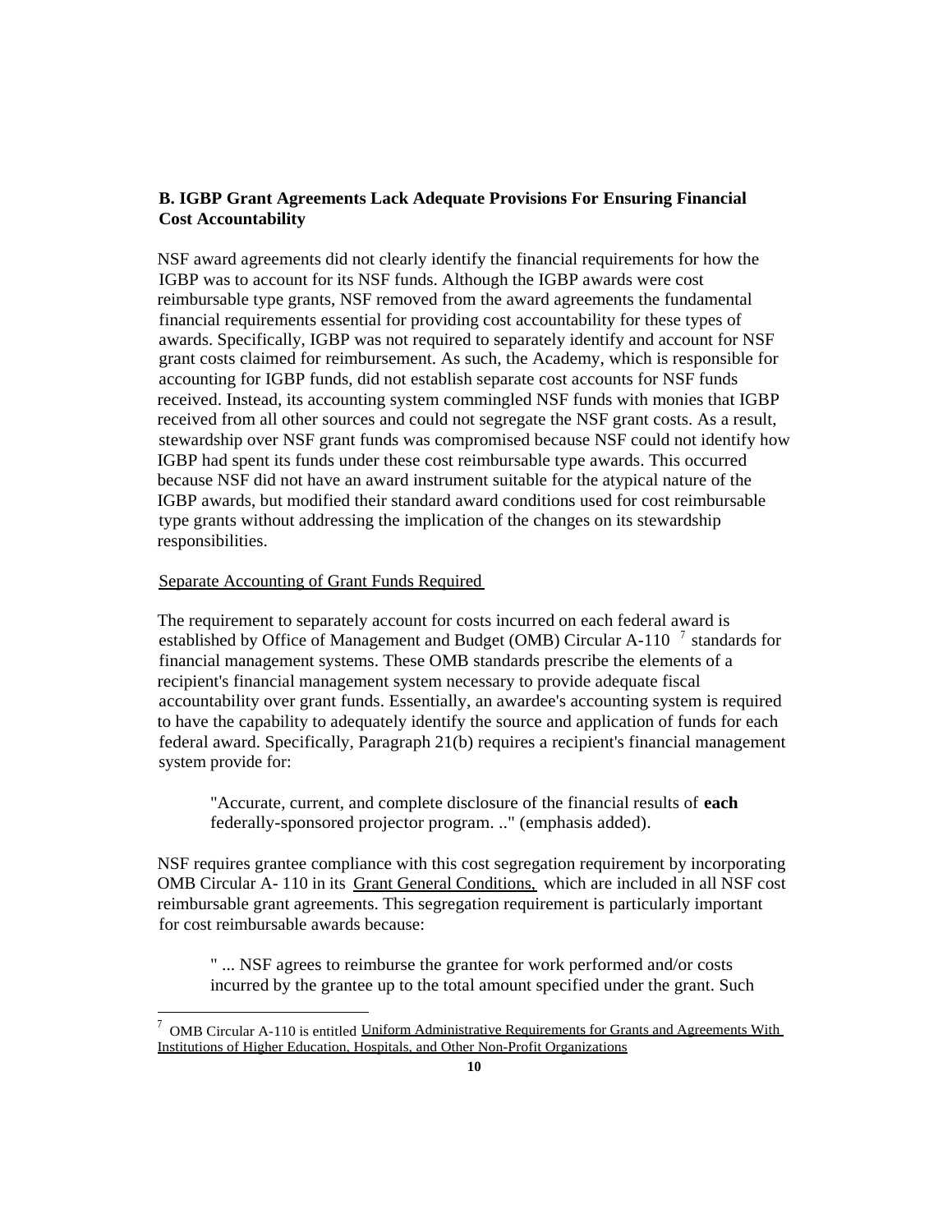cost should be allowable in accordance with **applicable cost principles ...** Accountability is based primarily on technical progress, financial accounting, and fiscal reporting ... " <sup>8</sup> (emphasis added)

The applicable federal cost principles referred to above are established by various OMB Circulars. The Circulars specify and define the different types of costs allowed to be charged to cost reimbursable type grants and are incorporated by reference in the *Allowable Costs* provision<sup>9</sup> of NSF's Grant General Conditions.

### IGBP Unable To Identify Costs Incurred On NSF Awards

Contrary to the OMB and NSF standards, from 1993 to 2002, NSF issued three IGBP cost reimbursable type grants, but removed the cost segregation requirement necessary to ensure the financial accountability of these awards. In the first IGBP award, 1° NSF deleted the entire OMB Circular A-110 federal administrative grant requirements normally prescribed for cost reimbursable awards including the grant cost segregation provision. In two later IGBP awards made in 1996 and 2001,  $\frac{11}{11}$  the NSF grant agreement required the IGBP to comply with "applicable federal requirements for grants," but deleted the standard reference to OMB Circular A- 110, which establishes those federal grant requirements including the cost segregation provision. However, all three IGBP award agreements included the standard *Allowable Costs* provision requiring compliance with federal cost principles, which cannot be implemented without segregation of NSF grant costs.

As a result of the elimination of the cost segregation requirement, the Academy's accounting system did not have the capability to separately account for the financial activity of the NSF grants. Rather, the system commingled NSF funds with monies received from all sources and could not identify which IGBP grant activities benefited from specific expenditures. Without separate accountability for NSF awards, IGBP was unable to identify exactly what portion of its total program costs were actually attributable to NSF grant funds and whether these expenditures were necessary,

<sup>&</sup>lt;sup>8</sup> Section 21 Oc(3) of NSF's Grant Policy Manual provides a definition for a cost reimbursement grant.

<sup>9</sup> Article *12, Allowable Costs,* paragraph a. states "The allowability of costs ... for work performed under this award ...shall be determined in accordance with the applicable federal cost principles ..." Paragraph b. provides a listing of the federal cost principles applicable to specific types of awardees including: OMB Circular A-122 for non-profit organizations, OMB Circular A-21 for public and private institutions of higher education, and OMB Circular A-87 for State and Local Governments.

 $10$  Award OCE 9320648: Article *1, Grantee Responsibilities and Federal Requirements*, was deleted in its entirety.

<sup>&</sup>lt;sup>11</sup> Awards OCE 9619897 and GEO 0112185: Article lb (which incorporates OMB Circular A-110) was deleted from the GC-1 for both awards.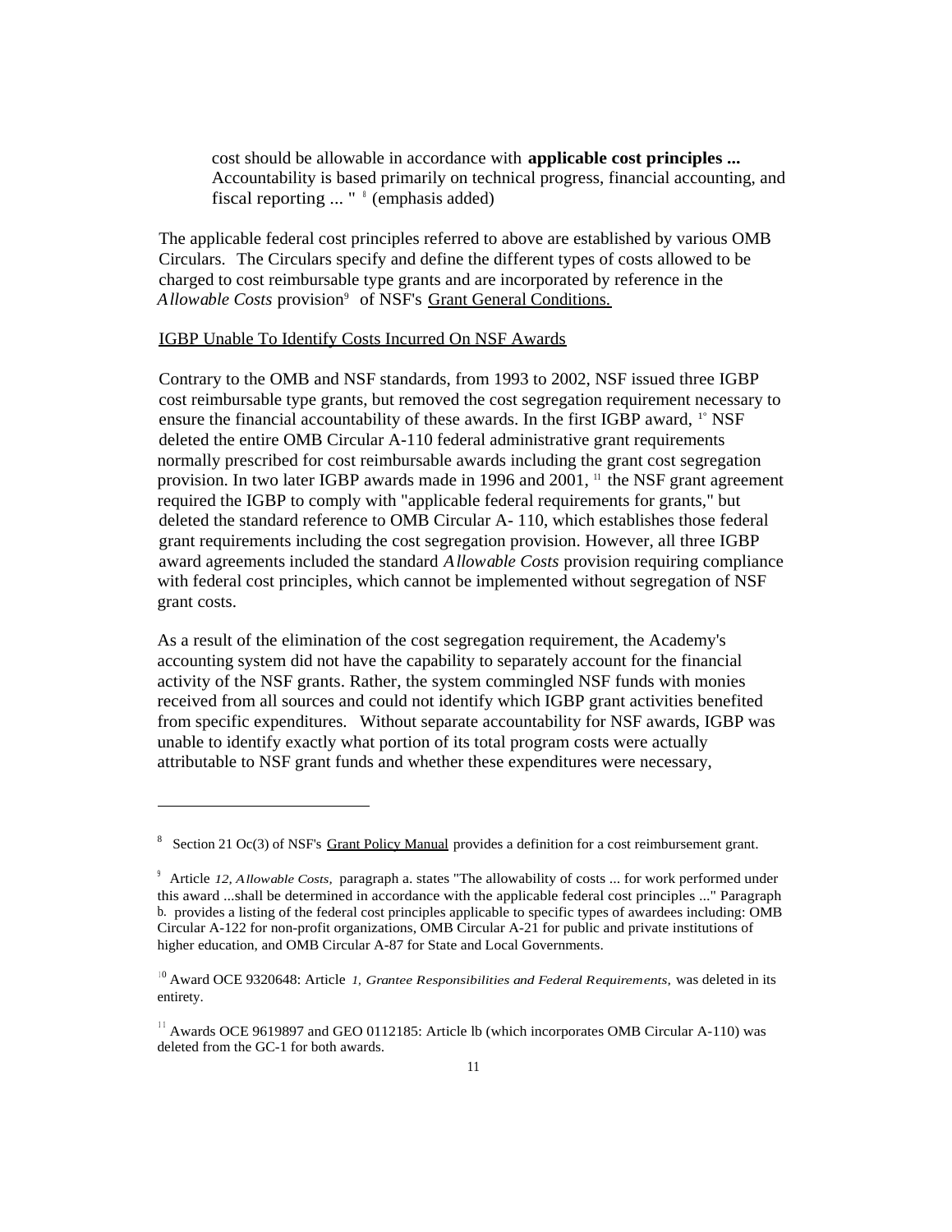reasonable, and allowable under federal cost principles as required by the *Allowable Costs* provision of its grant agreement.

Similarly, IGBP could not determine what portion, if any, of the IGBP's unspent funds were attributed to NSF grant funds. IGBP's financial reports for the five-year period from 1997 to 2001 revealed a surplus working capital balance averaging \$468,000 annually or 28 percent of its total annual expenditures. Normally, residual grant funds under cost reimbursable grants are to be returned to the NSF or offset against future funding increments. However, because IGBP did not track NSF expenditures separately, it is not possible to identify the portion of the residual funds that belongs to NSF.

### NSF Award Conditions Not Suitable For Contribution Type Awards

NSF removed the OMB A-110 cost segregation requirement because a cost reimbursable type grant was not suitable for the nature of the IGBP activities NSF intended to fund. The objective of the IGBP award was to support the overall organizational entity and not a specific research project that NSF typically funds with cost reimbursable type awards. Indeed, our onsite IGBP review disclosed that a cost reimbursable grant was not a practical award instrument for providing NSF grant assistance to IGBP. The IGBP was involved in only one program dedicated to international scientific coordination and integration activities and its entire staff worked exclusively on this program. Accordingly, to require the IGBP to separately account for its grant cost, as required under a cost reimbursable grant, is not useful or justified in these circumstances since NSF is supporting the exact same IGBP effort as all the other contributing countries.

When NSF first issued the IGBP a grant in 1993, the grant proposal stated that "The NSF support will cover the US contribution to the IGBP Budget for 1993 and 1994, for which support is sought from 58 countries. .." The IGBP grant budget clearly indicated that NSF was providing partial support of \$300,000 towards the IGBP's total annual operating cost of \$1,689,000. Even the NSF Program Manager's Review Analysis specified that "The IGBP Secretariat has requested a number of countries, including the United States, to share in funding of the centralized costs of the IGBP."

However, NSF did not have an award instrument for providing a "contribution" type award to the IGBP. Consequently, for administrative efficiency, DGA chose to utilize the standard award terms and conditions, typically used for cost reimbursable type grants, and deleted certain provisions in order to address the special "contribution" nature of the NSF support. However, in so doing, DGA did not fully consider the implications of removing the basic financial requirement for cost segregation of NSF award funds, which are inherently essential to a cost reimbursable type grant.

The inconsistency over the appropriate award conditions required to provide for financial accountability for the IGBP grants is again illustrated by NSF's handling of a July 2002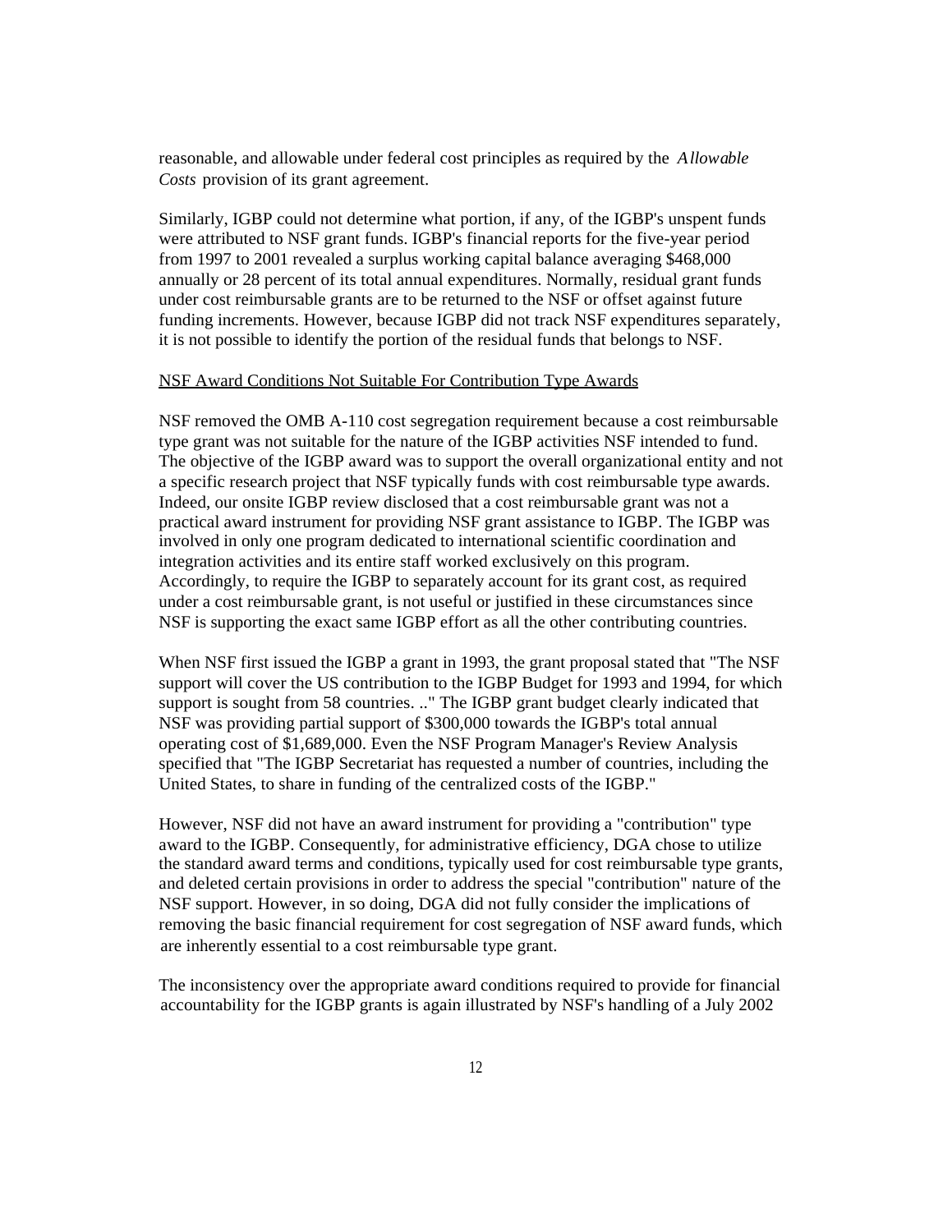IGBP award <sup>12</sup> for support of its PAGES core project. The grant was issued using NSF's new Foreign General Grant Conditions (FGG - 07/02). However, the new FGG provisions contained the same inconsistencies with the award conditions as in the prior IGBP grant agreements. The new FGG provisions were patterned after NSF award terms and conditions typically used for cost reimbursable grants and again did not require grant cost segregation but continued to require that grant expenditures meet cost allowability standards.

### NSF Develops New Award Conditions for Foreign Contribution Type Awards

In January 2003, DGA issued new Foreign and International Awardee Conditions For Non-Research Projects to be used for contribution type awards to foreign grantees. These award conditions will be used for grants providing a "pre-determined fixed amount of NSF support" and the full amount "will be paid without regard to the actual cost subsequently incurred." Basically, the grants will be fixed amount awards. DGA officials stated these new foreign contribution type grant terms will be used as a starting point for grant agreements with foreign institutions and can be amended as required to address special or unique needs.

In using fixed amount awards, the financial accountability for NSF grant funds is shifted to the preaward stage. NSF's Grants Policy Manual states that for fixed amount grants: "the award amount is negotiated using the applicable cost principles or other pricing information as a guide." Therefore, DGA and the responsible program office are required to conduct a rigorous preaward analysis of the proposed IGBP costs to assure that the expenditures are necessary and reasonable for the conduct of the project and are expended for the types of costs typically allowable under federal cost principles. Thus, the IGBP proposal budget and the budget justification will be required to disclose and describe the various types of expenditures for the entire IGBP program in sufficient detail to allow for such a NSF cost analysis. Due consideration must be given to such factors as IGBP's surplus working capital balance as discussed above and the opportunities for improved management of overall IGBP program funds as discussed in Finding D (page 24) of the audit report. Performing such a cost analysis for fixed amount awards should be coordinated with the Division of Acquisition and Cost Support (DACS), which currently has the agency responsibility and expertise for performing such reviews of proposal budgets. We commend DGA for developing these new award conditions for foreign contribution type awards and believe that the concept of a fixed amount award versus a cost reimbursable type grant is appropriate for the IGBP.

### **Conclusion**

Nevertheless, NSF continues to fund the IGBP and PAGES awards using a cost reimbursable agreement rather than a fixed amount award. Although the new grant terms

<sup>12</sup> Grant ATM 0123150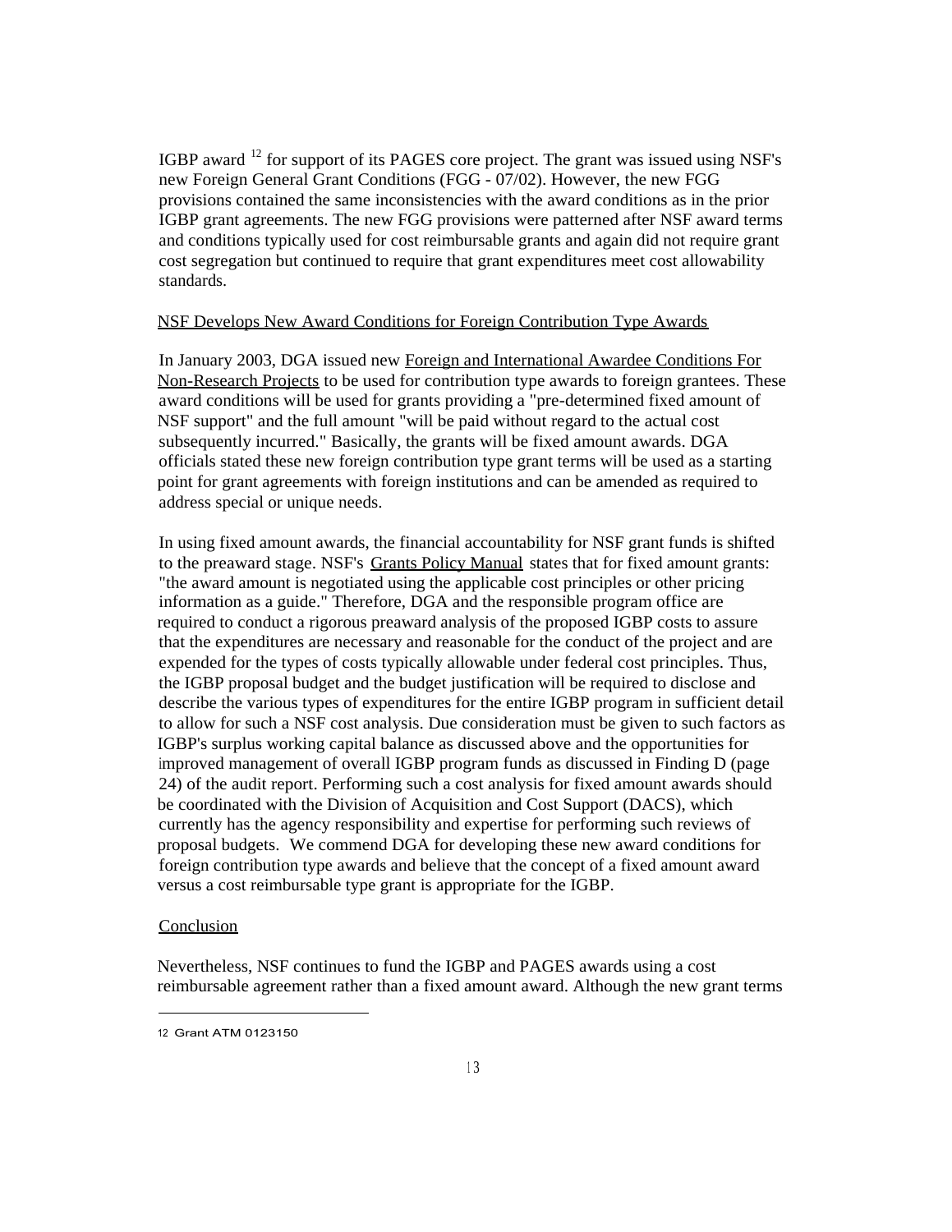for foreign contribution type awards would be more appropriate, NSF amended the IGBP Secretariat core support grant on August 6, 2003, changing the award conditions to the Foreign Grant General Conditions (FGG), which continue to provide for a cost reimbursable type grant. Similarly, the PAGES award was amended on May 16, 2003 and continued support using the FGG. Given NSF's recent grant amendments, NSF needs to modify the FGG to include a provision requiring the Academy and PAGES to segregate NSF grant costs in their accounting system. Currently, the FGG does not include such a provision and as discussed, segregation of the NSF grant costs is the fundamental requirement for providing financial accountability under a cost reimbursable award. Additionally, NSF must specify the cost principles to be used for determining the "allowable costs" under these cost reimbursable type grants.

Elimination of the cost segregation requirement from past and current IGBP awards has resulted in a loss of enforceability of the grant agreements as cost reimbursable type grants and therefore, financial accountability over NSF grant funds. DGA has recently developed new grant terms for contribution type awards to foreign institutions that would provide a "pre-determined fixed amount of NSF support." We continue to believe that these new grant terms would be more appropriate for the IGBP grants. However, because the new grant terms will basically provide for fixed amount grants, NSF would need to perform a rigorous preaward review of the IGBP proposal budget to assure the costs are necessary and reasonable for the conduct of the project and are expended for the types of costs typically allowable under federal cost principles.

#### Recommendations:

We recommend that the Director, DGA:

2. Amend the FGG for the current IGBP Secretariat and PAGES core support awards to require the segregation of grant costs and establish cost principles for determining "allowable costs" under the grants; or

If funding is provided through a fixed amount award using the Foreign and International Awardee Conditions For Non-Research Projects, perform a rigorous preaward analysis of proposed IGBP Secretariat and PAGES costs to assure the expenditures are necessary and reasonable for the conduct of the project and are for the types of costs typically allowable under federal cost principles. The analyses should be consistent with the preaward reviews performed for any NSF fixed amount award.

### NSF Comments

NSF takes exception with our conclusion that the Foundation could not determine how U. S. funds were spent by the IGBP. NSF's position is that while the Foundation "may not be able to determine exactly how much of their funds have been allocated to various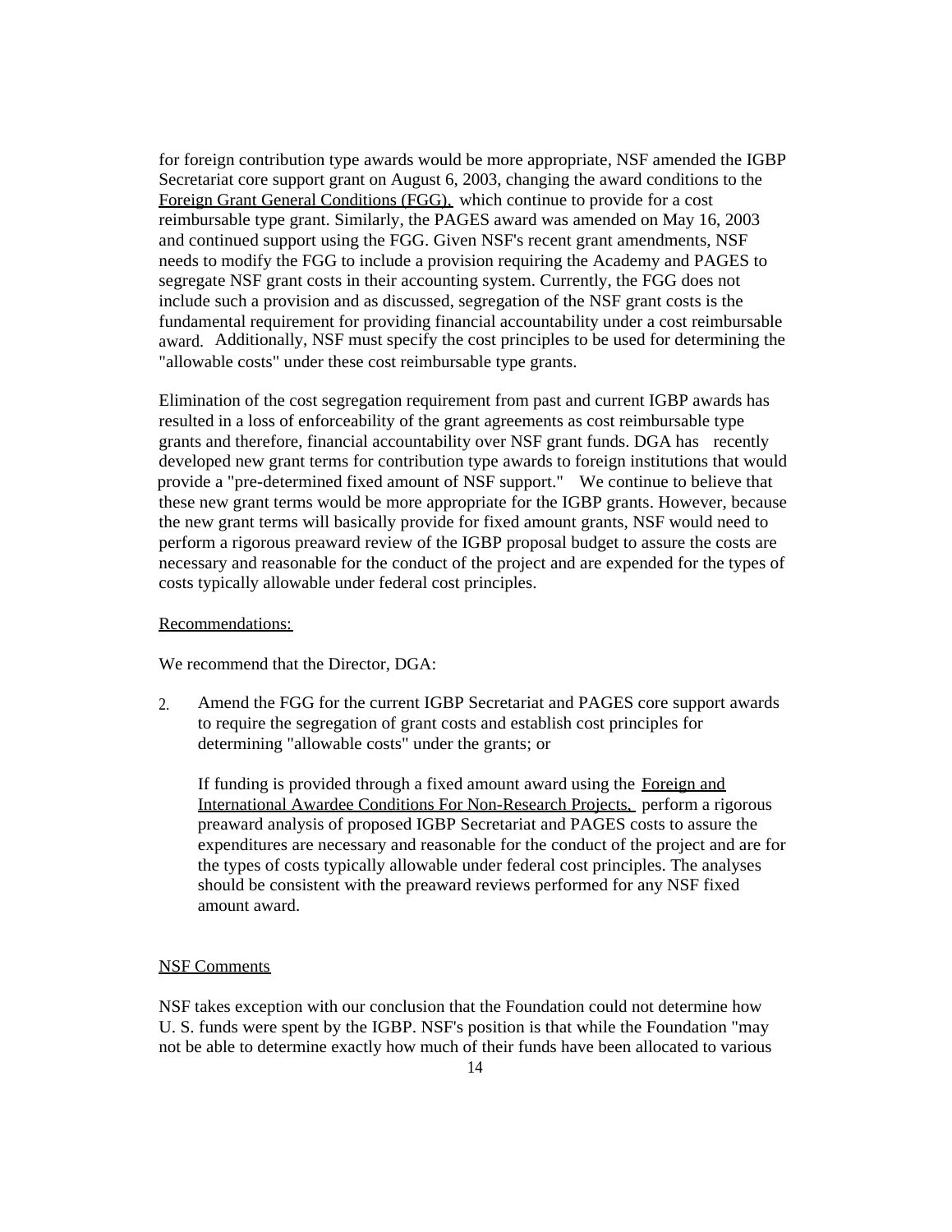funding categories, e.g. salaries vs. travel vs. computers vs. communications," they are maintaining effective oversight of IGBP and PAGES programs and are confident that the awardee institution has accepted full programmatic responsibility for the awards. Also, NSF states that the audit finding seems to criticize the IGBP for being involved in only one program; and does not agree with our conclusion that a cost reimbursable grant is not useful or justified for the NSF award to the IGBP for this reason.

### IGBP Comments

IGBP's position is that required changes to its accounting system to segregate NSF grant costs to precisely follow NSF regulations is not possible. As part of the Academy, IGBP stated that they are required to follow the Academy's system of financial accounting and such changes to the Academy's financial systems by the IGBP are not practical.

#### OIG Response

Our audit finding only addresses the lack of adequate financial cost accountability for the IGBP awards, not programmatic accountability as discussed in NSF's comments. Our review did not include an evaluation of the adequacy of NSF programmatic oversight over the IGBP grants. Furthermore, contrary to NSF's comments, we did not intend to criticize the IGBP for being involved in only one program; we were only making a statement of fact to distinguish the organization from many NSF awardees that are typically involved and receiving grants for multiple projects or programs.

However, NSF was correct that this was our basis for concluding that a cost reimbursable grant is not a practical award instrument for providing support to the IGBP. Our position is that NSF is supporting a portion of the exact same IGBP effort as all other contributing countries, thus to require the IGBP to segregate the NSF grant costs was not reasonable. This was the basis for our position that a fixed amount award would be more appropriate for the "contribution" nature of the NSF funding. However, given NSF's recent actions to continue IGBP and PAGES funding using cost reimbursable type grants, we have modified our recommendations to clarify additional corrective action needed based on these current actions.

If NSF continues to use cost reimbursable provision, we recommend that NSF require the segregation of grant costs and establish specific cost principles to provide for financial cost accountability and enforceability of the FGG. To illustrate, without cost segregation, NSF will not be able to determine if IGBP participant support costs are not "diverted by the grantee to other categories of expense without the prior written approval of the NSF Program Officer" as required by the FGG and a special condition for the grant. This is particularly important in light of the fact that current NSF funding for participant support costs is \$91,930 or 20% of IGBP's total annual funding

Further, under a cost reimbursable type grant, NSF is required to ensure that IGBP maintains employee time and effort records so that salary charges to the grant can be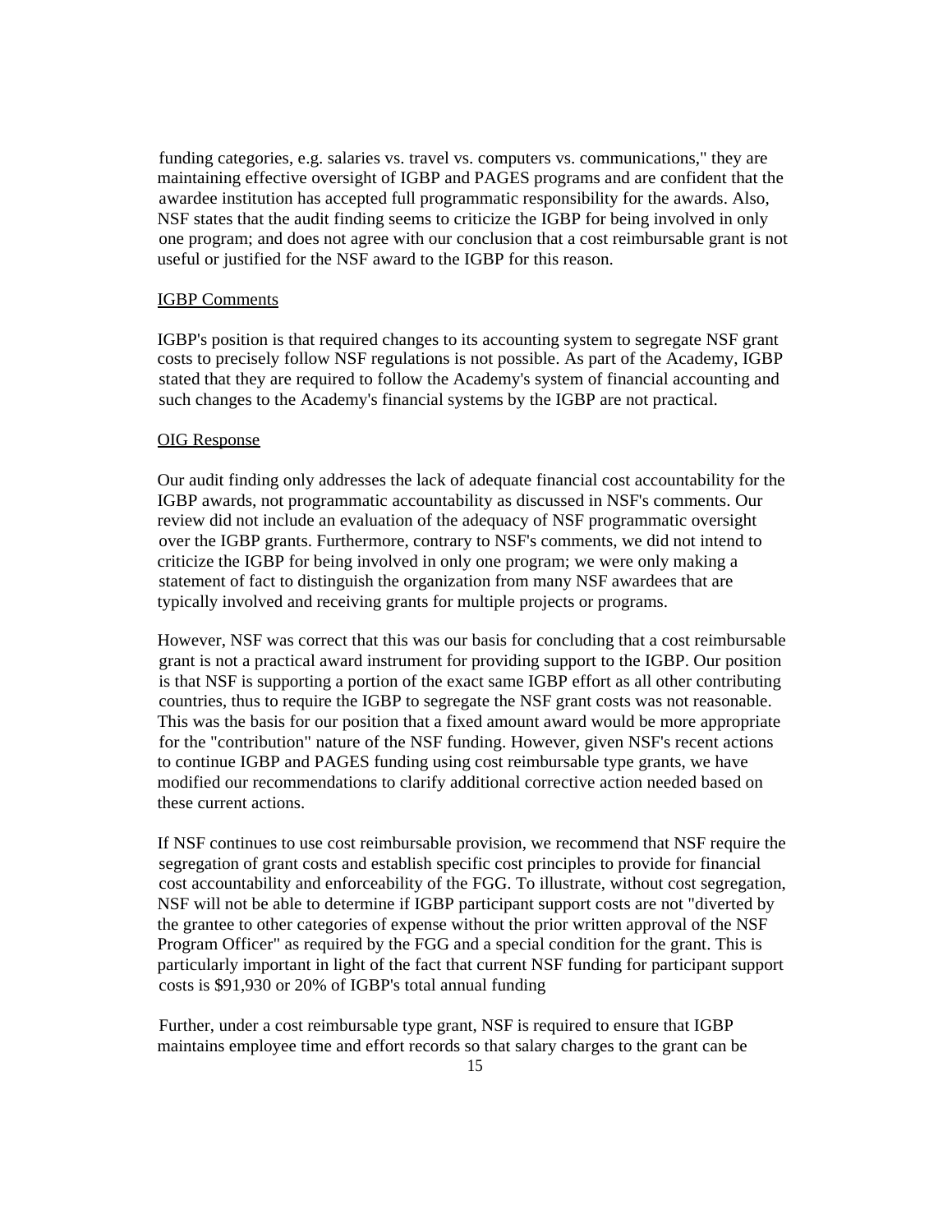adequately supported. The grant budget for the current IGBP Secretariat grant specifies that NSF will fund 50 percent of the salary and fringe benefits for selected staff totaling \$253,215. Thereby, without time and effort records, NSF would be unable to determine if these IGBP employees spent half of their time or effort dedicated to the NSF portion of their overall program activities.

To conclude, we still believe that it would be more appropriate to provide the U.S. contribution for supporting the IGBP and PAGES programs through a fixed amount award versus a cost reimbursable type grant. The new Foreign and International Awardee Conditions For Non-Research Projects, issued by DGA in January 2003 could be used to establish such a fixed amount type grant. Consequently, should NSF eventually amend the IGBP and PAGES grants using these other foreign grant conditions, NSF must perform a rigorous preaward analysis of the proposed IGBP and PAGES grant costs, as is typically required for a fixed amount award.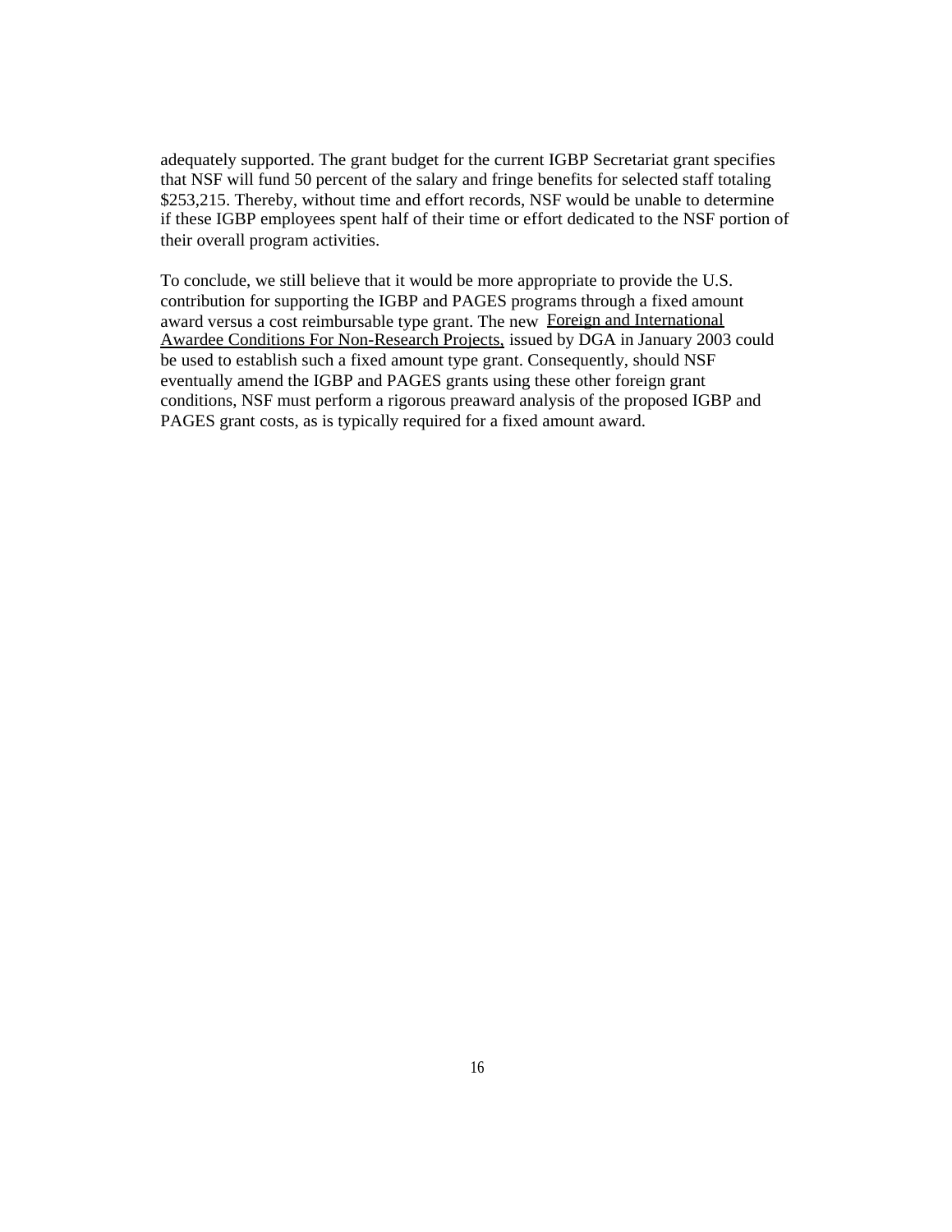### **C. NSF Needs To Improve Administration of Pass-through Funding**

NSF did not establish clear responsibility and accountability for overseeing and monitoring of \$1.3 million provided to two IGBP core project offices between 1998 and 2002. Of this amount, \$145,000 was provided by a NASA interagency agreement. NSF awarded the grants directly to the IGBP, instead of to the core project offices, because the existing IGBP grants provided an established funding mechanism. However, because IGBP had agreed only to act as a conduit to transfer NSF funds to the core project offices, the traditional federal and NSF award provisions requiring the IGBP, as the primary grantee, to monitor subrecipient activities were not applicable. Therefore, the IGBP did not monitor pass-through funds to one of the core project offices and only exercised limited monitoring of funds to the other core project office. Most importantly, the IGBP did not establish subaward agreements contractually obligating the core project offices to comply with the financial and administrative grant requirements that typically would flow-down to NSF subrecipients. Consequently, NSF had less assurance that core project office expenditures were properly spent for authorized grant purposes and had limited recourse if grant funds were misspent. This occurred because NSF did not critically evaluate the unusual nature of the funding arrangement to the IGBP core project offices in order to establish the required award terms necessary to provide for clear financial accountability for the pass-through grant funds.

#### Grant Monitoring and Oversight Responsibilities

As stewards of federal grant funds, federal agencies have the duty to exercise prudent oversight and monitoring of government funds to ensure public monies are spent properly. To protect the Federal Government's interests, OMB and NSF policy and procedures require grant recipients to be held accountable both for the performance of the approved project and the appropriate expenditure of funds. To accomplish this objective, federal awarding agencies are required to issue grant agreements contractually obligating recipients to terms and conditions that establish legal and financial responsibility and accountability for the awarded funds. As such, the grant agreements specify the requirements for how programmatic, financial, and administrative accountability will be provided and who is responsible for monitoring and providing oversight of grantsupported activities to ensure accountability.

Additionally, when grant funds are passed-through or transferred to a subrecipient, OMB and NSF procedures specify that the primary grantee is responsible for the programmatic and administrative performance of its subawardees. As such, the primary grantee is required to establish subaward agreements contractually obligating the subrecipient to terms and conditions imposed by federal and NSF grant requirements. Article 8 of NSF's Grant General Conditions identify the specific NSF award, provisions required to flowdown to all subrecipients. Furthermore, NSF procedures require the submission of a

<sup>&</sup>lt;sup>13</sup> Paragraph B.2.c. of Chapter X, "Award and Administration," of NSF's Proposal and Award Manual.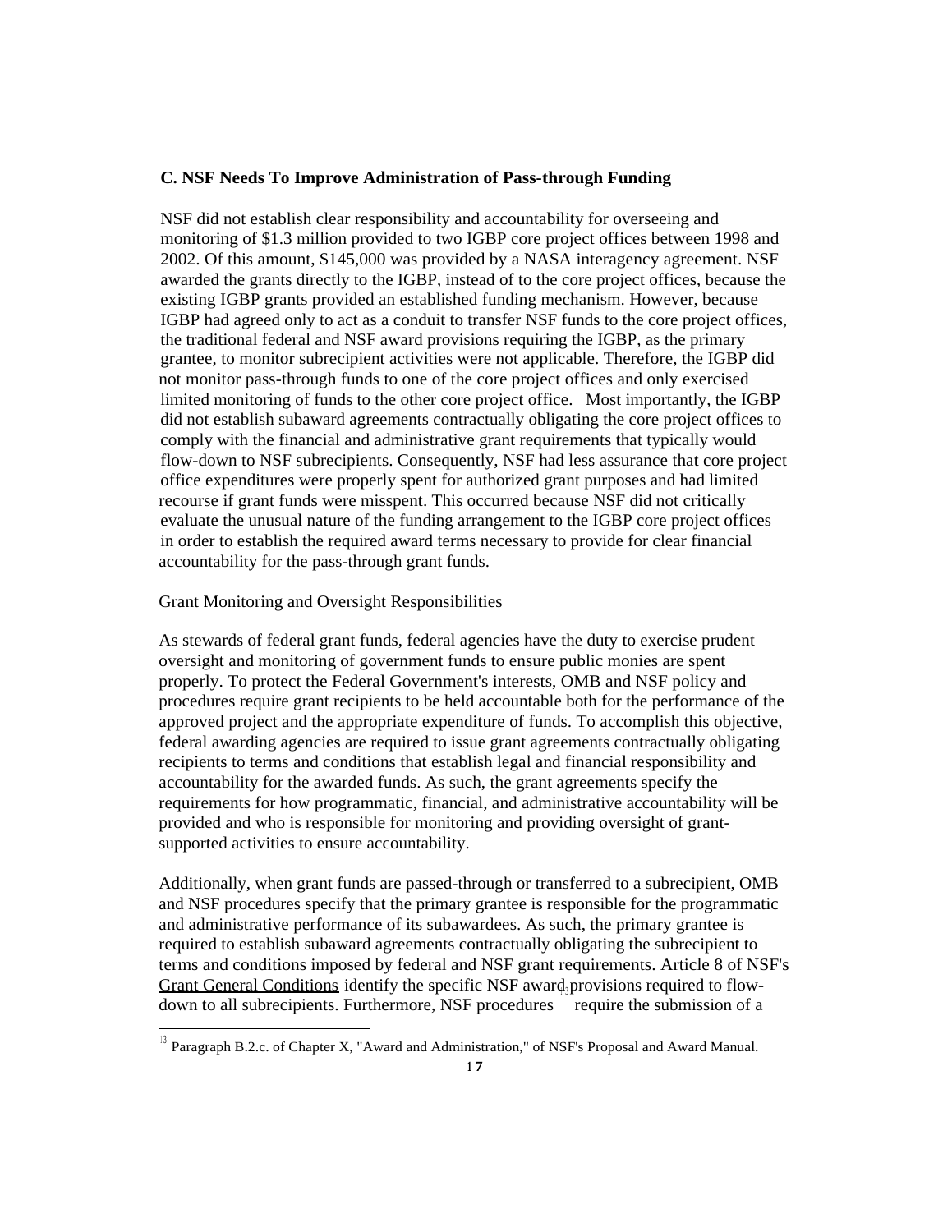separate budget for each subaward and separate identification of total subaward funding in the overall NSF grant budget.

### NSF Award Instruments Did Not Provide Clear Accountability For Pass-Through Funds

Contrary to the established OMB and NSF requirements, the NSF award agreements with the IGBP did not establish clear accountability for monitoring and managing \$1.3 million passed-through to two IGBP core project offices. While NSF made the awards to the IGBP, the IGBP passed the funds through to the core project offices and assumed only limited responsibilities for financially overseeing how these funds were be to accounted for or used. IGBP passed the funds through to the Past Global Changes (PAGES) office located in Bern, Switzerland and the Data and Information Systems (DIS) office located in Toulouse, France.

### A. PAGES Funding

From 1998 to 2002, NSF awarded two grants totaling \$1.2 million <sup>14</sup> to the IGBP for pass-through to the PAGES core project office. The funding was provided as the US contribution for supporting half of the PAGES operational expenditures with the remaining half provided by the Swiss NSF. A May 1995 agreement between the NSF and the Swiss NSF stated that the IGBP had agreed to act as a conduit to "forward" the funds to the PAGES core project office. Because NSF made an award to a grantee that did not have a substantive role in the proposed project and would basically act as a transfer agent for another entity, the typical federal and NSF grant requirements for the primary awardee to monitor the subrecipient's expenditure of grant funds did not apply to the IGBP.

Further, since the IGBP had only agreed to act as a transfer agent for the PAGES funds, IGBP did not establish subaward agreements with PAGES. Therefore, the financial and administrative terms and conditions, typically required to flow-through and contractually bind subrecipients, did not apply to PAGES. Additionally, the overall NSF grant budget did not identify the pass-through funding as subaward funding as required by NSF procedures.

### B. DIS Funding

In 1998, NSF provided additional funding of \$145,000 on an existing IGBP award  $15$  for supporting DIS core project office operations. NASA originally provided these funds to NSF through an interagency agreement. Supporting grant documentation and discussions with the NSF program manager indicated that the existing IGBP grant was used as an

<sup>&</sup>lt;sup>14</sup> Award ATM 98 03960 for \$957,144 and ATM 01 23150 for \$200,000 through 2003 totaled \$1,157,144.

<sup>&</sup>lt;sup>15</sup> Amendment 1 under OCE 96 19897 provided \$545,000 of which \$145,000 was for the DIS project office.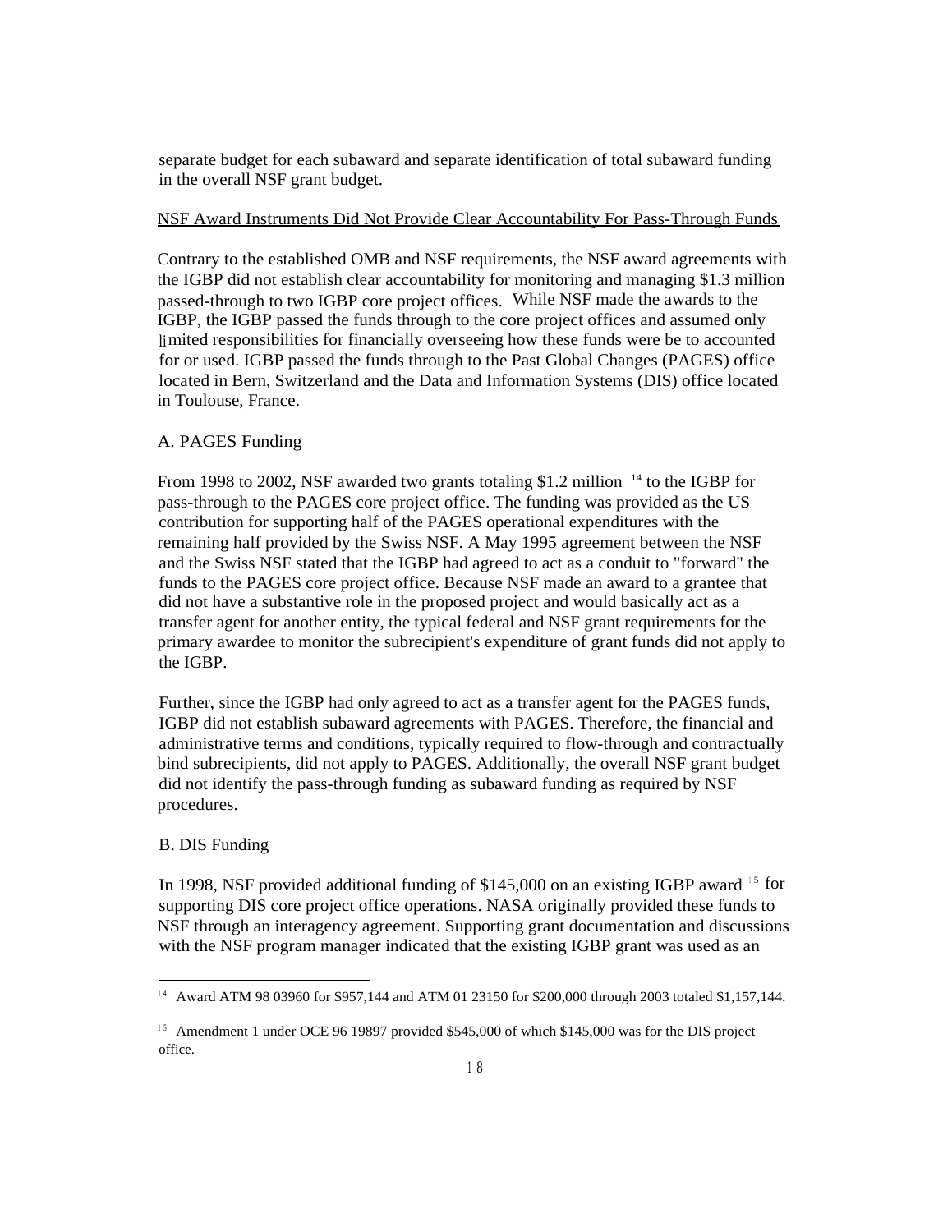established funding mechanism to transfer the NASA funds to the DIS project office. Similar to the PAGES funding, the NSF grant budget did not identify the DIS funds as subaward funding as required by NSF procedures. Although the IGBP did provide limited oversight of DIS grant-supported activities, they did not establish a subaward agreement with the DIS project office. As such, the financial and administrative terms and conditions, typically required to flow-through and contractually bind subrecipients, did not apply to the DIS core project office.

In addition, NASA's interagency agreement with NSF was not clear in defining whether NSF or NASA was responsible for managing the funds passed-through to the DIS project office. As the awarding agency for the DIS funding, however, DGA officials stated that NSF was the organization legally responsible for administering the funds. Yet, both IGBP and NASA officials both understood NASA to be responsible for managing the funds. The IGBP Executive Director stated that he was led to believe that NSF was just a "pass through mechanism" and had nothing to do with the approval or allocation of the NASA funds for DIS. He stated that NASA officials provided instructions on ways in which the funds could be expended and the process by which the funds could be accessed.

Given the confusion over which agency was responsible for administering the DIS funding, NASA continued to manage the funds and authorized the IGBP, as the primary grantee, to use the remaining grant funds for other purposes after the closure of the DIS core project office. Specifically, four months after the expiration of the NSF award to the IGBP, NASA officials orally authorized the IGBP to use the remaining \$70,000 in unspent DIS funds for a project to be undertaken by another IGBP core project office. Thus, in December 2000, IGBP drew down the \$70,000 in remaining grant funds. Over the years, IGBP has maintained the funds and has continued to obtain NASA program approval for specific expenditures. As of October 2002, our review disclosed that \$34,455 still remained uncommitted and correspondence with NASA indicated no specific plans for expenditure.

### DGA Needs To Critically Review Unusual Foreign Funding Arrangements

DGA did not have effective procedures for addressing the accountability issues associated with using the IGBP as a conduit for passing funds through to its core project offices. Although DGA is responsible for the appropriateness of proposed NSF funding arrangements from a business, policy, regulatory, and legal perspective and working with program offices to develop appropriate award language to address special or unique conditions, DGA did not appear to recognize the atypical nature of making an award to a grantee that did not have a substantive role in the proposed project and would simply act as a funding conduit for another organization. As such, DGA did not critically review the underlying documentation for the recommended IGBP grants for funding the core project offices or thoroughly discuss the proposed awards with cognizant NSF program officials. Such efforts would have resulted in a better understanding of the unique and unusual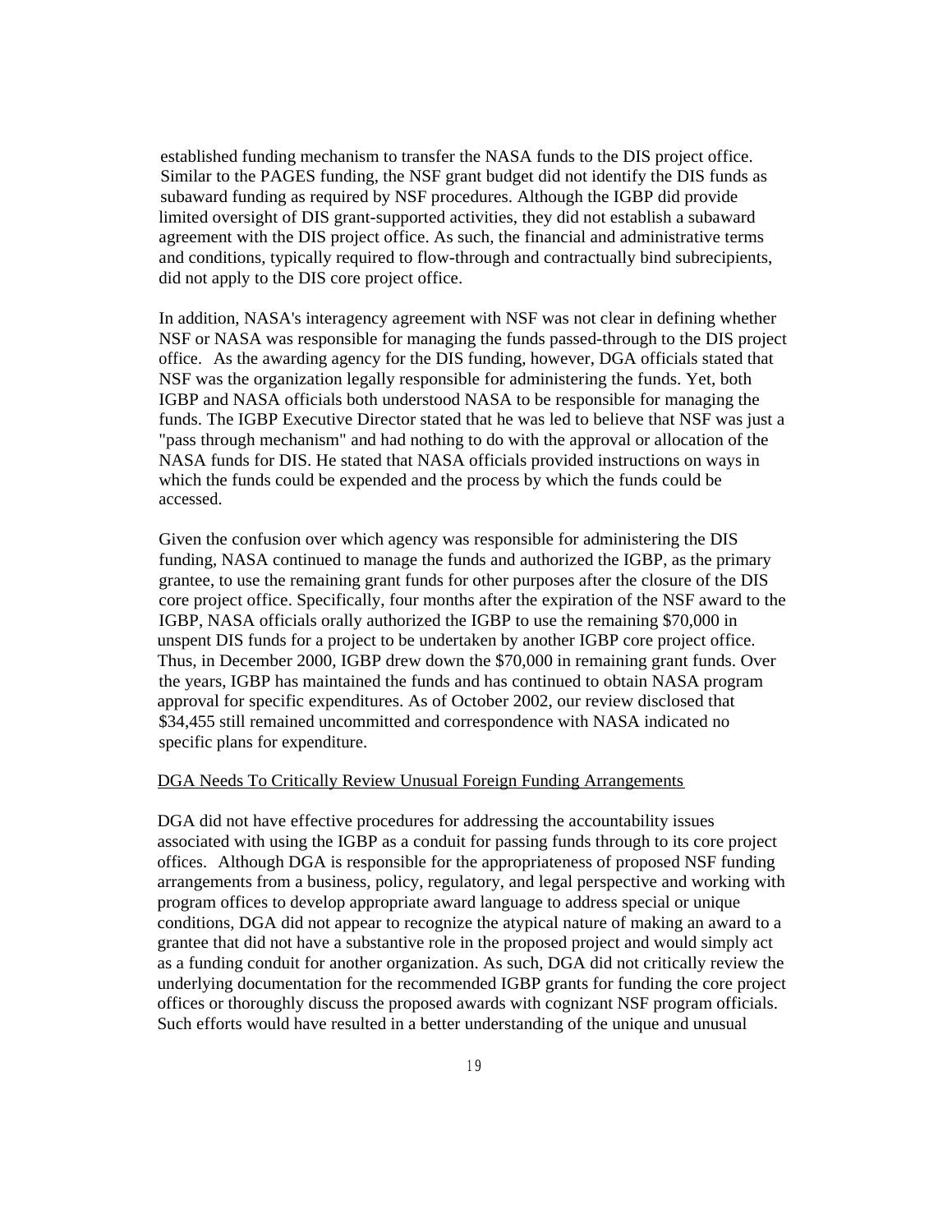nature of the proposed funding arrangements and the agreements reached between the applicable parties.

Foremost among these unusual factors was that the IGBP had only agreed to act as an agent to transfer the funds to the core project offices, but not to oversee and monitor the funds as required of traditional NSF primary grantees. DGA should have worked with the program offices to develop special award language and/or terms to address this factor and to ensure financial accountability over NSF grant funds was not compromised. Yet, DGA did not develop any special terms for these awards and the typical NSF award conditions used did not establish clear accountability for the core project office expenditures.

### Subawardees Not Required to Comply With NSF Grant Agreement

As a result, accountability was lost over NSF grant funds spent by the two IGBP core project offices. When NSF chose to use the existing IGBP grants as a convenient mechanism for core project office funding, it was the IGBP, not the core project offices, that was the recipient organization and legally bound to the NSF award terms and conditions. When IGBP did not establish subaward agreements with the core project offices flowing-down the required NSF award terms and conditions, the core project offices were not legally bound to any federal or NSF grant requirements. Consequently, NSF would have limited recourse if the grant funds were mismanaged or misused.

Similarly, without a clear understanding of whether NSF or NASA was responsible for administering the funds passed through to the DIS project office, the IGBP obtained the final \$70,000 in unspent DIS funding after expiration of the NSF grant. As the awarding agency, NSF had oversight responsibilities for the funding and not NASA. Thus, NASA did not have the authority for approving the use of the remaining DIS funding.

### Conclusion

In the future, joint DGA and program office efforts are needed to critically review the unusual nature of proposed foreign funding arrangements providing for pass-through funding. Such efforts should be directed at thoroughly discussing and reaching a consensus on NSF's funding objectives for the foreign organizations and how best to develop and structure an appropriate award instrument to meet those objectives. Emphasis must be given to developing award terms and conditions that will protect the integrity of NSF's responsibility for financial accountability of grant funds.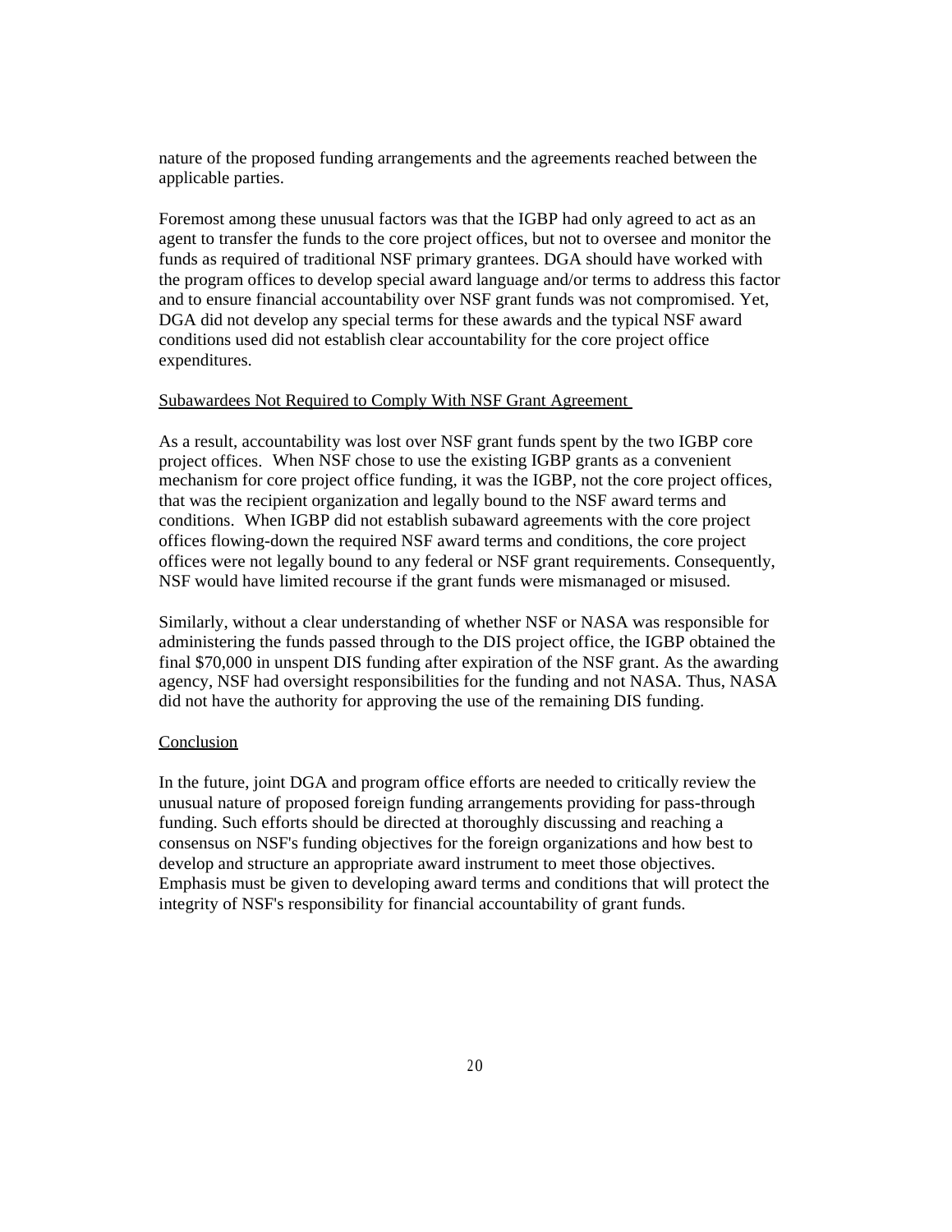### Recommendations:

We recommend that the Director, DGA, in consultation with the Director, ATM:

3a. Evaluate the current IGBP award for supporting PAGES and amend, as appropriate, to ensure that there are adequate terms and conditions providing for clear accountability over grant funds and that the PAGES core project office is contractually required to comply with the NSF award terms and conditions. (This recommendation will be necessary, if the Academy is willing to accept responsibility for the NSF funding to support the PAGES core project office. See related recommendation lc page 8.)

We recommend that the Director, DGA:

3b. Not utilize the IGBP grants in the future to provide pass-through funding to IGBP core project offices without identifying such funding as subawards in the NSF grant budget and ensuring the pass-through funding is monitored to assure that the IGBP establishes appropriate subaward agreements flowing-down federal and NSF grant requirements to the subrecipient.

We recommend that the Director, DGA, in consultation with the Assistant Director, GEO:

3c. Determine an appropriate program purpose for the remaining \$34,455 of DIS funding and amend the closed IGBP award, as appropriate, under existing grant procedures, to allow for the expenditure of the funds.

### NSF Comments

NSF does not agree with our statements that the IGBP "did not have a substantive role in the proposed project" and basically acted "as a transfer agent for another entity." NSF believes that IGBP played a substantive role in both the PAGES and DIS core project offices, because as IGBP projects conducted under their aegis, IGBP regularly reviewed both projects. In addition, NSF stated that we should give consideration to changes already made by IGBP on how it manages its pass-through funds. With respect to the funds remaining from the support of the DIS core project office, it is NSF's position that "these funds may still be utilized by IGBP in a manner that would be appropriate for the IGBP, NASA, NSF, and the USGCRP."

### IGBP Comments

In respect to the remaining DIS funds, IGBP takes exception that they behaved improperly in any way. IGBP emphasized that they were given and followed very clear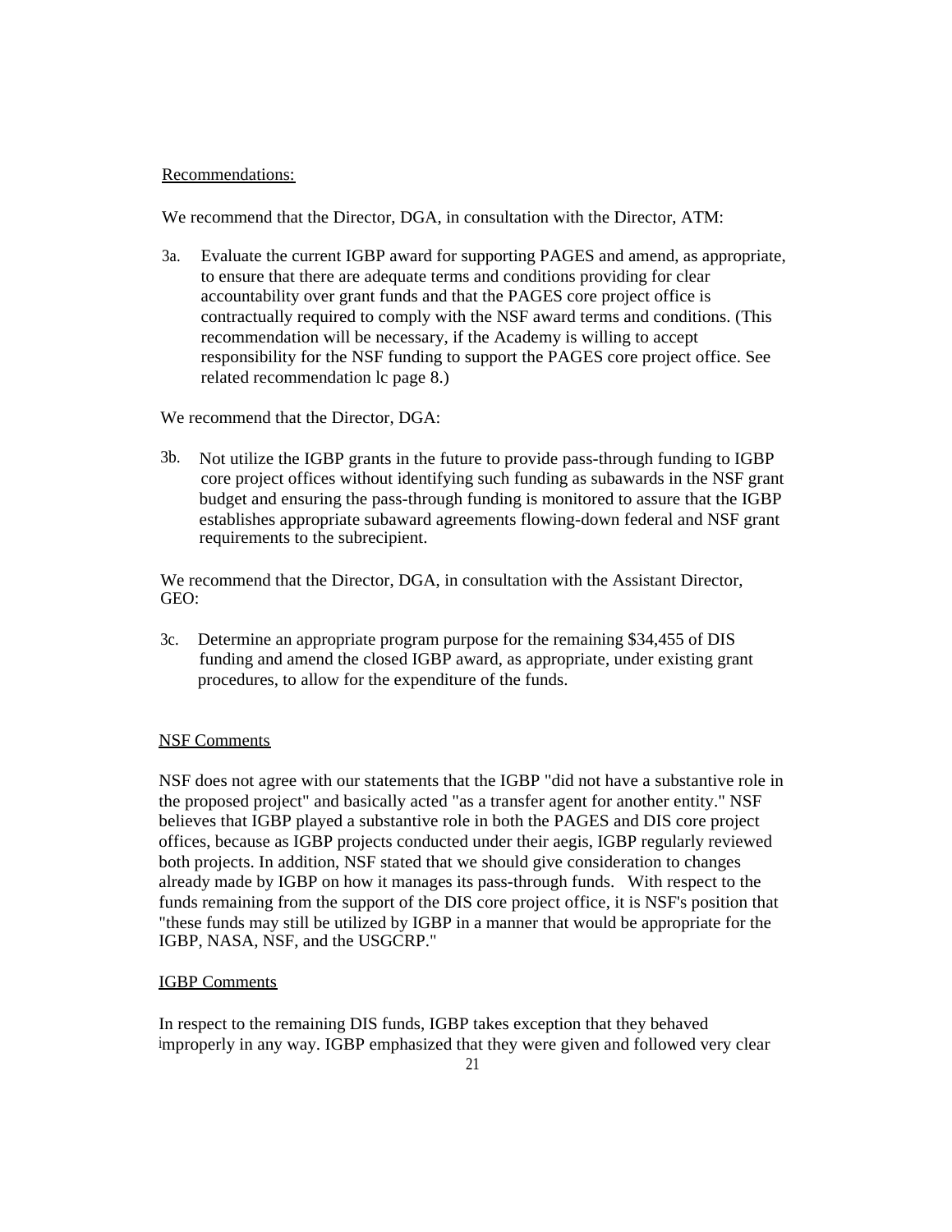directions by NASA on how the funds could be expended and accessed and followed these guidelines carefully. They stated that "the problem lies on the US side, and needs to be resolved through discussions between NSF and NASA." Also, as delineated in its comments to Finding A, **IGBP** states that the PAGES "grants should be made directly to the PAGES core project office and not through the IGBP Secretariat."

### OIG Response

Our statement that IGBP "did not have a substantive role in the projects" refers to the fact that IGBP did not expend any portion of the NSF funds awarded for support of the PAGES and DIS core project offices. Our statement was not meant to infer that the IGBP did not exercise programmatic oversight of its core project offices, because we did not evaluate the adequacy of IGBP programmatic oversight over its core project offices. Therefore, based on NSF comments, we have made revisions to the audit finding to clarify that we are only addressing the adequacy of IGBP financial and administrative oversight of the pass-through NSF funding.

Further, we agree with IGBP's comment that they did nothing improper in obtaining the final drawdown in unspent DIS funds because it was unclear whether NSF or NASA had programmatic responsibility for the funds. Thus, we have revised the audit finding accordingly to reflect their comments.

Because NSF did not respond to any of the audit recommendations, it was unclear what their position was on implementing any corrective actions. We did delete our recommendation requesting NSF to establish internal procedures requiring review of all foreign arrangements with pass-through funding, but reaffirm the other audit recommendations.

To implement recommendation 3a, we believe that NSF must either amend the PAGES core support grant and award it directly to the PAGES core project office or direct the Academy/IGBP to establish a subaward agreement flowing-down NSF grant requirements. The IGBP Executive Director stated that the award should be made directly to PAGES and not through the IGBP Secretariat. However, if the funding continues through the Academy/IGBP, NSF must assure that the appropriate procedures are established at the Academy/IGBP for monitoring and overseeing the financial accountability for the funding. Contrary to NSF's statement, the IGBP has not notified us of any improvements in management of its pass-through funds that would affect its oversight of NSF funding transferred to PAGES. For either option, as discussed in finding A, NSF must clarify the legal standing for the PAGES core project office to accept award funding by having the legal capability to enter into contractual relationships.

To implement recommendation 3b, NSF must ensure that the Academy/IGBP is financially and administratively monitoring the pass-through funds and is establishing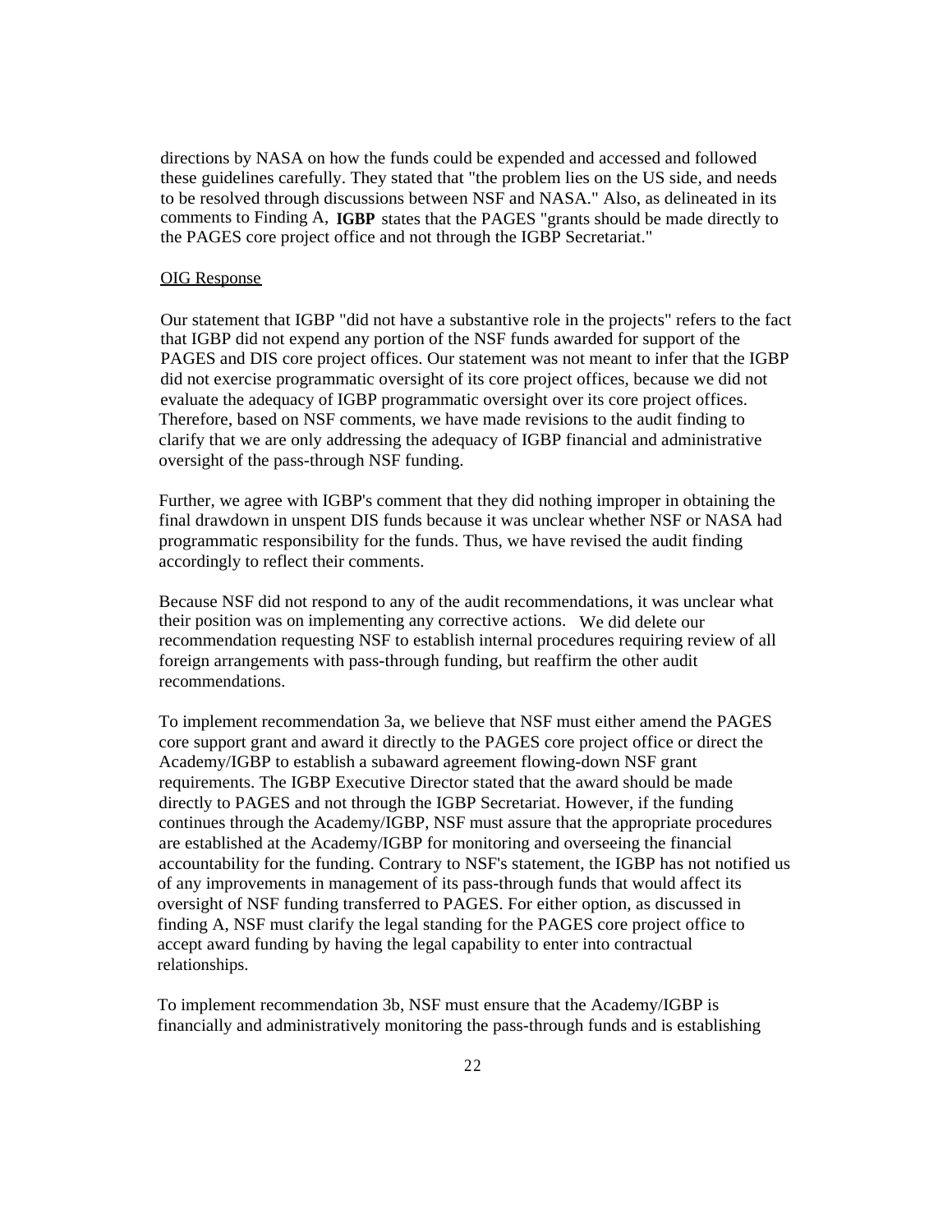subaward agreements contractually obligating subrecipients to NSF award terms and conditions

To implement recommendation 3c, we agree with NSF's position that "these funds may still be utilized by IGBP in a manner that would be appropriate for the IGBP, NASA, NSF, and the USGCRP." However, NSF must determine for what purpose the \$34,455 will be used by the IGBP and if this purpose is within the originally authorized scope of the NSF grant. Accordingly, NSF would have to assure that the surplus funds can be properly and legally spent for this purpose in accordance with established NSF grant procedures.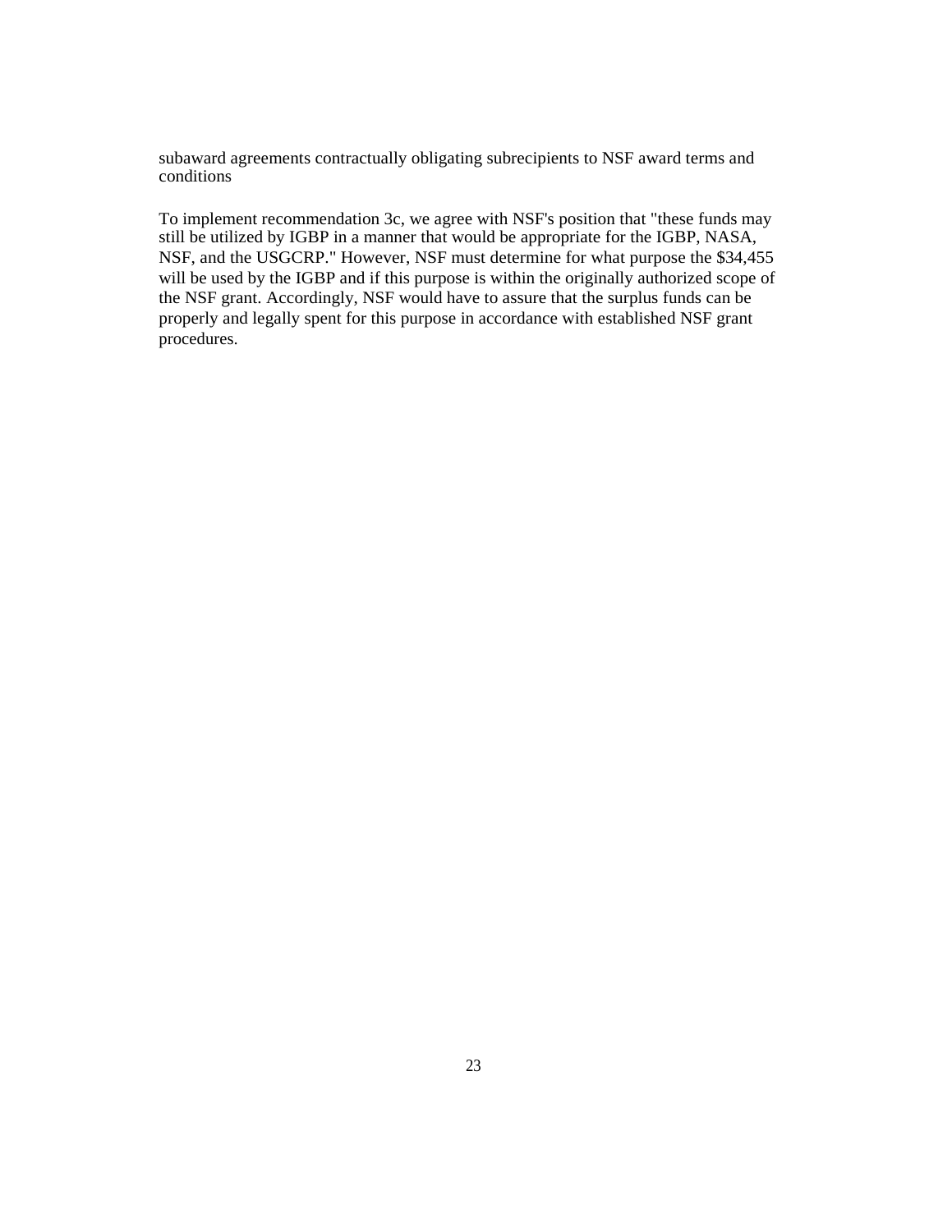### **D. IGBP Has Opportunities To Strengthen Management Of Program Funds**

Review of overall IGBP program expenditures disclosed that IGBP funds were used for purposes consistent with the NSF grant objectives and were spent on the types of cost typically allowable under federal cost principles. However, we noted certain areas where IGBP should strengthen its management of overall program funds to ensure expenditures represent the most cost effective utilization of resources. Specifically, IGBP needs to establish procedures for monitoring funds passed-through to its core project offices. Additionally, IGBP should take advantage of several cost savings opportunities to better use approximately \$246,000 in program funds over the next five-year period by increasing the use of electronic publication distribution, collecting interest earned on IGBP cash balances, and increasing emphasis on competitive procurement practices.

Without separate accountability for NSF grant cost, we were unable to identify what specific IGBP expenditures were attributable to the NSF grant funds. Therefore, we were not able to question or disallow any of the specific IGBP program costs reviewed during our audit. Because NSF only funds approximately 25 percent of overall IGBP program costs, the OMB federal grant standards would not specifically be applicable to all IGBP expenditures under the current cost reimbursable type grants. However, since the OMB federal grant requirements basically delineate prudent business management practices, we used these standards as a benchmark during our review for identifying the areas where IGBP had opportunities to strengthen management of its overall program funds. Our purpose was (1) to assist the IGBP in ensuring that overall program expenditures were the most cost efficient utilization of resources and (2) to provide NSF with a better understanding of overall IGBP operations to assist them in performing a cost analysis of proposed costs when establishing the U. S. contribution for supporting the IGBP as recommended in report finding B.

#### I. Travel Procedures for Core Projects

Prudent business management practices and OMB federal grant standards require a grantee to oversee funds distributed to subrecipients to ensure adequate programmatic and financial accountability. However, IGBP did not adequately monitor \$317,125 or 17% of its total 2001 program expenditures passed-through to its 8 core project offices for funding their annual Scientific Steering Committee (SSC) meeting costs. Specifically, IGBP required the original SSC travel receipts to be maintained at the core project offices. When the funding was provided as an advance, a meeting budget was required to be submitted as a basis for IGBP payment and a final statement of actual expenses was required to be submitted after the meeting. However, the IGBP did not closely monitor the funds provided for the SSC meetings to ensure timely submission of the final statement of actual expenses. Also, the IGBP had never reviewed the supporting SSC documentation maintained at the core project offices to verify the meeting expenditures.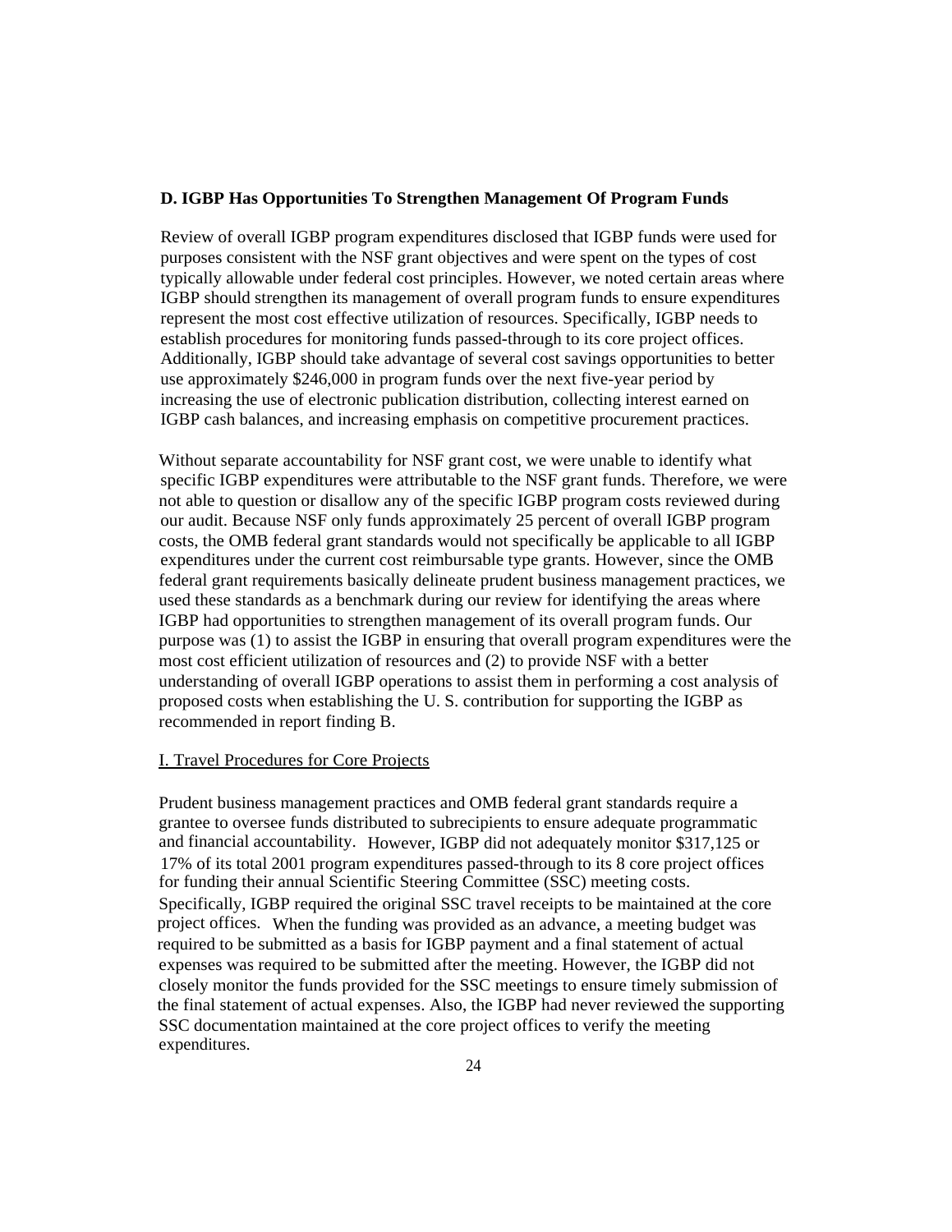Our review of SSC supporting documentation for 4 of the 8 IGBP core project offices disclosed that the documentation was generally adequate to support expenditures. However, the Global Analysis, Integration and Modeling (GAIM) core project office located in Durham, New Hampshire, had received IGBP advances of \$75,430 for their 2001 and 2002 SSC meetings, but had only partially expended their funds and retained excess funds of \$30,800 or 41 %. This occurred primarily because fewer participants attended the SSC meetings than originally planned.

However, IGBP was not aware that GAIM retained such a large amount of surplus funds because they did not have established procedures for monitoring the expenditure of funds provided to their core project offices. Eight months after their 2001 SSC meeting, the GAIM project office had not submitted their final statement of actual meeting expenses to IGBP as required. Yet, IGBP advanced additional funds for their 2002 SSC meeting. Although these surplus funds were not inappropriately used for other purposes, close IGBP monitoring would ensure that the IGBP funds were allocated to the highest priority needs of the program.

IGBP needs to require timely core project office submission of final meeting cost statements to allow for the identification and appropriate reallocation of any surplus funds. Also, IGBP should periodically request and review original SSC travel receipts maintained by the core project offices to ensure meeting expenditures are consistent with established IGBP travel procedures and supported by adequate source documentation. Such oversight is particularly important given that IGBP passed-through 18% of their total program funds from 1997 to 2001 to fund core project office SSC meetings.

#### Recommendation:

4. We recommend that the Director, DGA, direct the IGBP to improve monitoring procedures over pass-through funds to core project offices to ensure that there is adequate programmatic and financial accountability over SSC meeting expenditures.

### NSF Comments

NSF did not comment on the audit finding or recommendation.

### IGBP Comments

IGBP agreed with the finding and stated that "are already taking procedures to implement this recommendation."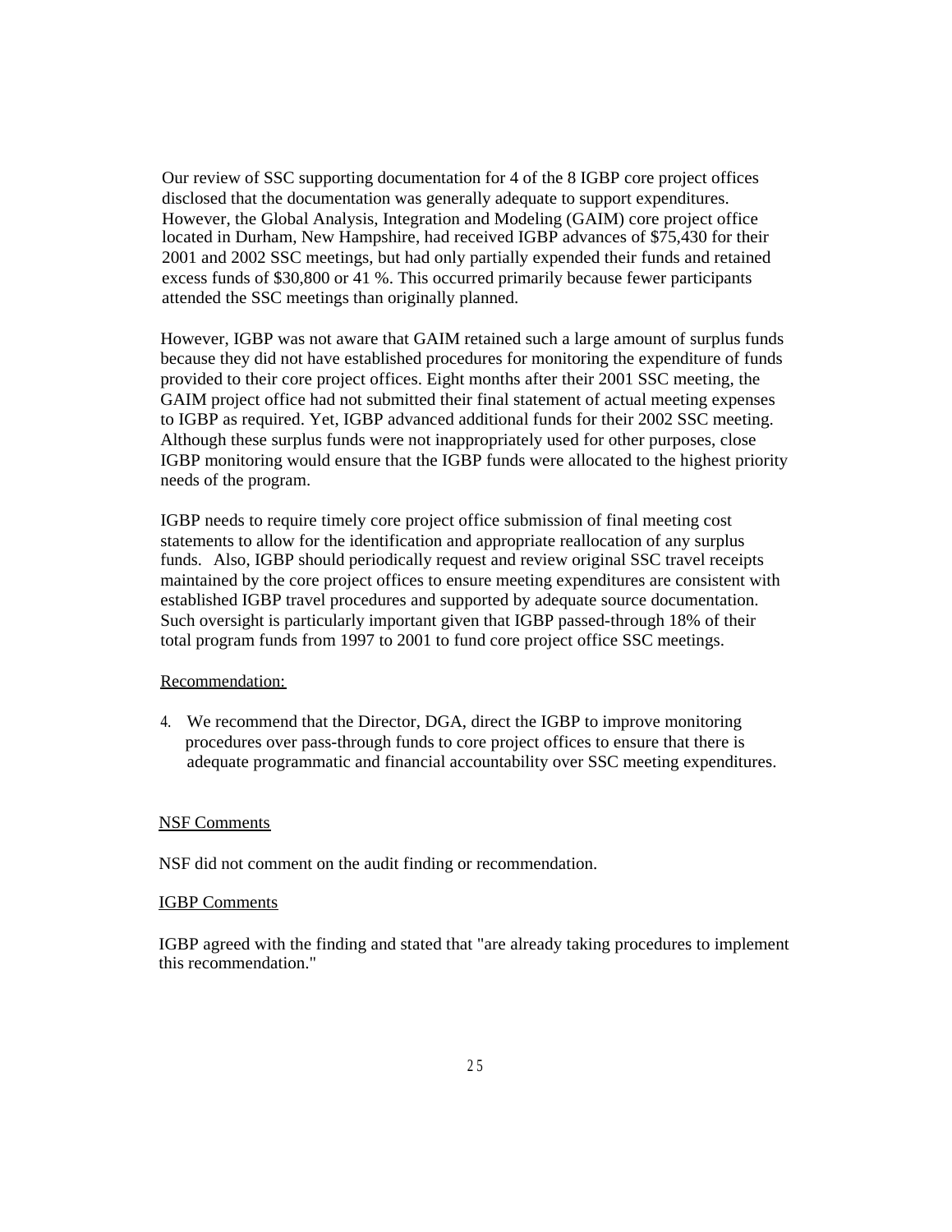### OIG Response

The actions taken by IGBP to implement the recommendation are appropriate. Therefore, NSF needs to determine if the specific corrective actions taken by IGBP fully resolve the audit finding.

#### II. IGBP Publications Need to Be Distributed Electronically

IGBP has opportunities to reduce publication printing and distribution costs by placing increased emphasis on using electronic media distribution. This is particularly important to address the concerns raised by the Executive Officers of the IGBP Scientific Committee pertaining to high publication costs and exploring alternative ways to reach the IGBP audience. Although the IGBP publication costs have increased significantly since 2001 and constitute approximately 10 percent of total annual expenditures, IGBP only has email addresses for 37% of their 10,682 quarterly newsletter recipients and has not comprehensively updated their overall publications mailing database of 14,906 recipients in over 5 years.

In an effort to reduce increasing publication cost, IGBP polled their 10,682 newsletter recipients in May 2002 by including a survey questionnaire in their newsletter. With a 10.7 % response rate, 383 individuals or 33.4% of the respondees wanted the newsletter electronically or not at all. Projecting the 33.4% result to the remaining newsletter recipients whom did not respond, we estimated that additional 3,185 newsletter recipients could possibly make the same decision. Using the 2001 annual newsletter cost of \$75,721 or \$7.09 per recipient, we projected a potential reduction of \$25,297 could be achieved annually in newsletter publication expenditures. Over a five-year period, the potential savings could total over \$126,000.

Similar savings in the IGBP biennial membership directory printing and distribution cost could possibly be achieved as well. IGBP published a new directory in 2002 and informed us that Swedish laws precluded personal information such as a membership directory from being published electronically. However, discussions with cognizant Academy staff disclosed that the Swedish law and the European Union laws had been revised in recent years to be less restrictive and business related information such as membership directories could now be published online. Consequently, IGBP could have potentially saved \$32,326 in 2002 membership directory printing and shipping cost to 3,642 recipients through online distribution. Over a five-year period, potential savings could total over \$64,000.

Additionally, IGBP needs to evaluate scientific publications to determine the feasibility of electronic distribution. In 2001, the IGBP incurred printing and publication costs of \$73,000 for distribution of several of their Science Series publications to 3,140 recipients. In the light of the fact that IGBP plans to publish more scientific publications in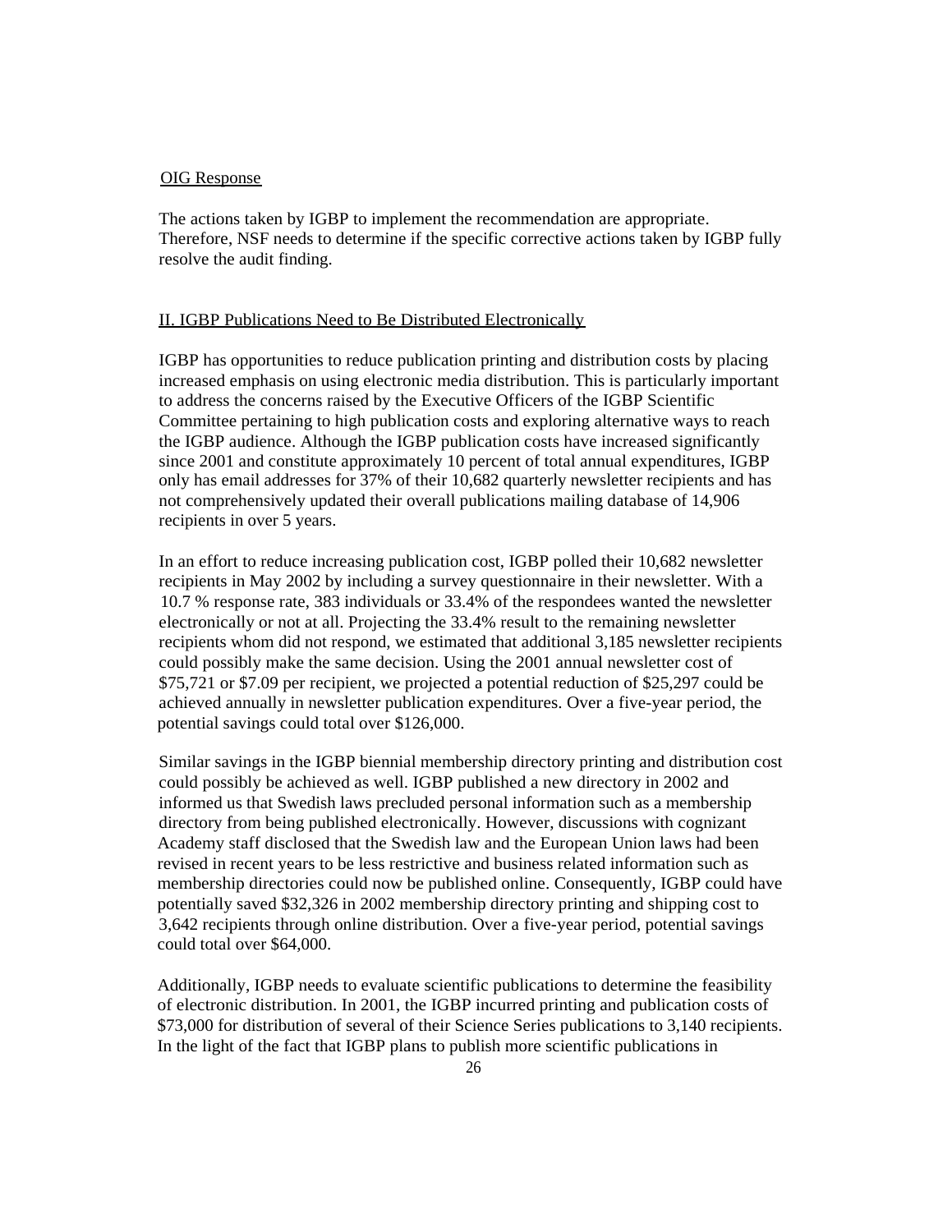forthcoming years, the potential for cost savings is increased. This is not to say that hard copies cannot be printed and distributed to educational institutions such as libraries and scientists in developing regions of the world without adequate internet access, but close scrutiny should be exercised over whether all recipients need hard copies or whether individuals would be satisfied to have online access.

Accordingly, IGBP should actively pursue opportunities to reduce its printing and distribution costs by taking advantage of electronic media distribution whenever possible. In particular, IGBP could conduct a survey of all publication recipients, requiring a positive response for continued receipt of printed copies of the various IGBP publications. Such an effort would allow the IGBP to comprehensively update their mailing list database, obtain email addresses for all recipients, and identify individuals and organizations whose needs would be satisfied with online access. However, it should be recognized that individuals in developing countries may not always have ready or adequate access to electronic distribution.

#### Recommendations:

We recommend that the Director, DGA, direct the IGBP to:

- 5a. Evaluate additional opportunities for distribution of the IGBP newsletter, biennial staff directory, and scientific publications on an electronic basis.
- 5b. Request email addresses of individuals and organizations on the IGBP mailing list database and identify those individuals/organizations, through a survey requiring a positive response, who prefer to receive publications electronically or are no longer interested.

#### NSF Comments

NSF did not comment on the audit finding or recommendation.

#### IGBP Comments

The IGBP generally agrees with the audit finding but emphasized that a balance must be maintained in the desire to reduce costs through electronic distribution of publications and the need to get IGBP scientific results out to users. IGBP stated that even though scientists in many developing countries have internet access, they are unable to download large files thus cannot access newsletters and science series documents. IGBP states that they are implementing Recommendation 5a and are considering implementing recommendation 5b in a modified form to ensure that developing country scientists continue to receive IGBP research results.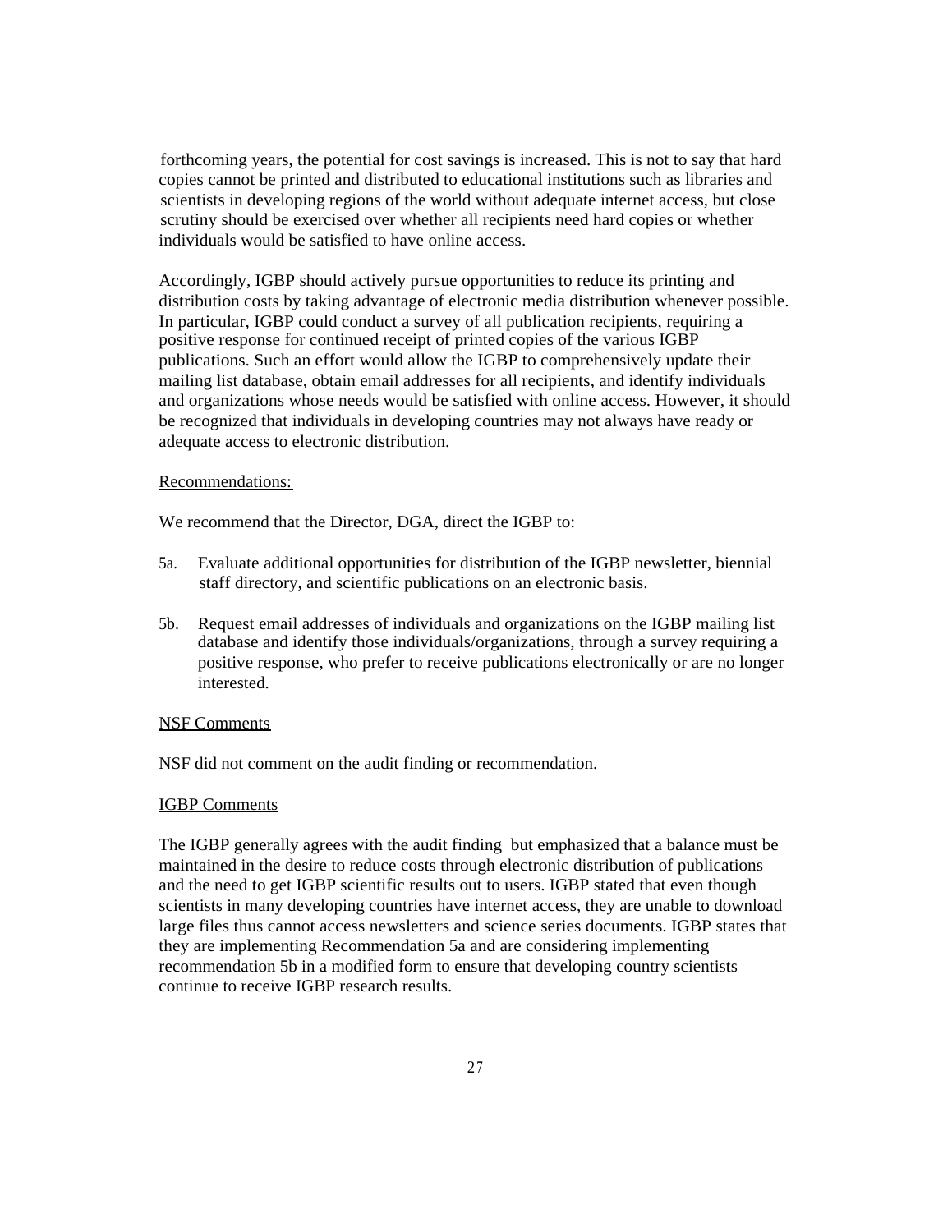### OIG Response

IGBP's agreement to implement the audit recommendations is appropriate. Therefore, NSF needs to determine if the specific corrective actions taken or planned by IGBP to implement the recommendations fully resolve the audit finding.

### III. IGBP Does Not Receive Interest On Its Funds

Prudent business management practices and OMB grant standards require a grantee to maintain cash balances in interest-bearing accounts. Although the Academy had credited the IGBP with bank interest earned on its funds in prior years, this policy was changed in 1999. As such, the IGBP has not received any interest on significant cash balances maintained in the Academy's checking account in recent years. During 2001, IGBP maintained an average monthly cash balance of approximately \$440,000. Using the average 2.5 % interest rate earned on the Academy's three checking accounts, we estimate that the IGBP would have earned about \$10,900 on their funds during 2001. Over a five-year period, the IGBP could lose over \$54,000 in earned interest on its cash balances. If interest rates were to return to higher levels, this amount could significantly increase.

According to cognizant Academy officials, the interest policy was changed in 1999 because there was a significant reduction in interest earned on Academy investment accounts due to the drop in interest rates. Also, the Academy believed that the IGBP was already benefiting from a below market rental charge for the office space and utilities provided. IGBP officials confirmed that their rental charges have never been raised over the years and stated that an increase in rent to market rates would be greater than the interest earned on its funds by the Academy.

However, there is no agreement between the Academy and the IGBP specifying how interest earned on IGBP funds should be handled. Such an agreement between the two parties would permit the IGBP to better manage its budgeting of program funds. Otherwise, the IGBP cannot accurately determine total funds available for program purposes if such cost items are variable due to unwritten agreements. Prudent management practices require a discussion of the earned interest earned issue between the IGBP and the Academy to reach an agreed upon policy.

#### Recommendation:

6. We recommend that the Director, DGA, direct the IGBP to establish an agreement with the Academy on how interest earned on IGBP funds should be handled.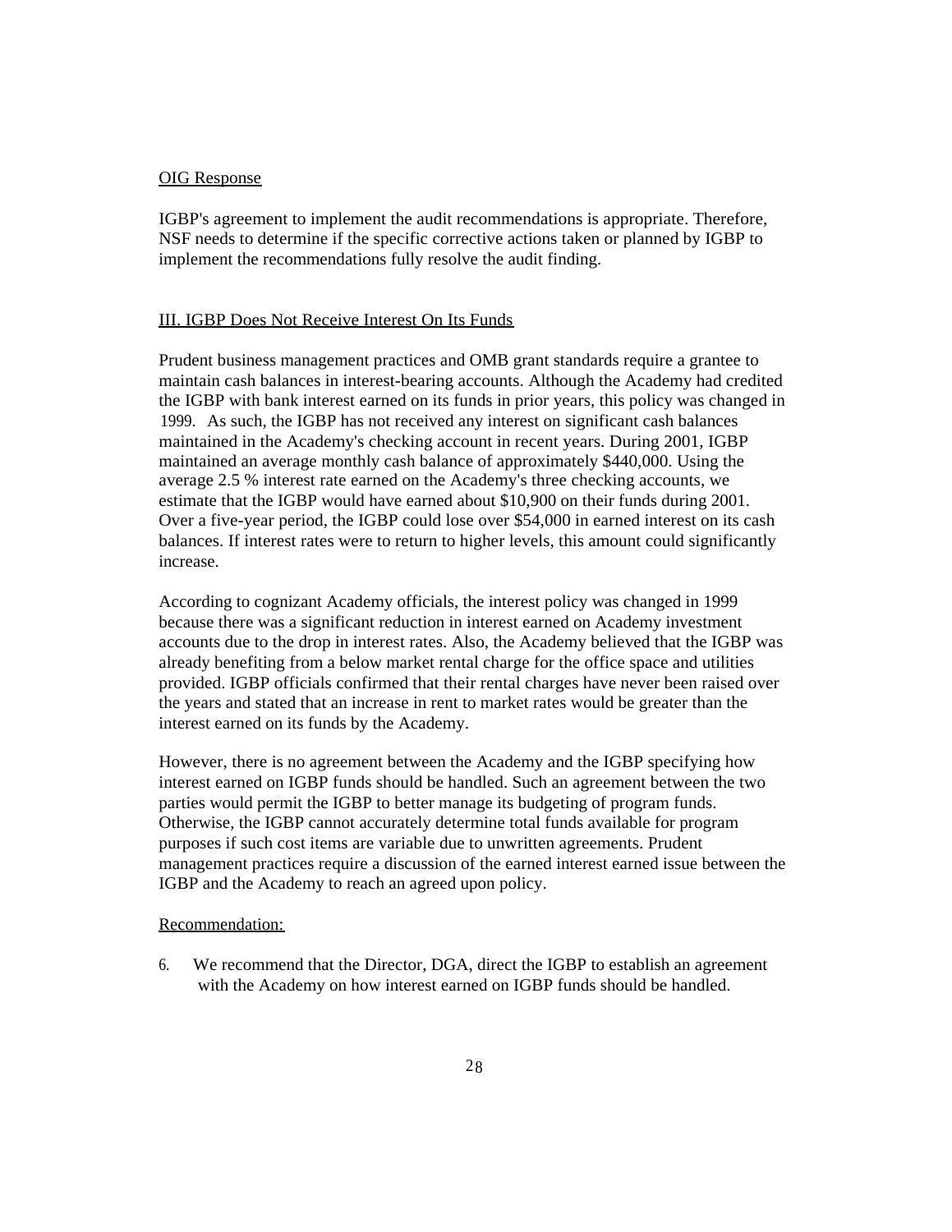### NSF Comments

NSF did not comment on the audit finding or recommendation.

#### IGBP Comments

The IGBP disagrees with the audit finding because they believe that IGBP receives a number of in-kind benefits from the Academy which amount to substantial savings compared to the full cost of the services. They stated that "It has been made clear that if the IGBP requests this interest back, we will likely be charged fully for services." Therefore, IGBP stated that they will not implement the recommendation.

### OIG Response

We agree that IGBP is likely receiving a substantial savings in rent and other services provided by the Academy as in-kind benefits. However, based on statements in the new May 2003 agreement between the IGBP, the Academy, and ICSU, it appears that the Academy receives a grant from the Swedish government "to make it possible for the Academy to provide space and administrative services to the IGBP Secretariat." If the Swedish government has committed to funding the Academy for the cost of hosting the IGBP, the Academy would be justified in requesting additional funding from the Swedish government for this purpose. Given that the annual interest earned on IGBP funds was a significant amount, estimated at over \$10,000 during the time of our review, we believe that IGBP should clarify this matter with the Academy. We, therefore, reaffirm our recommendation and request NSF to specify the corrective action it plans to take to ensure that the IGBP fully implements the recommendation.

### IV. Competitive Procurements Assure Most Economic Prices

Prudent business management practices and OMB federal grant standards require grantees to promote free and open competition to the maximum extent possible. However, IGBP did not always perform and/or document cost and price analysis for every procurement action to assure the most economic price was obtained. Review of contracts totaling \$233,720, with payments made during our audit period, were awarded either without adequate competition or documentation of the competition obtained. These procurement weaknesses occurred because as a small organization, IGBP did not have written procurement policy and procedures. Further, IGBP officials indicated that competitive bidding was not considered necessary for small value procurements in Sweden. However, competitive procurements can result in cost savings. This is illustrated by the 9 percent reduction IGBP achieved when it awarded a competitive contract for its 2002 shipping services.

Although procurement actions do not constitute a large portion of the IGBP's overall expenditures, some form of cost and price analysis should be performed and documented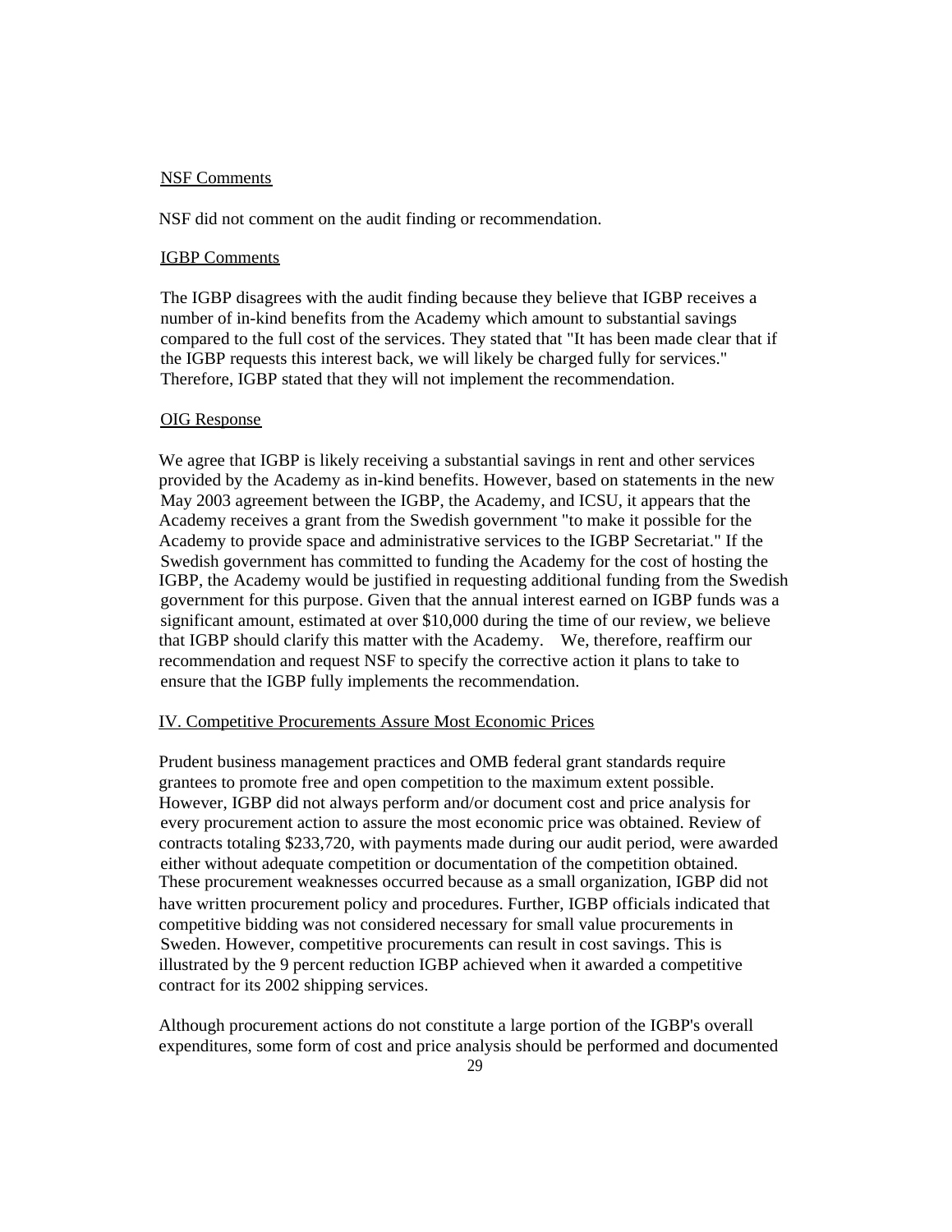in the files for every procurement action. Such efforts should consider the monetary value of the procurement in determining the level of competition required. For small procurements, the process does not have to be extensive or overly time consuming and could be as simple as obtaining telephone-pricing offers from several companies. In this way, IGBP can be assured that the most economic price is achieved for all procurements.

### Recommendation:

7. We recommend that the Director, DGA, direct the IGBP to implement open and free competition to the maximum extent practical for all procurements by performing and documenting some form of cost and price analysis for its procurement actions.

### NSF Comments

NSF did not comment on the audit finding or recommendation.

### IGBP Comments

The IGBP agrees with the audit finding in principle, but believes that the report does not reflect that quality of service in procurement contracts need to be considered as well as costs. IGBP states that they are implementing the recommendation.

### OIG Response

The actions taken by IGBP to implement the recommendation are appropriate. Therefore, NSF needs to determine if the specific corrective actions taken by IGBP fully resolve the audit finding.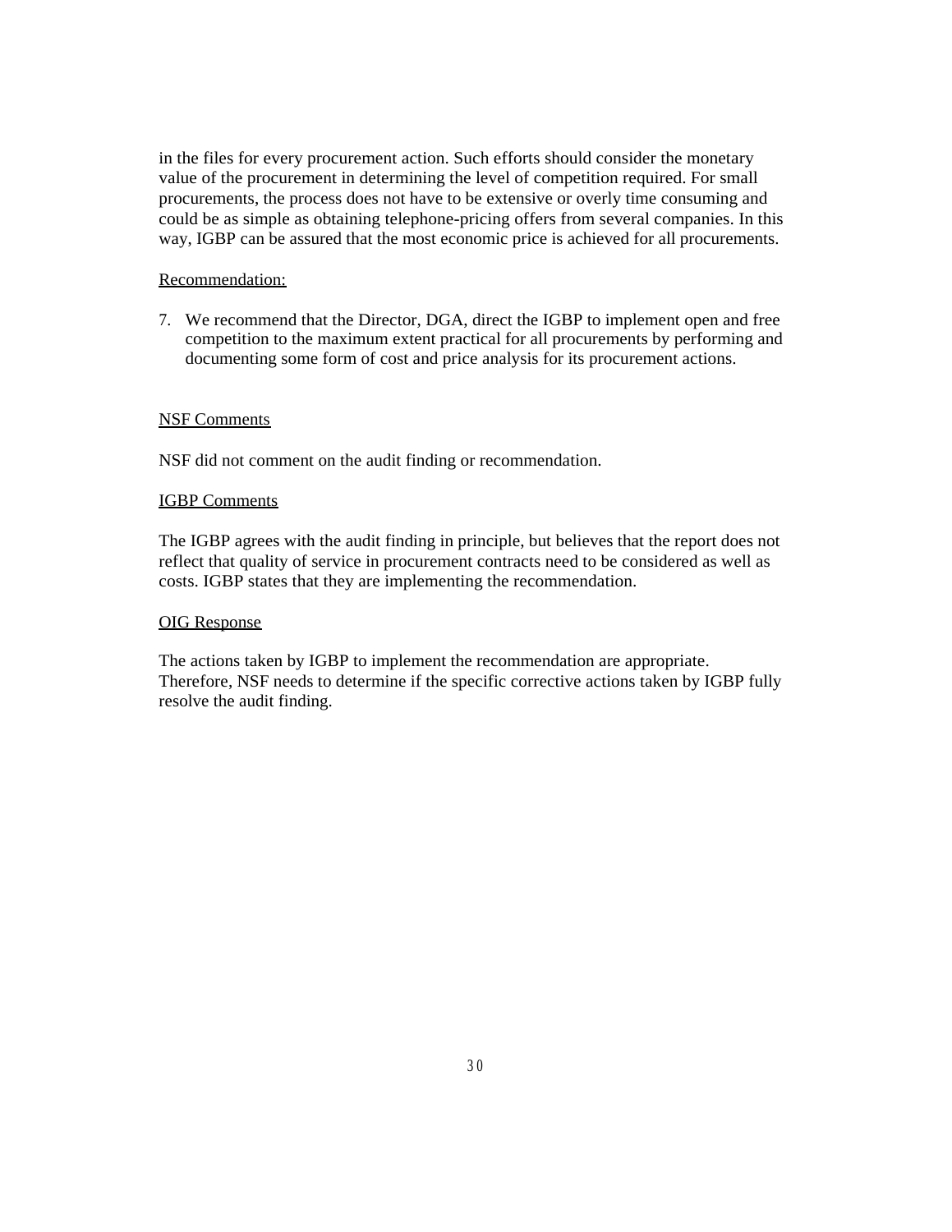**Ai- . s** .1 **~V.r, zp ''** <sup>A</sup>**V <sup>M</sup>** .0 *5jAg* <sup>W</sup> *NDA*

### **Memorandum**

| To:      | James J. Noeth, Senior A it Manager, Office of Inspector General                                                                                                                                                            |
|----------|-----------------------------------------------------------------------------------------------------------------------------------------------------------------------------------------------------------------------------|
| From:    | Mary F. Santonastasso, Director Division on Grants and Agreements Date:<br>August 25, 2003                                                                                                                                  |
| $cc$ :   | Margaret S. Leinen, Assistant Director, Directorate for Geosciences (GEO) Jarvis L. Moyers, Director,<br>Division of Atmospheric Sciences (GEO/ATM) Lawrence Rudolph, General Counsel, Office of General<br>Counsel OD/OGC) |
| Subject: | Draft Report on OIG Audit of the International Geosphere-Biosphere Programme                                                                                                                                                |

This is in response to your request for review and comment on your draft report, dated July 25, 2003, of the OIG Audit of the International Geosphere-Biosphere Programme. We are providing a consolidated NSF response prepared in consultation with cognizant staff members of the Directorate for Geosciences, the Division of Atmospheric Sciences, and the Office of the General Counsel.

As you are aware, NSF staff members in GEO/ATM, OGC, and DGA have had numerous and extensive discussions with OIG prior to, during, and after the audit regarding your findings and recommendations. Your findings flow from your premise that NSF made awards to a non-legal entity. It is NSFs position that the awards in question were made to a legal entity and that we have exhausted all reasonable attempts to correct this erroneous finding.

The following comments reiterate remaining significant issues:

First and most importantly, the Draft Report claims repeatedly that NSF could not determine how the U.S. funds were expended by the IGBP. While we may not be able to determine exactly how much of our funds have been allocated to various specific funding categories, e.g., salaries vs. travel vs. computers vs. communications, we maintain effective oversight of IGBP programs, including PAGES. Each year NSF assures interagency review of the IGBP program based on the IGBP annual reports that are exceptionally comprehensive and thoughtful. These reviews indicate that the IGBP and PAGES are addressing effectively the programmatic needs that they identify for us in their proposals and progress reports and are doing so at reasonable cost to the U.S. NSF is confident that the awardee institution has accepted full programmatic responsibility for this award.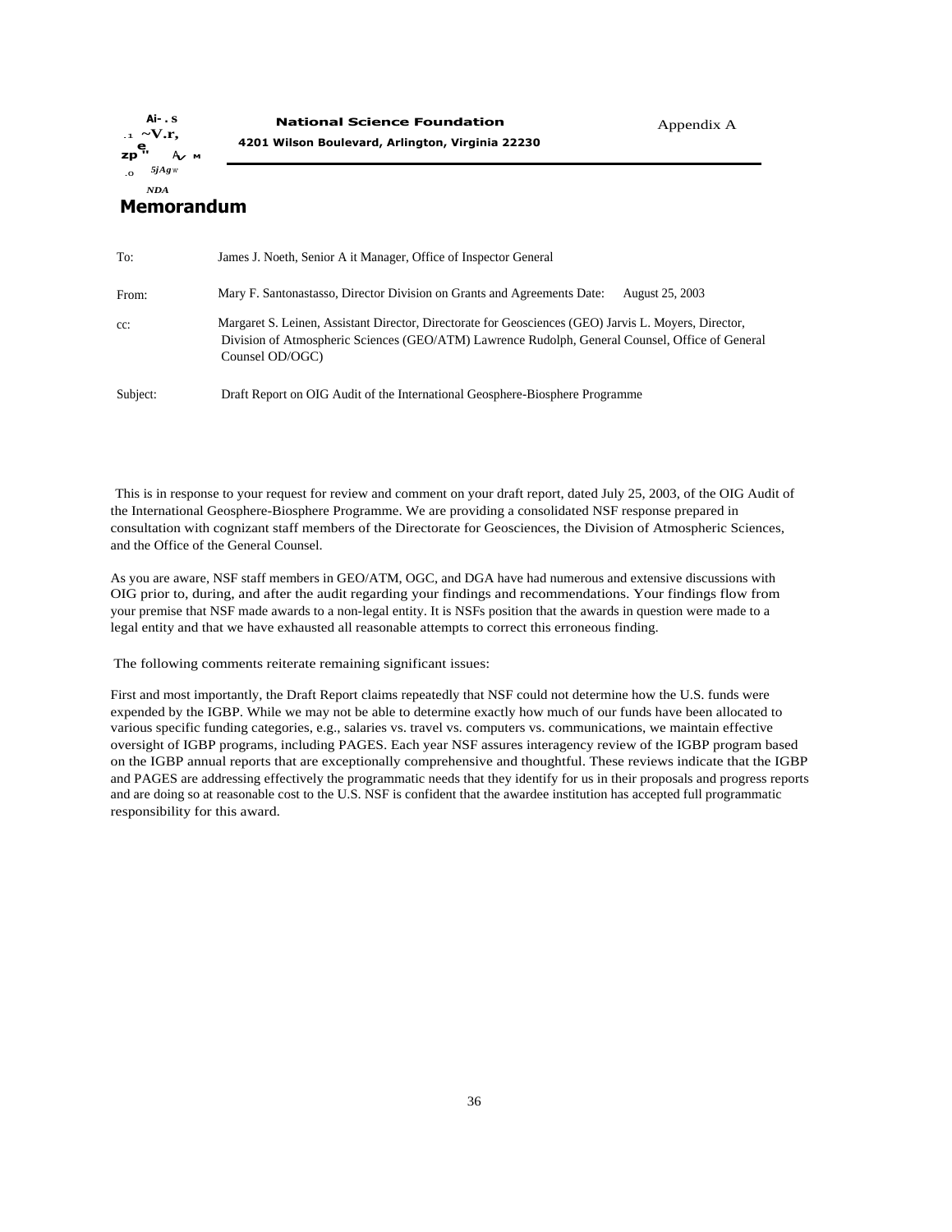#### Appendix A

Second, the Draft Report seems to criticize the IGBP because "The IGBP was only involved in one program and its staff worked exclusively on this program". The Report then uses this conclusion as the basis for arguing that "to require the IGBP to ... account for its grant cost as required under a cost reimbursable grant is not useful or justified" (see page 13; the first full paragraph). The latter argument may or may not be appropriate. However, this argument should not be based on some kind of vague conclusion that the IGBP is only involved in one program; that is what we fund them to do!

Third, the Draft Report contends, in its discussions of funding for the PAGES project, that the IGBP "did not have a substantive role in the proposed project" and that NSF "...would basically act as transfer agent for another entity". The Report makes a similar argument with respect to the IGBP-DIS project. Neither of these statements is correct. Both PAGES and IGBP-DIS are IGBP projects conducted under their aegis. NSF believes that both have been (and PAGES continues to be) reviewed regularly by the IGBP. So, the IGBP does have a substantive role with respect to both projects.

The NSF funds the IGBP (and both PAGES and the IGBP-DIS) because NSF was the lead agency for the U.S. Global Change Research Program (USGCRP) when the USGCRP began funding for the three (now four) international global change research programs of which the IGBP is one. NSF provided funds to the IGBP on behalf of the eleven U.S. agencies participating in the USGCRP (now the U.S. Climate Change Science Program (USCCSP). Other Federal agencies members of the USCCSP have thus looked to NSF over the years to serve as a lead agency for occasional agency awards to the IGBP for specific IGBP activities that have also been of special interest to these agencies. NSF expects to continue to play an important and special role in the USCCSP that warrants our continuing in such a capacity.

Fourth, with respect to the funds remaining from the support for IGBP-DIS, it is NSF's position that these funds may still be utilized by the IGBP in a manner that would be appropriate for the IGBP, NASA, NSF and the USCCSP.

Finally, the Draft Report acknowledges in a generally positive way that NSF has already made a number of changes in its procedures for dealing with "foreign" awards like the award to the IGBP. However, it is NSF's understanding that the IGBP has made similar changes with respect to the ways in which it oversees and manages "pass through" funds and that they have so indicated to the OIG, but the Draft Report does not refer to these changes. NSF recommends that OIG do so.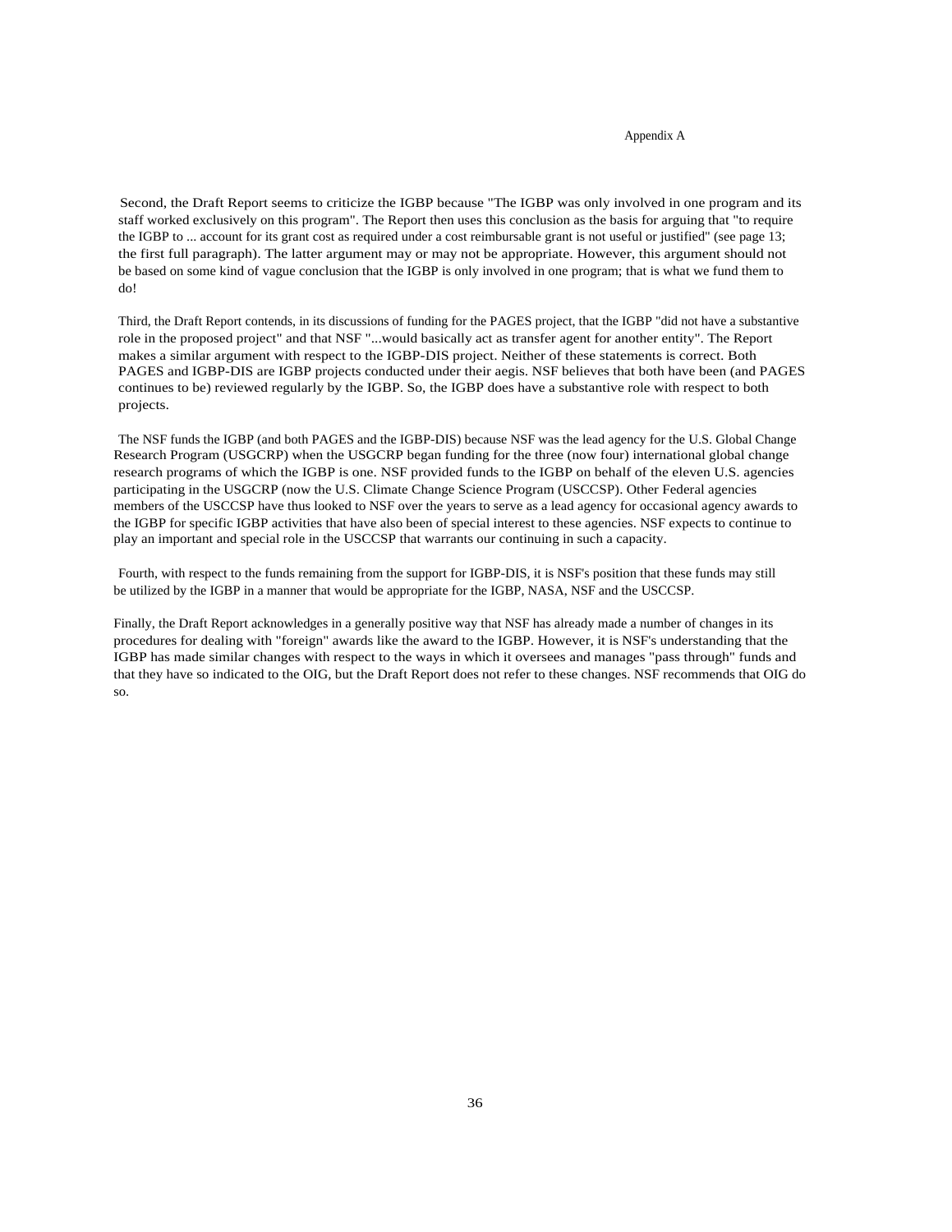#### **Audit of International Geosphere-Biosphere Programme** Stockholm, Sweden

Appendix B

### (DISCUSSION DRAFT)



#### General Comments

The report is well-written and clearly laid out, which makes it easy to follow arguments and understand positions. Detailed comments on individual findings and recommendations are given below. There are two fundamental issues, however, which deserve comment.

First, it was clear in both the interview process and in the report that the auditors have a rather limited understanding of the nature of the scientific process and the type of products that the scientific enterprise generates. This is an important issue as the ultimate measure of productivity and effectiveness is the quantity and quality of scientific outputs that are produced for a given input of resources (and this includes both financial and human resources). Measures which would marginally increase financial efficiency but would reduce scientific efficiency are usually counterproductive in terms of the overall efficiency of the programme. This balance needs to be recognised explicitly.

Secondly, the complexities, particularly the cultural and social complexities, of embedding an international programme secretariat (the IGBP Secretariat) within a host country (Sweden) and a host institution (the Royal Swedish Academy of Sciences) were not fully recognised despite lengthy efforts on our part during the interview process. Such considerations have direct bearing on the financial aspects of our operation and thus should have been both appreciated and considered in thinking about the audit and formulating the recommendations.

A minor comment concerns the terminology used in the report. The term 'core project office' comes up frequently during the report. At some points in it is incorrectly referred to as just 'core office'. It must be changed to 'core project office' everywhere as'core office' has no meaning in the IGBP system and is potentially confusing.

#### Specific Comments on Audit Findings and Recommendations

A. The finding that the IGBP Secretariat does not have a clear, written legal status was true earlier, as the Secretariat was established in an informal manner during an era when the world was much less litigious than it is today. Thus, many of the considerations raised in the report were not important considerations at the time of establishment of IGBP. Indeed, the informal way in which the Secretariat was established is recognised in Swedish law and the Secretariat has operated through the years with no problems in Sweden. However, the need for a clearer, written legal status for the IGBP Secretariat, given its international nature, was recognised and steps have already been taken to achieve this. Please see the document 'Memo on the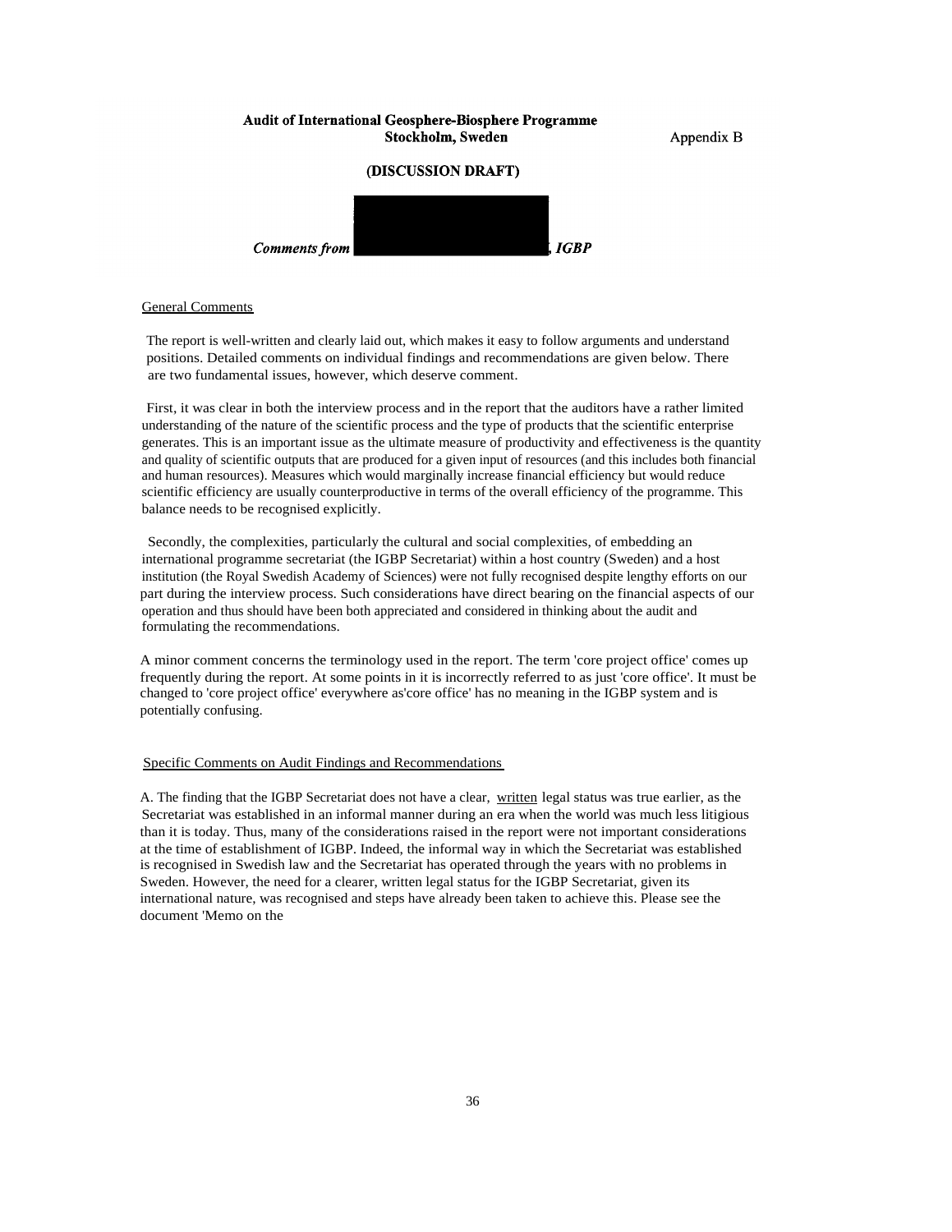#### Appendix B

relations between The Royal Swedish Academy and the Secretariat for the ICSU programme "IGBP-Global and signed by representatives of the Academy, IGBP and ICSU. Change" prepared by It is important to note that the informal arrangements described in Mr memo refer to conditions that applied earlier; the process to replace the earlier situation with a more formal, written agreement is now well underway.

Recommendation Al: We agree that the legal status of the PAGES core project office should be clarified and that grants should be made directly to the PAGES core project office and not through the IGBP Secretariat.

Recommendation A2. This has been implemented via the memo cited above

B. The title is pejorative and needs to be changed. In general, it must be recognised that as part of the Academy, the IGBP Secretariat is required to follow the Academy's system of financial accounting, which includes strict, open and public auditing procedures. To precisely follow NSF's regulations (which are designed for the American context) would require changes to the Academy's own financial systems, and these are now , allowed. Other comments: (i) It is asserted that IGBP needs to segregate NSF funds from those received from other countries. The quotes from NSF regulations (e.g., OMB Circular A- 110) do not support that assertion. Nowhere in the two quotes supplied does it state or even imply that funds need to be segregated. Much clearer documentation from NSF should be supplied at this point. (ii) The statement '...IGBP was unable to identify exactly what portion of its total program costs were actually attributable to NSF grant funds and whether these expenditures were necessary, reasonable, and allowable under federable cost principles' is incorrect as stated. I think I know what is attempted to be said here but the English doesn't work. We can state exactly what portion of our total program costs are attributable to the NSF grant (emphases mine) but we cannot identify (via 'tagging' on notes or, in this era, electrons) whether the electronic transfer used to pay for item X is directly connected the electronic transfer of funds from NSF to the Academy. The wording needs to be changed to reflect what is actually meant here instead of what is said.

C. The issue of the NASA funds passed through NSF for DIS is not reported. correctly. The phrase '...the IGBP improperly obtained the final 70,000 USD in unspent DIS funding' is pejorative and does not accurately reflect the situation. As I stated quite clearly in the interview, we were given very clear instructions by NASA on both the ways in which the funds could be expended and the process by which they could be accessed. We followed those guidelines carefully. The problem lies on the US side, and needs to be solved through discussion between NSF and NASA. I reject the notion that IGBP behaved <sup>i</sup> mproperly in any way and do not accept this section of the report (p. 18). It must be rewritten to reflect the situation accurately.

DI. The. findings on block grants to core project offices are agreed.

Recommendation DI 1. We are already taking procedures to implement this recommendation.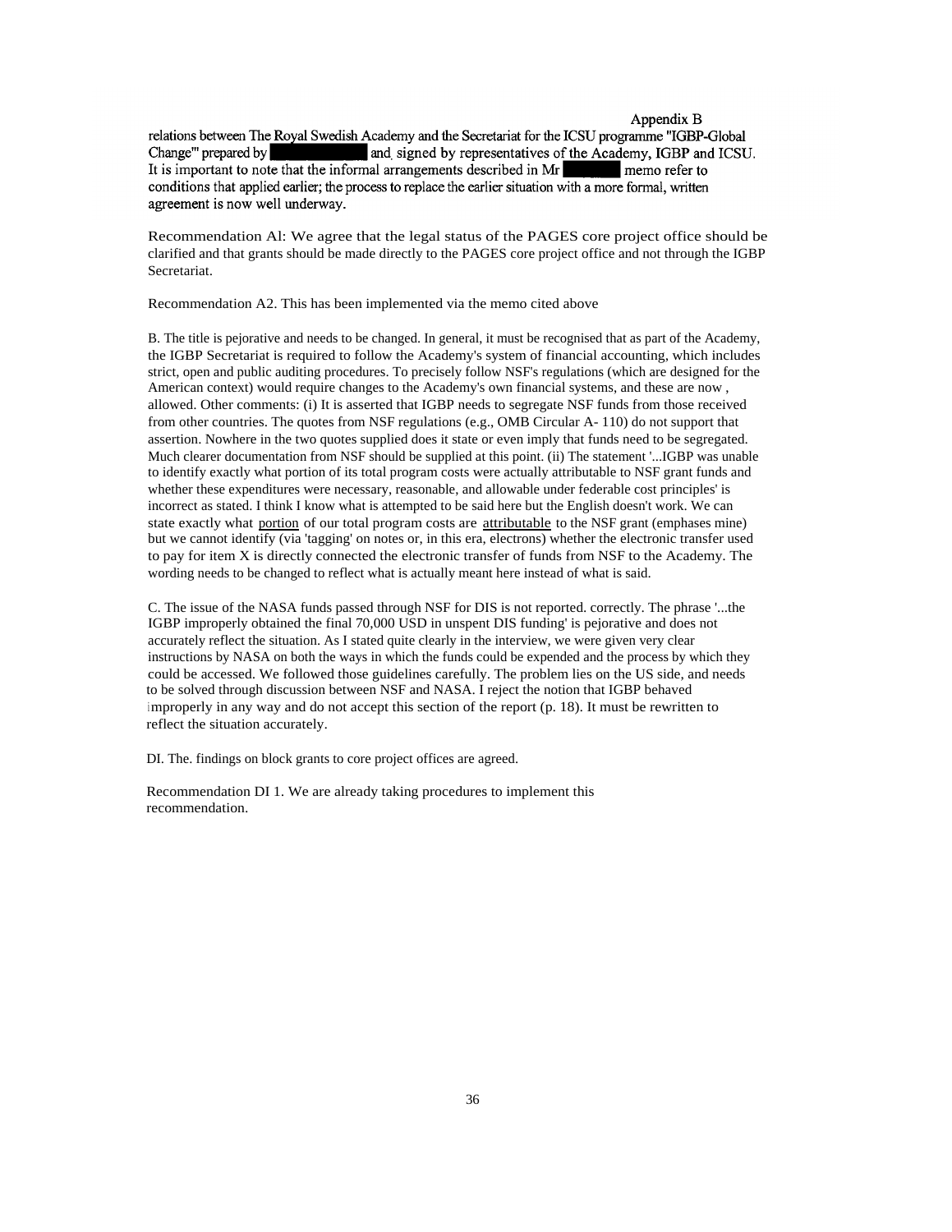#### Appendix B

DII. Dissemination of IGBP scientific results. The comments here regarding electronic distribution of the newsletter and reports are useful and the suggestions made in this section could indeed help us save money. However, a balance needs to be struck between the desire to reduce costs and make our printing/distribution activities more efficient and the need to get IGBP's scientific results out to the users in a truly global fashion. The issue about hard copies is not so much related to libraries but to scientists in developing regions of the world. It is difficult for them to access copies of our material electronically and so a certain number of hard copies will need to be printed. Also, the last paragraph on page 22 is only partly true. There are indeed an increasing number of people who have internet access but that can be deceptive. Many of our IGBP-related scientists in developing regions of the world (e.g., most of Africa, Indo-China, parts of India, much of Central America and parts of South America) have internet access but cannot download large files. Files over ca. 20k often crash their systems and thus they cannot access newsletters, science series documents, etc. The so-called ' digital divide' is real and growing, and IGBP is obliged to do all we reasonably can to bridge this divide.

Recommendation DII 1. We are implementing this.

Recommendation DII 2. We are considering this recommendation and may implement it in modified form, to ensure that we don't inadvertantly cut out developing country scientists who are keen to be kept informed of IGBP research and results. It is important to note, however, that IGBP has already surveyed the recipients of its publications three times in the last 12 years and reduced its mailing list as a result. In the intervening years the list increases again as new scientists learn of IGBP and request our products. We will continue to routine check and then streamline our mailing list.

DIII. I do not agree with the section and strongly suggest that the entire section be removed. This section shows a lack of understanding of the Swedish pension system The Academy does not have a 'pool' of pension funds; the pension 'fund' is basically a security against the liability that the Academy has legally in respect of its employees. It is a feature of Swedish law and the Academy is not in a position to alter it. Even if I could somehow make the requested recommendation, this is a case were the financial arguments are far outweighed by social and cultural considerations. At present IGBP obtains considerable in-kind support from the Academy and benefits greatly from the goodwill shown by the Academy, its staff and the Swedish scientific community more generally. We (the international IGBP Secretariat) must remember that in important ways we are guests of the Academy. Indeed, my legal status in Sweden is as 'guest worker' under the auspices of the Academy (cf. arbetstillstand in my passport). This means that I am, both ethically and legally, bound to follow Academy practices in terms of personnel issues. Furthermore, US approaches to pensions would not be considered acceptable in Swedish society, and thus the suggestion embodied in DIII, were I to raise it, would be considered both intrusive and offensive. In addition, I have absolutely no doubt that were I to raise this issue with the . I would damange the good relationship between the IGBP Secretariat and the Academy, lose the goodwill of the Academy, and could well be assessed costs for Academy services that would outweigh the gains saved through lowering pension payments. Thus, IGBP could lose in all ways,